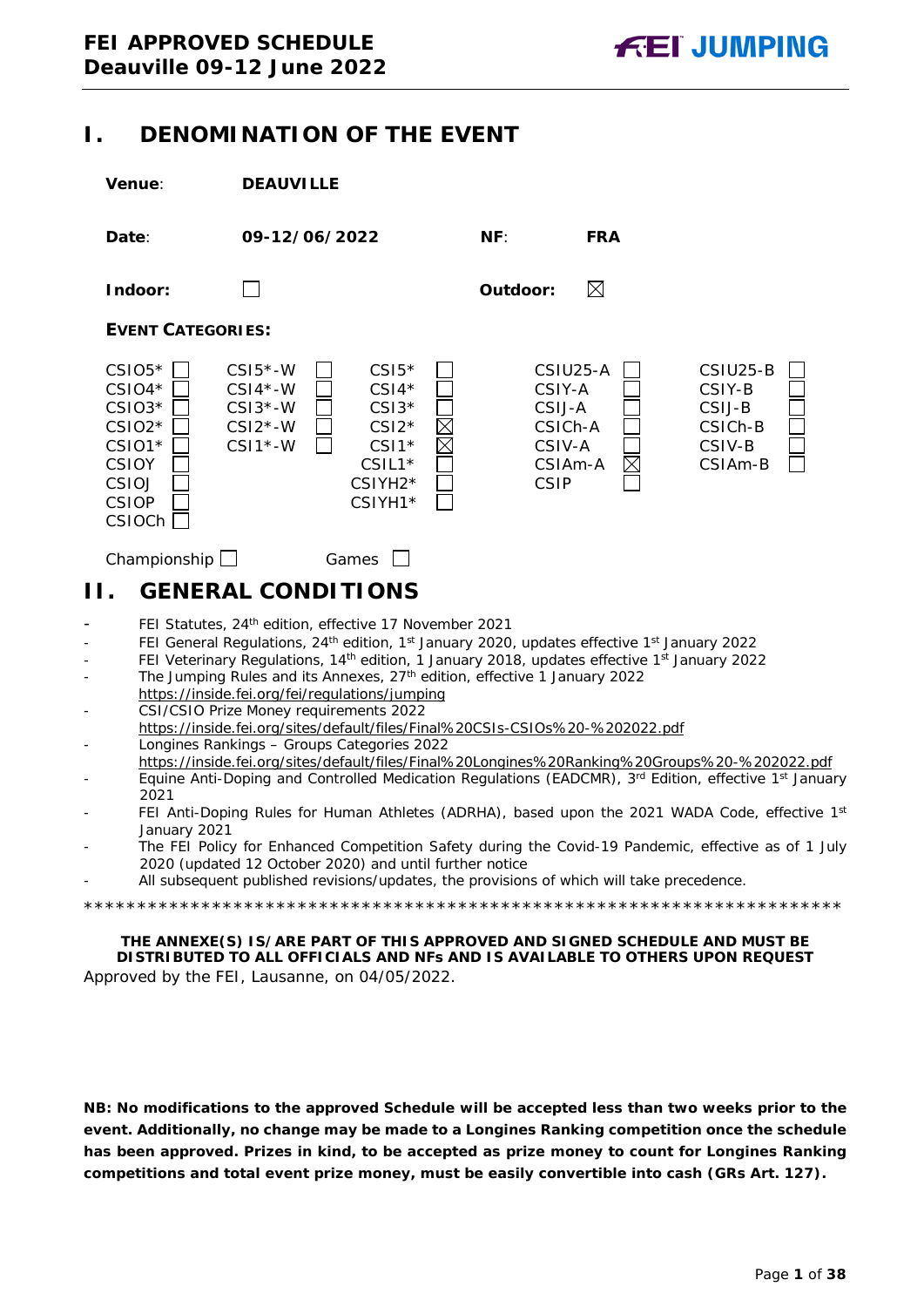# FEI APPROVED SCHEDULE Deauville 09-12 June 2022



# **TABLE OF CONTENTS**

| $\mathbf{I}$ . |                                                                                              |  |
|----------------|----------------------------------------------------------------------------------------------|--|
| Ш.             |                                                                                              |  |
| III.           |                                                                                              |  |
| IV.            |                                                                                              |  |
| 1.             |                                                                                              |  |
| 2.             |                                                                                              |  |
| 3.             |                                                                                              |  |
| 4.             |                                                                                              |  |
| 5.             |                                                                                              |  |
| v.             |                                                                                              |  |
| VI.            |                                                                                              |  |
| 1.             |                                                                                              |  |
| VII.           |                                                                                              |  |
| $\mathbf{1}$ . |                                                                                              |  |
| 2.             |                                                                                              |  |
| 3.             |                                                                                              |  |
| VIII.          |                                                                                              |  |
| IX.            |                                                                                              |  |
| Х.             |                                                                                              |  |
| 1.             |                                                                                              |  |
| 2.             |                                                                                              |  |
|                |                                                                                              |  |
| XI.            |                                                                                              |  |
| 1.             |                                                                                              |  |
| 2.             |                                                                                              |  |
| 3.<br>4.       |                                                                                              |  |
| 5.             |                                                                                              |  |
| 6.             |                                                                                              |  |
| 7.             |                                                                                              |  |
| 8.             |                                                                                              |  |
| 9.             |                                                                                              |  |
| 10.            |                                                                                              |  |
| 11.            |                                                                                              |  |
| 12.            |                                                                                              |  |
| 13.            |                                                                                              |  |
| 14.            |                                                                                              |  |
| 15.<br>16.     |                                                                                              |  |
| 17.            |                                                                                              |  |
| XII.           |                                                                                              |  |
| 1.             |                                                                                              |  |
| 2.             |                                                                                              |  |
| 3.             |                                                                                              |  |
| 4.             |                                                                                              |  |
| 5.             |                                                                                              |  |
| 6.             |                                                                                              |  |
| 7.             |                                                                                              |  |
| 8.             | EQUINE ANTI-DOPING AND CONTROLLED MEDICATION PROGRAMME (EADCMP). FEI VETERINARY REGULATIONS, |  |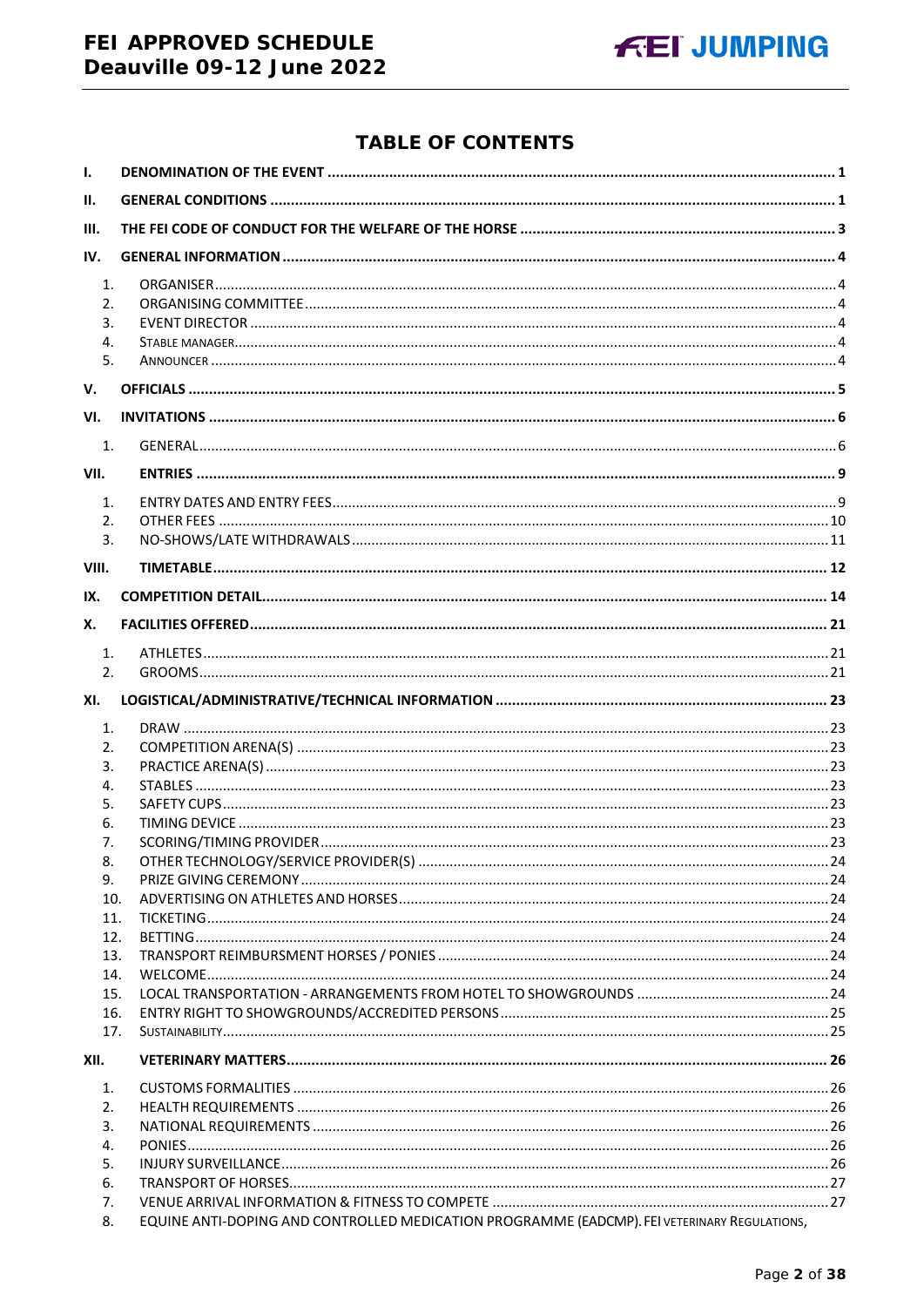| XIII.          |  |
|----------------|--|
| XIV.           |  |
| $\mathbf{1}$ . |  |
| $\mathcal{P}$  |  |
| 3.             |  |
| $\overline{4}$ |  |
| 5.             |  |
| 6.             |  |
| 7.             |  |
| 8.             |  |
| 9.             |  |
| 10.            |  |
| 11.            |  |
| XV.            |  |

# <span id="page-2-0"></span>**III. THE FEI CODE OF CONDUCT FOR THE WELFARE OF THE HORSE**

The Fédération Equestre Internationale (FEI) expects all those involved in international equestrian sport to adhere to the FEI's Code of Conduct and to acknowledge and accept that at all times the welfare of the horse must be paramount and must never be subordinated to competitive or commercial influences.

- 1. At all stages during the preparation and training of competition horses, welfare must take precedence over all other demands. This includes good horse management, training methods, farriery and tack, and transportation.
- 2. Horses and Athletes must be fit, competent and in good health before they are allowed to compete. This encompasses medication use, surgical procedures that threaten welfare or safety, pregnancy in mares and the misuse of aids.
- 3. Events must not prejudice horse welfare. This involves paying careful attention to the competition areas, ground surfaces, weather conditions, stabling, site safety and fitness of the horse for onward travel after the event.
- 4. Every effort must be made to ensure that horses receive proper attention after they have competed and that they are treated humanely when their competition careers are over. This covers proper veterinary care, competition injuries, euthanasia and retirement.
- 5. The FEI urges all involved with the sport to attain the highest levels of education in their areas of expertise.

The Long version of this Code can be obtained from the Fédération Equestre Internationale, HM King Hussein I Building, Chemin de la Joliette 8, 1006 Lausanne, Switzerland. Telephone: +41 21 310 47 47. The Code is available in English. The Code is also available on the FEI's website: [http://inside.fei.org/.](http://inside.fei.org/)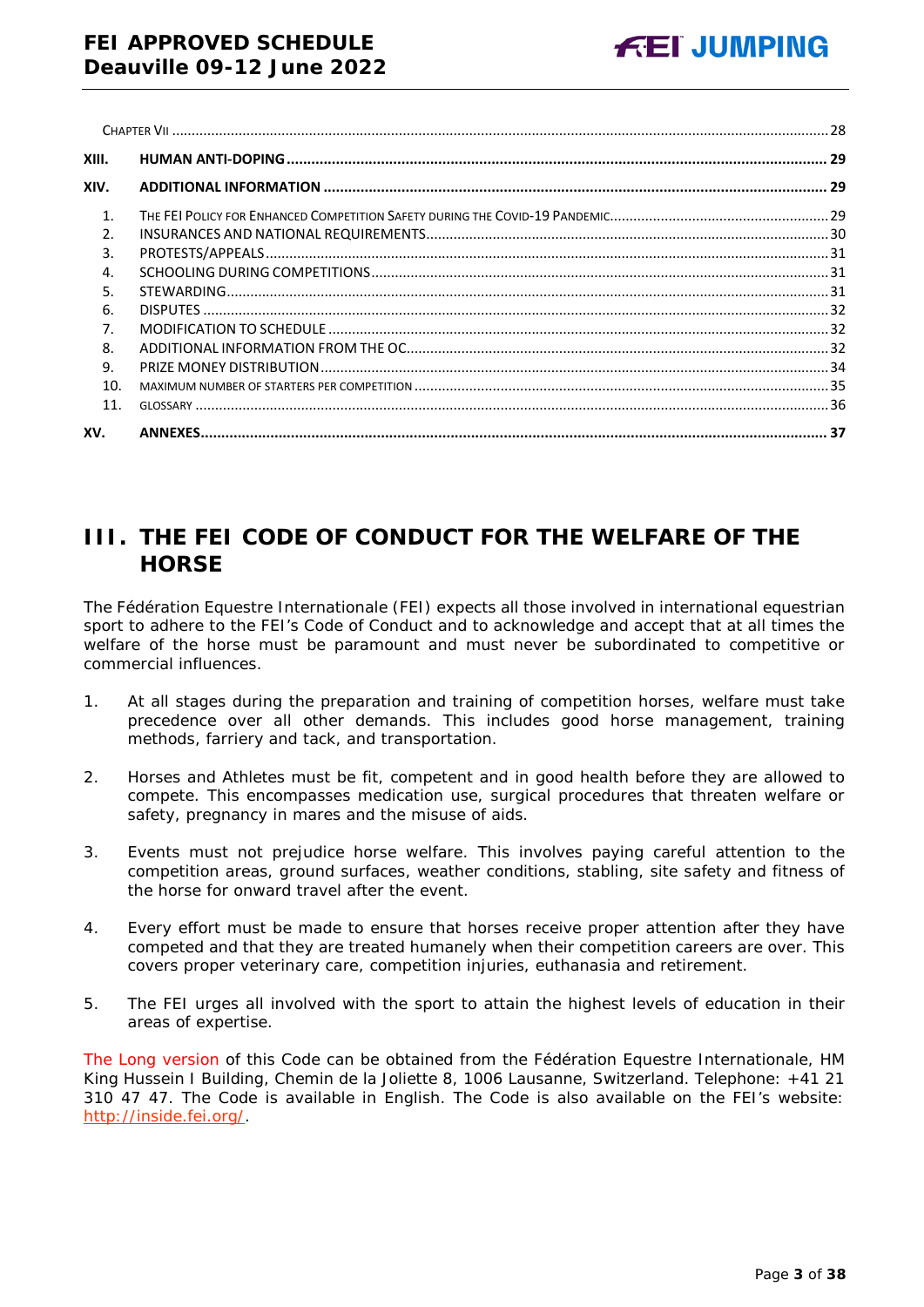# <span id="page-3-0"></span>**IV. GENERAL INFORMATION**

# <span id="page-3-1"></span>**1. ORGANISER**

| POLE INTERNATIONAL DU CHEVAL                                     |
|------------------------------------------------------------------|
| 14 AVENUE OX & BUCKS                                             |
| ST ARNOULT - BP 652                                              |
| 14800 - ST ARNOULT                                               |
| +33 6 09 55 03 30                                                |
|                                                                  |
| e.chausson@picdeauville.com<br>www.pole-international-cheval.com |
|                                                                  |

## Contact Details Show Ground:

| Address:                | 14 avenue Ox and Bucks            |
|-------------------------|-----------------------------------|
|                         | BP 652                            |
|                         | 14804 DEAUVILLE CEDEX             |
| Telephone:              | 0231140404                        |
| <b>GPS Coordinates:</b> | Lat: 49.3325043, Long: 0.09176752 |

Accessibility details (directions by road, nearest airport / train station): Train : Gare de Deauville-Trouville Airport : Caen Carpiquet or Deauville Saint Gatien Road : A13, sortie Canapville

#### <span id="page-3-2"></span>**2. ORGANISING COMMITTEE**

| Honorary President:     | Philippe Augier                              |
|-------------------------|----------------------------------------------|
| President of the Event: | <b>Françoise Darty</b>                       |
| <b>Show Secretary:</b>  | Emilie Chausson: e.chausson@picdeauville.com |
| Press Officer:          | Agence Consulis                              |

### <span id="page-3-3"></span>**3. EVENT DIRECTOR**

| Name:          | Le Mestre Franck              |
|----------------|-------------------------------|
| Address:       | 14 avenue Ox and Bucks        |
|                | 14800 Saint Arnoult<br>France |
| Telephone:     | 0231140404                    |
| Mobile:        | 0611855181                    |
| Fax:<br>Email: | f.lemestre@picdeauville.com   |

#### <span id="page-3-4"></span>**4. STABLE MANAGER**

| Name:      | Chausson Emilie             |
|------------|-----------------------------|
| Telephone: | $+33609550330$              |
| Fmail:     | e.chausson@picdeauville.com |

### <span id="page-3-5"></span>**5. ANNOUNCER**

| Name:  | Arnaud Bertero             |
|--------|----------------------------|
| Fmail: | abertero@aseo-evenement.fr |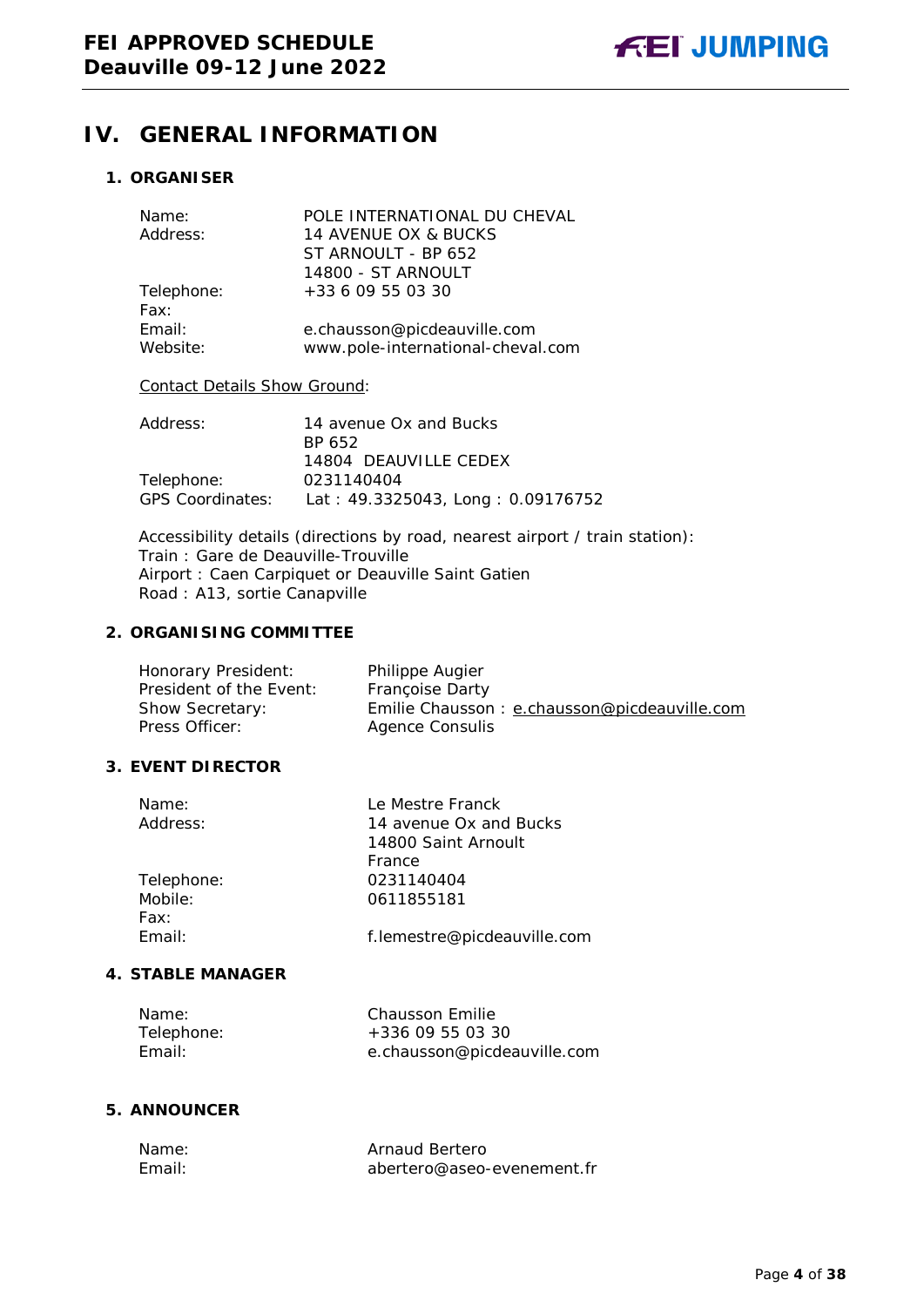# **V. OFFICIALS**

**Compulsory** 

**In case there are several categories and officials are not the same, please complete an additional chart per category.**

\*\* **National Judges may only officiate on the Ground Jury at CSI1\*/CSIYH1\* and CSIY/J/Ch//P/V/Am Cat. B Events that are not combined with higher level events. National Judges may not officiate outside their home country.**

| Ref.         | <b>Panel</b>                                                    | <b>Function</b>                                                 | FEI ID   | <b>Name</b>             | <b>NF</b>  | Level          | <b>E-mail &amp; Mobile</b>    |
|--------------|-----------------------------------------------------------------|-----------------------------------------------------------------|----------|-------------------------|------------|----------------|-------------------------------|
|              |                                                                 | Ground Jury President                                           | 10049334 | <b>SYLVIE NAVET</b>     | <b>FRA</b> | 3              | sylnavet@orange.fr            |
|              | <b>Ground Jury</b>                                              | Ground Jury Member                                              | 10048878 | DIDIER GONDE            | <b>FRA</b> | 3              | dgonde@wanadoo.fr             |
|              |                                                                 | Ground Jury Member                                              | 10051758 | <b>ALAIN LARSONNEUR</b> | <b>FRA</b> | 3              | alain.larsonneur@gmail.com    |
|              |                                                                 | Ground Jury Member                                              | 10052443 | <b>GILLES PETIT</b>     | <b>FRA</b> | 3              | gpetit77@orange.fr            |
| $\mathbf{2}$ | Foreign Judge                                                   | Foreign Judge                                                   | 10048854 | <b>JACQUES GHISLAIN</b> | <b>BEL</b> | 3              | ghislain.jacques@gmail.fr     |
| 3            | <b>Foreign Technical</b><br>Delegate                            | Foreign Technical Delegate                                      |          |                         |            |                |                               |
|              |                                                                 | Course Designer                                                 | 10082309 | YANN ROYANT             | <b>FRA</b> | 3              | yannroyant@yahoo.fr           |
| 4            | <b>Course Designer</b>                                          | Assistant Course Designer                                       |          | CHRISTOPHE AUDEBERT     | <b>FRA</b> | Nat            | vertigedaustral2009@gmail.com |
| 5.           | <b>Chief Steward</b>                                            | <b>Chief Steward</b>                                            | 10089545 | <b>JULIE PORET</b>      | <b>FRA</b> | 3              | julie.poret14@free.fr         |
| 6            | <b>Foreign Steward</b>                                          | Foreign Steward                                                 |          |                         |            |                |                               |
|              | <b>Assistants Stewards</b>                                      | <b>Assistant Steward</b>                                        | 10099510 | <b>HELENE BINET</b>     | <b>FRA</b> | $\overline{2}$ | helenecso@hotmail.fr          |
|              |                                                                 | <b>Assistant Steward</b>                                        | 10089530 | PATRICK BRUERE          | <b>FRA</b> | 2              | patrick.bruere@gmail.com      |
|              |                                                                 | <b>Assistant Steward</b>                                        | 10099515 | <b>CECILE COURATIER</b> | <b>FRA</b> | 2              | cecile.couratier@gmail.com    |
|              |                                                                 | <b>Assistant Steward</b>                                        | 10089531 | BERTRAND QUILLEC        | <b>FRA</b> | 2              | bertrand.quillec@wanadoo.fr   |
| 8            | FEI Veterinary Delegate                                         | FEI Veterinary Delegate                                         | 10097459 | <b>MATHIEU LACOURT</b>  | <b>FRA</b> | $\overline{2}$ | matlacourt@gmail.com          |
| 9            | <b>Veterinary Service</b><br>Manager / Treating<br>Veterinarian | Veterinary Service Manager /<br>Permitted treating Veterinarian | 10087203 | <b>ERIN GILLAM</b>      | <b>FRA</b> |                | erin.qillam@qmail.com         |
| 10           | <b>Medical Doctor</b>                                           | <b>Medical Doctor</b>                                           |          | Ernis Samuel            |            |                | +33 6 33 31 31 06             |
| 11           | Farrier                                                         | Farrier                                                         |          | <b>Giret Raphael</b>    |            |                | +33 6 30 62 92 39             |
| 12           | <b>NF Delegate</b>                                              | NF Delegate (if applicable)                                     |          |                         |            |                |                               |

<span id="page-4-0"></span>**A minimum of one VD must be appointed for every 400 horses. The FEI Veterinary Department reserves the right to request AVDs.**

Please note that the schedule has been approved under the provision that all appointed Officials have successfully passed the on-line FEI Competency Evaluation Test.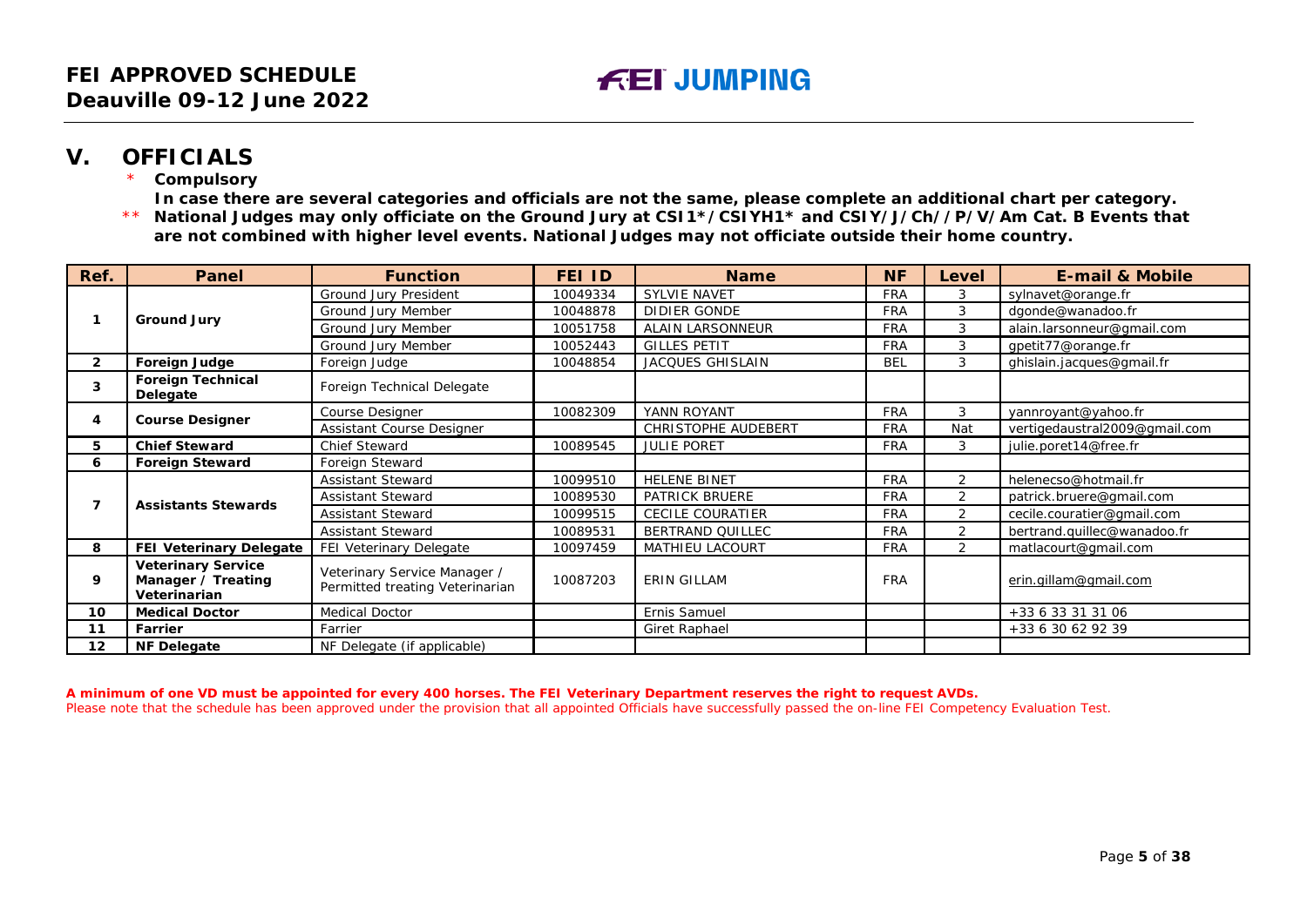# <span id="page-5-0"></span>**VI. INVITATIONS**

# <span id="page-5-1"></span>**1. GENERAL**

Horses entered in one CSI star level/category may not enter another CSI star level/category at the same Show.

Horses may take part in national Competitions and international Competitions at the same Show only under the following conditions:

- Horses may take part in national Events up to two hours prior to the start of the international Event's Horse Inspection;
- If the national Event includes Competitions after the international Event ends, either on the same day or on the following day(s), horses having taken part in the international Event may take part in national Competitions only, following the conclusion of the international Event.

#### **Invitations**

For all Events at which the CSI Invitation Rules apply, a certain percentage of Athletes must be invited in descending order of the Longines Ranking, a certain percentage of Athletes will be home Athletes selected by the host NF and a certain percentage will be Athletes invited by the Organising Committee (OC); the percentages for each invitation group are established for each star level as follows:

| <b>Event Level</b>                                                                                                           | <b>Athletes</b><br>from the<br>Longines<br>Ranking                                                                    | <b>Athletes</b><br>selected by<br>the host NF | OC.<br><b>Invitations</b> |
|------------------------------------------------------------------------------------------------------------------------------|-----------------------------------------------------------------------------------------------------------------------|-----------------------------------------------|---------------------------|
| $CSI5*$                                                                                                                      | 60%                                                                                                                   | 20%                                           | 20%                       |
| $CSI4*$                                                                                                                      | 50%                                                                                                                   | 25%                                           | 25%                       |
| $CSI3*$                                                                                                                      | 40%                                                                                                                   | 30%                                           | 30%                       |
| $CSI2*$                                                                                                                      | 30%                                                                                                                   | 30%                                           | 40%                       |
| CSI2* Open, option with no Longines Ranking<br>Competitions if the number of invited Athletes is<br>restricted               | $0\%$<br>20%                                                                                                          |                                               | 80%                       |
| CSI2 <sup>*</sup> Open, option with no Longines Ranking<br>Competitions if the number of invited Athletes is<br>unrestricted | N/A, CSI Invitation Rules do not apply to CSI<br>Events at which the number of Athletes<br>invited is not restricted. |                                               |                           |

### **Longines Rankings**

The Longines Rankings number 254, established three (3) months prior to this Event will be used for the invitation of Athletes. Athletes are invited through the FEI online Invitation System for Jumping in accordance with the CSI Invitation Rules (refer to Jumping Rules, Annex V)

### **CSI star level: CSI2\***

Maximum number of Athletes to be invited: 80 Maximum number of Horses that may be entered: 240 Maximum number of Horses per Athlete: 3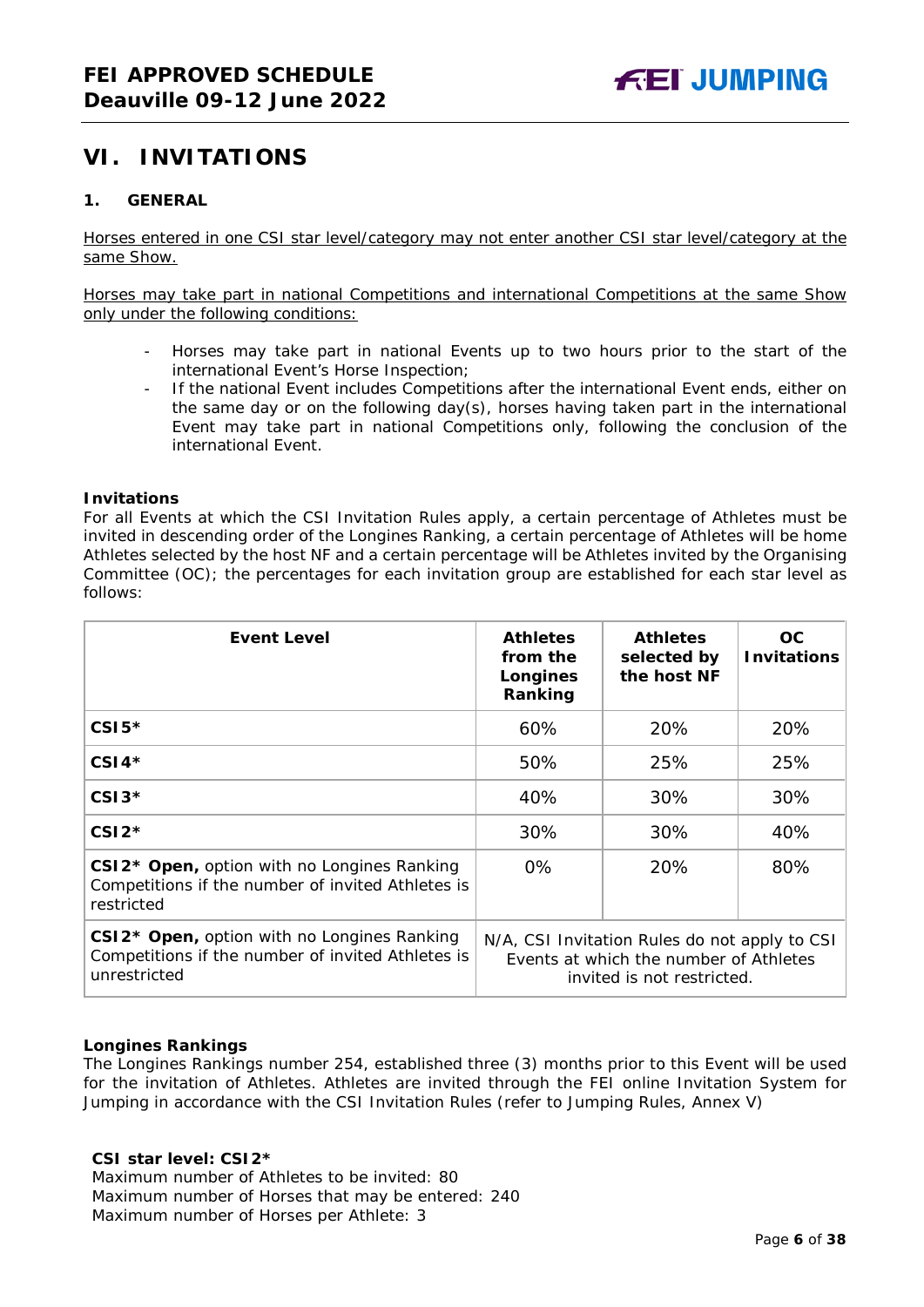

| <b>Maximum number of Athletes</b><br>invited | No. of Athletes<br>from the<br><b>Longines Ranking</b> | <b>No. of Athletes</b><br>selected by the<br>host NF | No. of OC<br><b>Invitations</b> |
|----------------------------------------------|--------------------------------------------------------|------------------------------------------------------|---------------------------------|
|                                              |                                                        |                                                      |                                 |
| 80                                           | 24                                                     | 24                                                   | 32                              |

(OCs will be permitted to invite a limited number of additional Athletes, if, at the closing of entries, the maximum number of Horses that may be entered has not been reached. For details, please see the "Implementation of the FEI Online Invitation System for Jumping Guidelines".)

#### **FEI Wild Cards:**

CSI5\*: 1 CSI4\*/CSI3\*/CSI2\*: 2

#### **Connected Events:**

There are no connected Events in this show  $\boxtimes$ 

#### **Section 1: Compulsory Invitations**

Athletes can choose Events for which they wish to receive an information from the Monday eight weeks prior to the week of the Event until midnight GMT on the 4<sup>th</sup> Sunday prior to the Event.

#### **Section 2: Home Athletes selected by the host NF**

Entries for home Athletes in this section must be made through the FEI Entry System between the Monday eight weeks prior to the week of the Event until midnight GMT on the 3rd Wednesday prior to the week of the Event.

#### **Section 3: OC Invitations**

Entries in the OC Invitation Quota can be made in the FEI Entry System from the Monday eight weeks prior to the week of the Event up until the closing date for regular entries (the closing date for regular entries cannot be earlier than the 3rd Thursday prior to the week of the Event, and no later than four days prior to the Event) as indicated in the Schedule.

Events for which the Schedule states that overseas air transportation of Horses will be provided/organised by the OC are, for logistical reasons, authorised to establish the closing date for entries at the earliest on the  $5<sup>th</sup>$  Sunday prior to the event.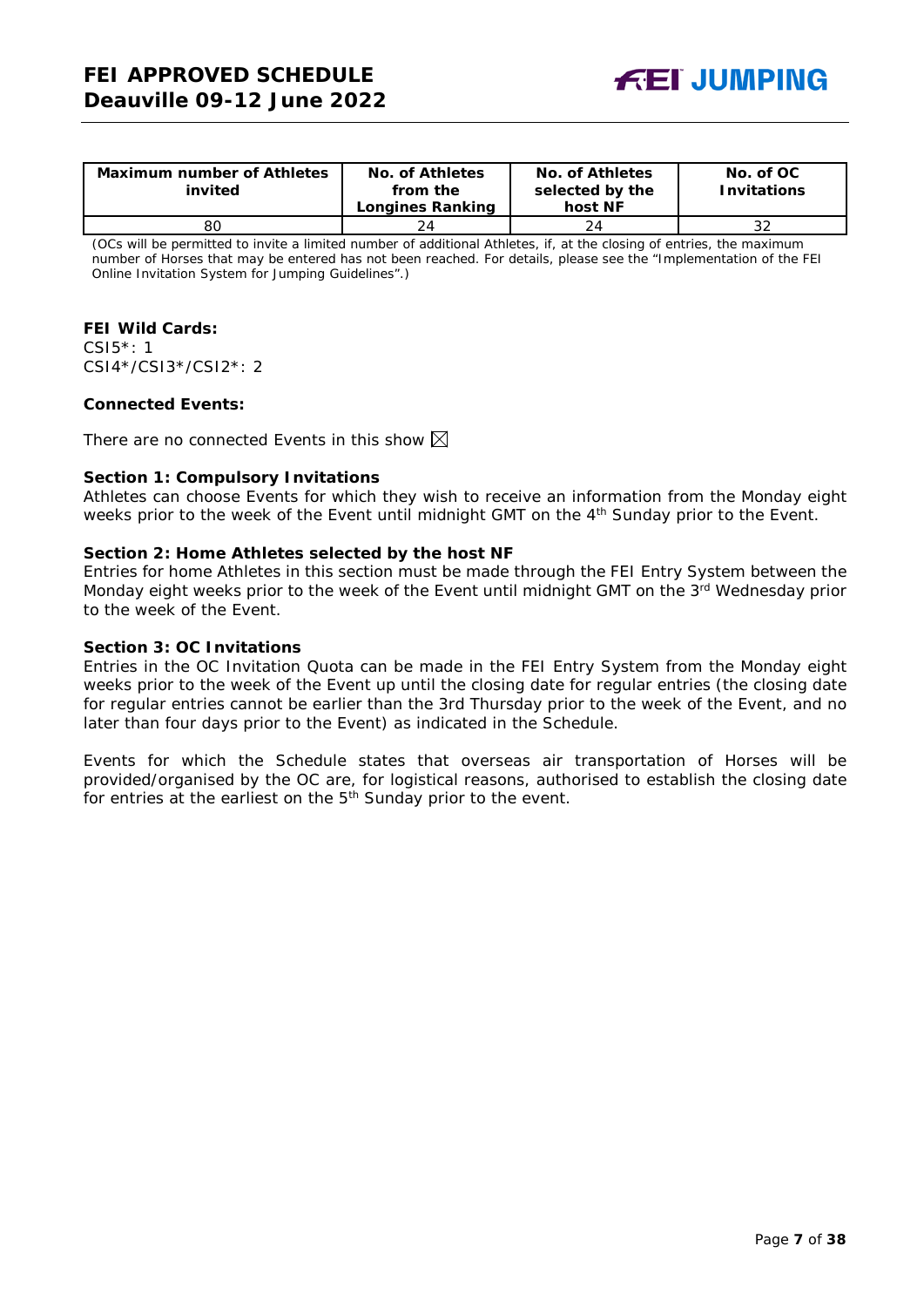## *For all other Events, please use the template below:*

| $CS11$ *:                     |     |
|-------------------------------|-----|
| NFs invited:                  | all |
| Total number of athletes:     | 90  |
| Number of home athletes:      | 60  |
| Number of foreign athletes:   | 30  |
| Number of horses per athlete: | 2   |
|                               |     |
| CSIAm-A:                      |     |
| NFs invited:                  | all |
| Total number of athletes:     | 70  |
| Number of home athletes:      | 60  |
| Number of foreign athletes:   | 10  |
|                               |     |
| Number of horses per athlete: | 2   |

Athletes are invited by the Organiser through their National Federation.

One (1) groom per athlete.

- Un cheval peut participer à 3 épreuves durant les 4 jours de compétition. - Un cheval ne peut concourir plus d'une fois par jour - Un cheval ne peut participer qu'à 1 label par jour. - A horse can participate in 3 competitions during the 4 days of competition. - A horse may not compete more than once a day - A horse can only paricipate in a label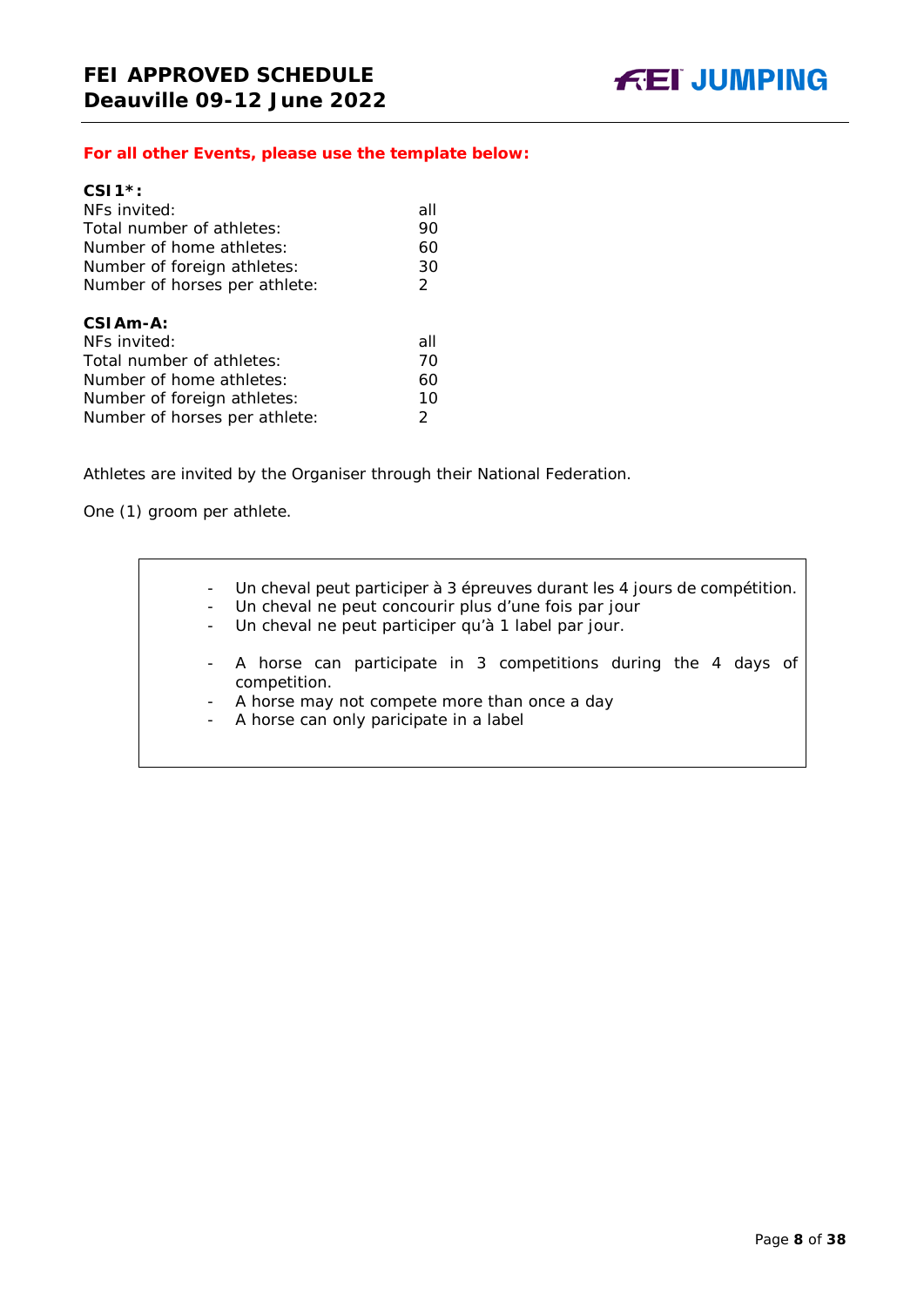# <span id="page-8-0"></span>**VII. ENTRIES**

# **IMPORTANT**

- Entries must be made by NFs through the FEI Entry System for all categories of this Event [\(https://invitation.fei.org/login\)](https://invitation.fei.org/login);
- Additional documentation can be found at: [https://inside.fei.org/fei/your-role/it-services/fei-entry-system/fei-entry-system-jumping;](https://inside.fei.org/fei/your-role/it-services/fei-entry-system/fei-entry-system-jumping)
- All Athletes and Horses participating in any International Competition must be registered with the FEI;
- Athletes and/or Horses present at the Event without having been entered through the FEI's Online Entry System will be automatically disqualified unless compelling circumstances warrant otherwise.

# <span id="page-8-1"></span>**1. ENTRY DATES AND ENTRY FEES**

Entries have to be in accordance with Art.251 of the FEI Jumping Rules, 27th edition, effective 1 January 2022

#### **Deadlines for Entries:**

Definite Entries: **31/05/2022**

Last date for substitutions: **08/06/2022**

# **Pour les cavaliers français :**

# **CSI1\* / CSIAm-A**

ATTENTION :

Pour ce concours, les engagements sont du même type que pour un concours national. Clôture des engagements la veille de la date définitive soit le : LUNDI 30/05/2022

Toutes les demandes de rattrapages ou de modifications après cette date sont à enregistrer auprès de l'organisateur.

#### **CSI2\***

Les cavaliers classés sur la Longines Ranking ont reçu un mail de la FEI leur demandant d'effectuer leurs souhaits **au plus tard 4 semaines avant l'événement**  via l'application FEI Sport Manager ou https://invitation.fei.org/

Ces cavaliers comme ceux non concernés par la ranking devront saisir leurs demandes de participation à partir du site www.ffecompet.com rubrique « mes demandes de participation » avant le LUNDI 23/05/2022 à minuit.

Les engagements définitifs devront également être enregistrés à partir de cette même rubrique avant le LUNDI 30/05/2022 minuit.

L'engagement en compétition internationale vaut, adhésion par le cavalier au règlement international en vigueur et validation par le FFE sous réserve de la conformité avec sa sélection.

#### **ATTENTION :**

Toute demande non conforme auprès du service compétition d'engagement ou de modification d'engagement ne sera ni prise en compte, ni réalisée, aucune relance ne sera effectuée. On entend par demande non conforme : informations non précises ou incomplètes, enregistrement FEI (cheval et cavalier) non valide, absence de passeport (quand cela est nécessaire), ou compte engageur non approvisionné...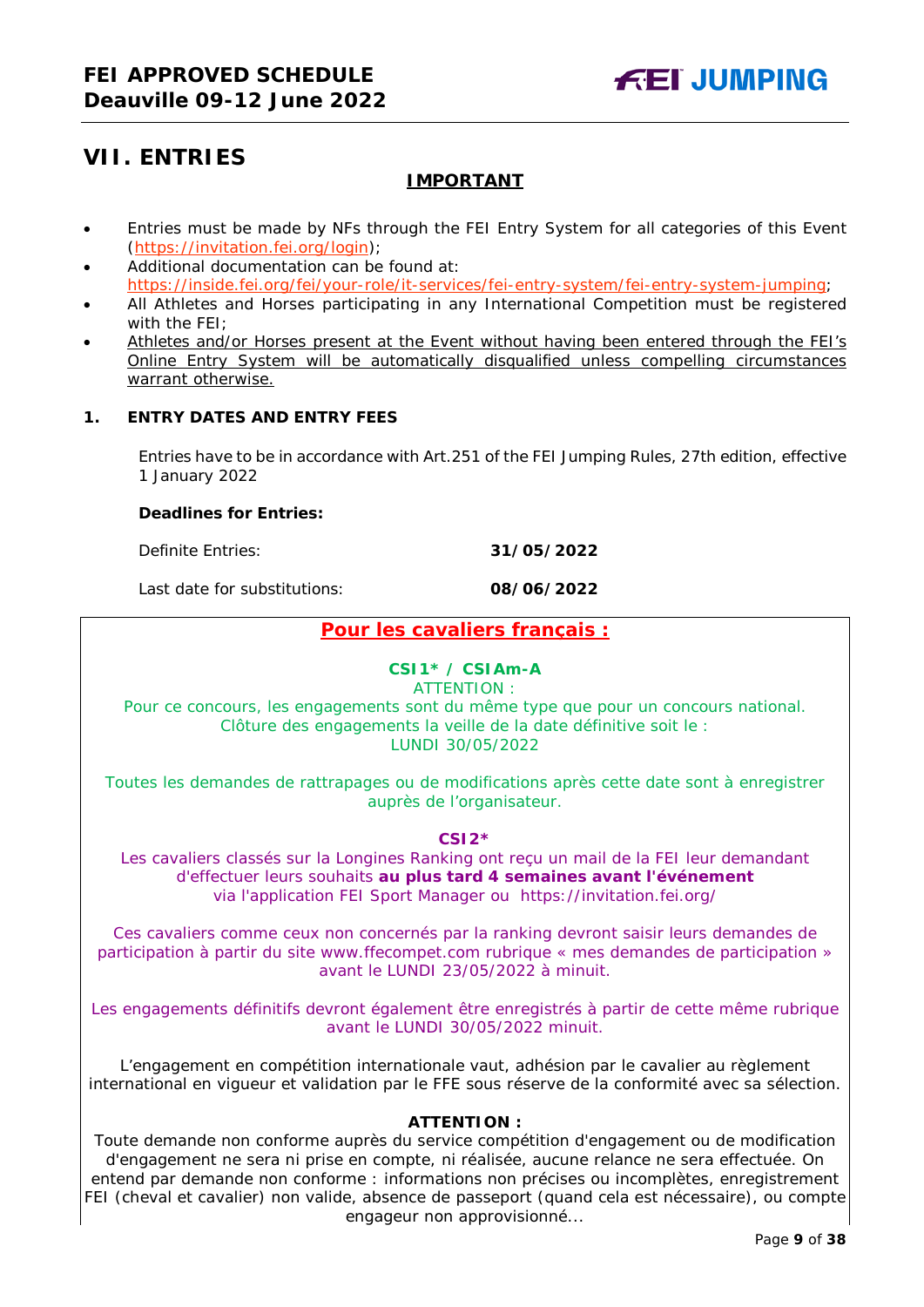#### -----------------------------------------------------------------------------------------

Tous les changements effectués sur le terrain qui ne seront pas valides (exemple : numéro FEI cheval et cavalier, passeport du cheval quand cela est nécessaire, compte non approvisionné, ...) ne seront pas pris en compte.

#### **Entry fee per horse** *(per category):* **VAT excluded**

| Category             | Amount     |
|----------------------|------------|
| $CS11*$              | 350.00 EUR |
| $CSI2*$              | 400,00 EUR |
| CSIA <sub>m</sub> -A | 320.00 EUR |
|                      |            |

**VAT** (in %) **: 5.5%**

Please refer to definition of Entry fees and Compulsory fees in the Glossary of the FEI Jumping Rules 27th edition, effective 1 January 2022, that is copied in Section XIV point 10.

### **Compulsory fees per horse:**

Lower Level Events (CIMs)

• EADCMP Fee: Included in entry fee Not included in entry fee  $\boxtimes$ <br>CHF 18 per horse per event Higher Level Events CHF 25 per horse per event

(For definition of CIMs see Appendix E of the FEI General Regulations, all other events not defined as CIMs)

- Fee for manure disposal (at OC discretion; maximum  $\epsilon$  40 per horse per Event). 35,00€ Per horse
- Fee for health/customs-related documents for Horses, if applicable (only if requested) Per horse

#### **All aforementioned amounts are including VAT**

#### **Total maximum fee per horse: EADCMP Fees + 35,00€**

#### **Compulsory fees per athlete:**

• NF fee if applicable 4,80€ Per horse per French athlete • NF medication control programme fee if applicable Per athlete • Fee for lorry parking if applicable **Per lorry/caravan** Per lorry/caravan • Fee for electric hook-up for lorry entitled and the extension of Per lorry/caravan **All aforementioned amounts are including VAT**

# **Total maximum fee per Athlete: 4,80€ if applicable**

### <span id="page-9-0"></span>**2. OTHER FEES**

All other fees must optional fees and be listed hereunder with the details of the amounts to be charged and approved by the FEI. Only fees approved by the FEI and listed in the approved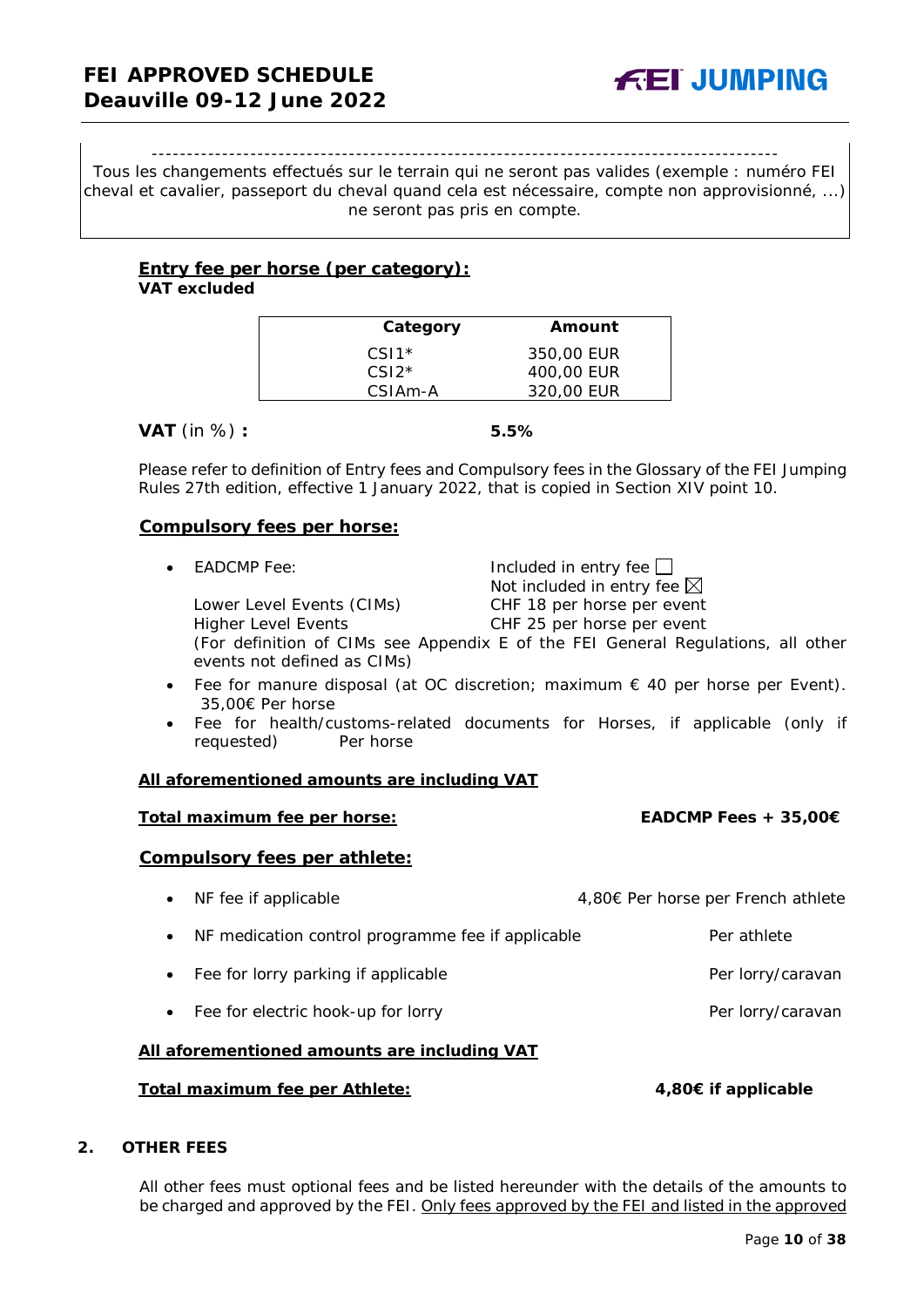Schedule can be charged by the OC. *Please specify if price per bale or other quantity.*

| 10 $\epsilon$ per bale                    |
|-------------------------------------------|
| Free                                      |
| 15 € par bale                             |
| Electricity (upon request): 25 $\epsilon$ |
|                                           |

### **All aforementioned amounts are including VAT**

VAT number of the organiser: FR18508592342

# <span id="page-10-0"></span>**3. NO-SHOWS/LATE WITHDRAWALS**

**NB**: In the case of withdrawals after the date of definite entries or no-shows the athlete or the respective NF will be held liable to reimburse the OC for the actual financial loss incurred by the OC (please refer to Jumping Rules Art. 251.17) as a result of the late withdrawal or no-show.

#### **Amount charged: 150,00€**

Space for organiser to provide further details if necessary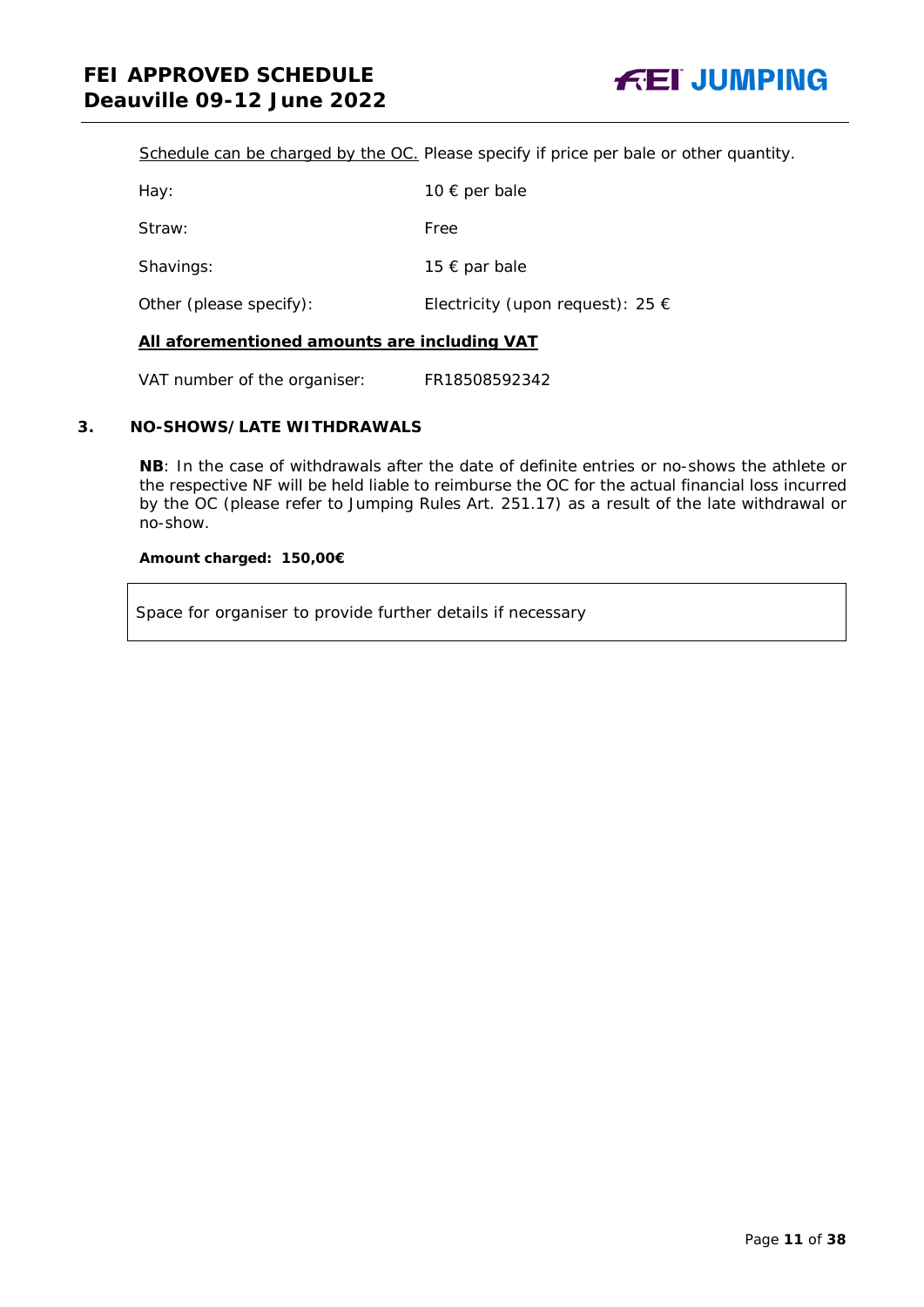# <span id="page-11-0"></span>**VIII. TIMETABLE**

# **Competitions must not start before 08:00 and must not finish after 23:00, unless prior approval is granted by the FEI.**

# **As per Jumping Rules Annex VI: combined competitions are not permitted.**

*The scheduling of competitions must take into account mandatory maintenance breaks as follows. In principle, there should be one maintenance break for every 40 starters; at a minimum, it is compulsory to include one maintenance break in competitions with 50-99 starters after half of the starters have competed. Competitions with 100 starters or more must have three maintenance breaks. The start list must indicate when the maintenance break will take place (e.g. after N° 25).*

*(to be provided per category/level if multiple events)*

|                                                                                                                                                                 | Dav       | Date       | Time              |
|-----------------------------------------------------------------------------------------------------------------------------------------------------------------|-----------|------------|-------------------|
| • Opening of stables + Examination on Arrival                                                                                                                   | Wednesday | 08/06/2022 | 08h00             |
| • Horse Inspection: All horses taking part at this event must<br>be present during the first horse inspection, unless unable to do<br>so due to "force majeure" | Wednesday | 08/06/2022 | 13h30 to<br>18h00 |
| • Horse Re-Inspection                                                                                                                                           | Thursday  | 09/06/2022 | 08h00 to<br>08h15 |
| • Opening times of exercise areas                                                                                                                               | Wednesday | 08/06/2022 | 08h00 to<br>19h00 |

| $CSI1*$                     | Dav                | Date       | Time      | Art     | Prize Money |
|-----------------------------|--------------------|------------|-----------|---------|-------------|
| • Declaration of Starters:  | 08/06/2022 - 14:00 |            |           |         |             |
| • Competition n°1 CSI 1*    | Thursday           | 09/06/2022 | 08h30     | 238.2.1 | 1 000,00 €  |
| • Competition n°2 CSI 1*    | Thursday           | 09/06/2022 | following | 274.2.5 | 2 000,00 €  |
| • Competition n°7 CSI 1*    | Friday             | 10/06/2022 | following | 274.2.5 | 1 000,00 €  |
| • Competition n°10 CSI 1*   | Friday             | 10/06/2022 | following | 274.2.5 | 500,00 €    |
| • Competition n°12 CSI 1*   | Saturday           | 11/06/2022 | following | 238.2.1 | 1 000,00 €  |
| • Competition n°16 CSI 1* - | Sunday             | 12/06/2022 | 08h00     | 238.2.2 | 7 000,00 €  |
| <b>Grand Prix</b>           |                    |            |           |         |             |
|                             |                    |            |           |         |             |
| • Total Prize Money         | 13 500,00 €        |            |           |         |             |
| • Prizes in Kind            | $0,00 \in$         |            |           |         |             |

| $CSI2*$                     | Dav                | Date       | Time      | Art     | Prize Money |
|-----------------------------|--------------------|------------|-----------|---------|-------------|
| • Declaration of Starters:  | 08/06/2022 - 14:00 |            |           |         |             |
| • Competition n°3 CSI 2*    | Thursday           | 09/06/2022 | following | 238.2.1 | 2 000,00 €  |
| • Competition n°4 CSI 2*    | Thursday           | 09/06/2022 | following | 238.2.1 | 7 000,00 €  |
| • Competition n°9 CSI 2*    | Friday             | 10/06/2022 | following | 238.2.1 | 3 000,00 €  |
| • Competition n°14 CSI 2*   | Saturday           | 11/06/2022 | following | 238.2.1 | 16 000,00 € |
| • Competition n°15 CSI 2*   | Saturday           | 11/06/2022 | following | 238.2.1 | 4 000,00 €  |
| • Competition n°18 CSI 2* - | Sunday             | 12/06/2022 | following | 238.2.2 | 25 500,00 € |
| <b>Grand Prix</b>           |                    |            |           |         |             |
|                             |                    |            |           |         |             |
| • Total Prize Money         | 57 500,00 €        |            |           |         |             |
| • Prizes in Kind            | $0,00 \in$         |            |           |         |             |

| $\sim$ $\sim$<br>—^-MAm-                   | יבו<br>Jav              | Date            | --<br>ime | Ar' | Monev<br>Uri -<br>۱۱۷ - |
|--------------------------------------------|-------------------------|-----------------|-----------|-----|-------------------------|
| -<br>Starters:<br><b>Declaration</b><br>0t | 12022<br>08/06/<br>ZUZZ | OO<br>$\Lambda$ |           |     |                         |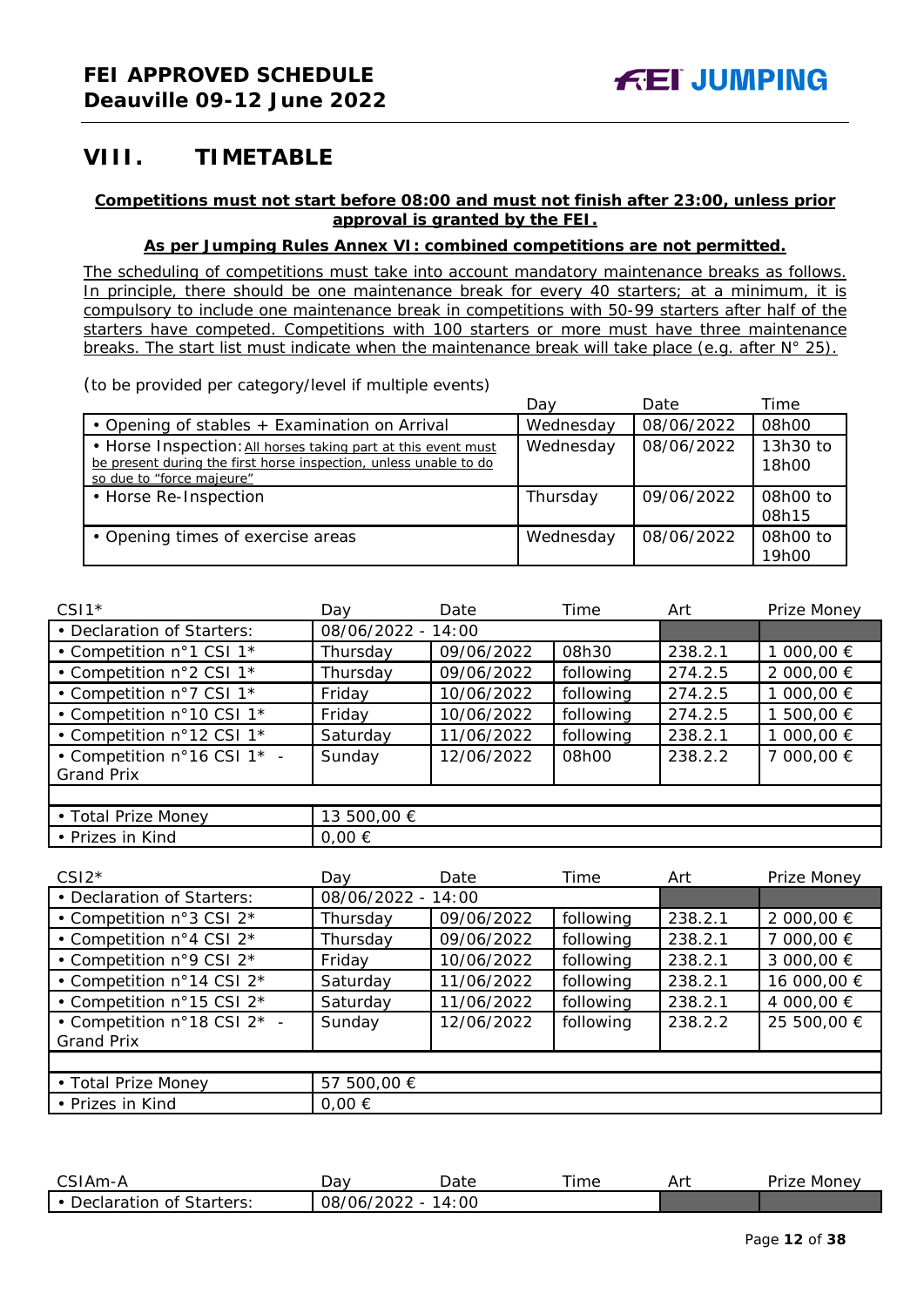# **FEI APPROVED SCHEDULE Deauville 09-12 June 2022**



| • Competition n°5 CSI Am-A                         | Thursday   | 09/06/2022 | following | 239     | 500,00 €   |
|----------------------------------------------------|------------|------------|-----------|---------|------------|
| • Competition n°6 CSI Am-A                         | Friday     | 10/06/2022 | 08h30     | 238.2.1 | 500,00 €   |
| • Competition n°8 CSI Am-A                         | Friday     | 10/06/2022 | following | 274.2.5 | 800,00 €   |
| • Competition n°11 CSI Am-A                        | Saturday   | 11/06/2022 | 08h30     | 238.2.1 | 600,00 €   |
| • Competition n°13 CSI Am-A                        | Saturday   | 11/06/2022 | following | 238.2.1 | 1 000,00 € |
| • Competition n°17 CSI Am-A -<br><b>Grand Prix</b> | Sunday     | 12/06/2022 | following | 238.2.2 | 1 500,00 € |
|                                                    |            |            |           |         |            |
| • Total Prize Money                                | 4 900,00 € |            |           |         |            |
| • Prizes in Kind                                   | $0,00 \in$ |            |           |         |            |

### **OVERALL PRIZE MONEY: 75 900,00 €**

**Applicable government tax to be deducted from Prize Money (see also XIV.8): 15%**

# **GENERAL CLASSIFICATION AT THE END OF THE COMPETITIONS:**

| (Prize description and value) |
|-------------------------------|
| (Prize description and value) |
| (Prize description and value) |
| (Prize description and value) |
|                               |

# **PRIZE – CLASSIFICATION:**

Pour le 2\* et le 1\* : les 5 premiers classés seront invités aux différentes remises de prix. Pour le CSI Am : les 8 premiers classées seront invités aux différentes remises de prix.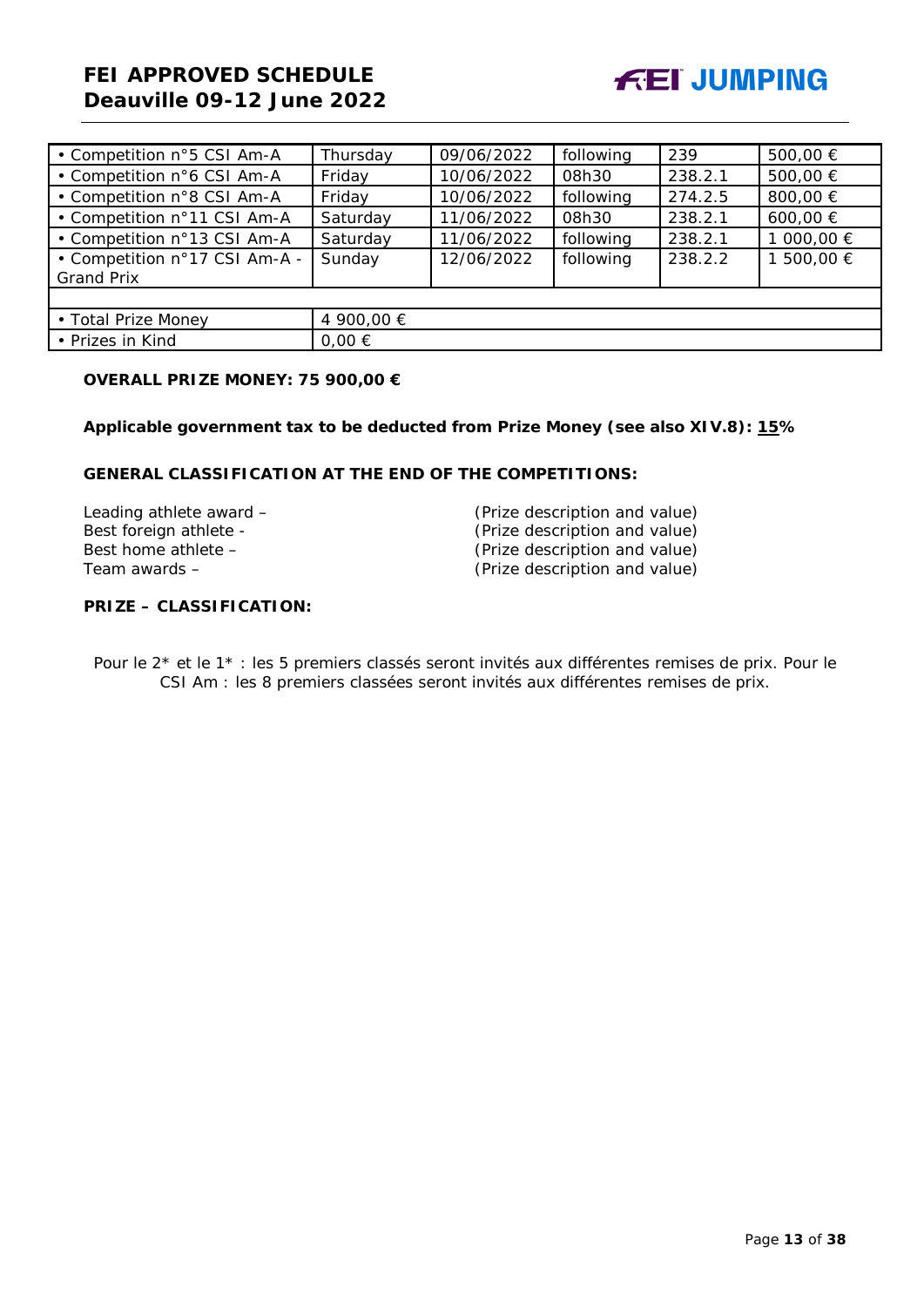# <span id="page-13-0"></span>**IX. COMPETITION DETAIL**

# **FIRST DAY : Thursday DATE : 09/06/2022**

#### **COMPETITION No:** 1 **Time:** 08h30

Type of Competition : CSI 1 \* - Epreuve internationale Acc. to Article: 238.2.1 Competition description : Table A against the clock without Jump-Off

 $350 \text{ m/min}$ <br> $120 \text{ cm}$ 

All invited 1 000,00€

1 (25% to winner)  $[x]$ 2 (33% to winner)

| Jump-off (if any)                    |           |
|--------------------------------------|-----------|
| Speed/Fixed time:                    | 350 m/    |
| Height of obstacles:                 | 120 cm    |
| Number of horses per athlete:        |           |
| Number of Starters (Section XIV.10): | All invit |
| Total Prize money:                   | 1000, C   |
| Chart to be used:                    | 1 (25%    |
|                                      |           |

Please specify prize money amount for each athlete placed 13th and beyond: 10,00€ each

# \*\*\*\*\*\*\*\*\*\*\*\*\*\*\*\*\*\*\*\*\*\*\*\*\*\*\*\*\*\*

**COMPETITION No:** 2 **Time:** following

Type of Competition : CSI 1  $*$  - Epreuve internationale  $\qquad \qquad$  Acc. to Article: 274.2.5 Competition description : Two phases table A not against the clock and against the clock

Jump-off (if any) Speed/Fixed time: 350 m/min<br>
Height of obstacles: 350 m/min Height of obstacles: 130 cm Number of horses per athlete:  $2$ Number of Starters (Section XIV.10): All invited Total Prize money: 2 000,00€ Chart to be used: 1 (25% to winner) [x]

Please specify prize money amount for each athlete placed 13th and beyond: 20,00€ each

#### \*\*\*\*\*\*\*\*\*\*\*\*\*\*\*\*\*\*\*\*\*\*\*\*\*\*\*\*\*\*

2 (33% to winner)

## **COMPETITION No:** 3 **Time:** following

Type of Competition : CSI 2 \* - Epreuve internationale Acc. to Article: 238.2.1 Competition description : Table A against the clock without Jump-Off

Jump-off (if any) Speed/Fixed time: 350 m/min Height of obstacles: 130 cm Number of horses per athlete: 2 Number of Starters (Section XIV.10): All invited Total Prize money: 2 000,00€ Chart to be used: 1 (25% to winner) [x]

Please specify prize money amount for each athlete placed 13th and beyond: 20,00€ each

\*\*\*\*\*\*\*\*\*\*\*\*\*\*\*\*\*\*\*\*\*\*\*\*\*\*\*\*\*\*

2 (33% to winner)

Page **14** of **38**

**FEI JUMPING**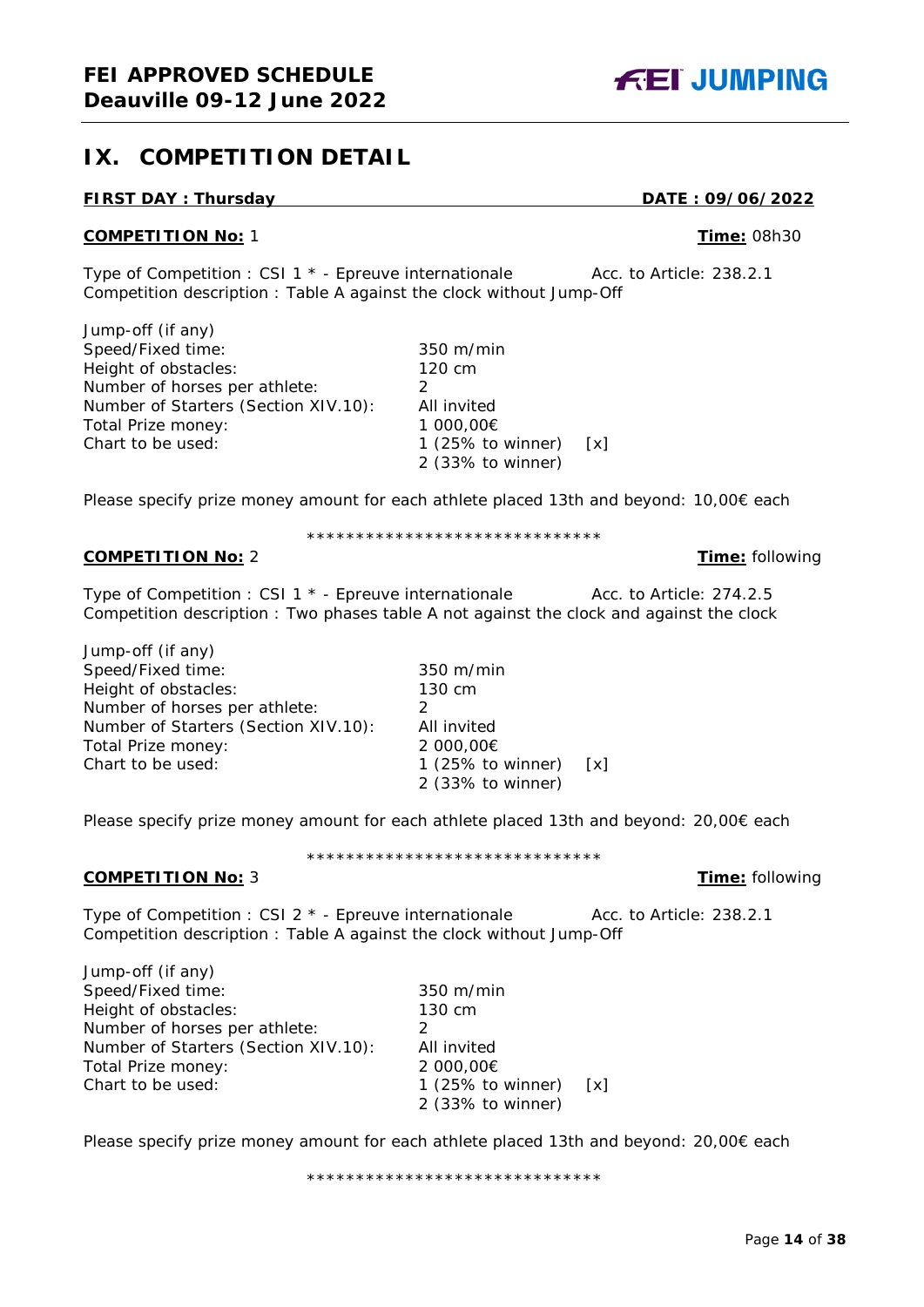#### **COMPETITION No:** 4 **Time:** following

Type of Competition : CSI 2 \* - Epreuve internationale Acc. to Article: 238.2.1 **The 35 first riders will be qualified for the GP competition 18.** Competition description : Table A against the clock without Jump-Off

Jump-off (if any) Speed/Fixed time: 375 m/min Height of obstacles: 140 cm Number of horses per athlete: 2 Number of Starters (Section XIV.10): All invited Total Prize money: 7 000,00€ Chart to be used: 1 (25% to winner) [x]

Please specify prize money amount for each athlete placed 13th and beyond: 70,00€ each

\*\*\*\*\*\*\*\*\*\*\*\*\*\*\*\*\*\*\*\*\*\*\*\*\*\*\*\*\*\*

2 (33% to winner)

### **COMPETITION No:** 5 **Time:** following

Type of Competition : CSI Am-A - Epreuve internationale Acc. to Article: 239 Competition description : Table C

Jump-off (if any) Fixed time:<br>  $\frac{120 \text{ or } 180 \text{ sec}}{110 \text{ cm}}$  or  $\frac{120 \text{ cm}}{110 \text{ cm}}$  on the length of the course Height of obstacles: Number of horses per athlete: 2 Number of Starters (Section XIV.10): All invited Total Prize money: 500,00€ Chart to be used:  $1 (25\% \text{ to winner})$  [x] 2 (33% to winner)

Please specify prize money amount for each athlete placed 13th and beyond: 10,00€ each

| ****************************** |  |  |  |  |  |  |  |  |  |  |  |  |  |  |
|--------------------------------|--|--|--|--|--|--|--|--|--|--|--|--|--|--|
|                                |  |  |  |  |  |  |  |  |  |  |  |  |  |  |

# **COMPETITION No:** 6 **Time:** 08h30

Type of Competition : CSI Am-A - Epreuve internationale Acc. to Article: 238.2.1 Competition description : Table A against the clock without Jump-Off

Jump-off (if any) Speed/Fixed time: 350 m/min Height of obstacles: 110 cm Number of horses per athlete: 2 Number of Starters (Section XIV.10): All invited<br>Total Prize money: 500.00€ Total Prize money: Chart to be used: 1 (25% to winner) [x]

Please specify prize money amount for each athlete placed 13th and beyond: 10,00€ each

\*\*\*\*\*\*\*\*\*\*\*\*\*\*\*\*\*\*\*\*\*\*\*\*\*\*\*\*\*\*

2 (33% to winner)

**SECOND DAY : Friday DATE : 10/06/2022**

**FEI JUMPING**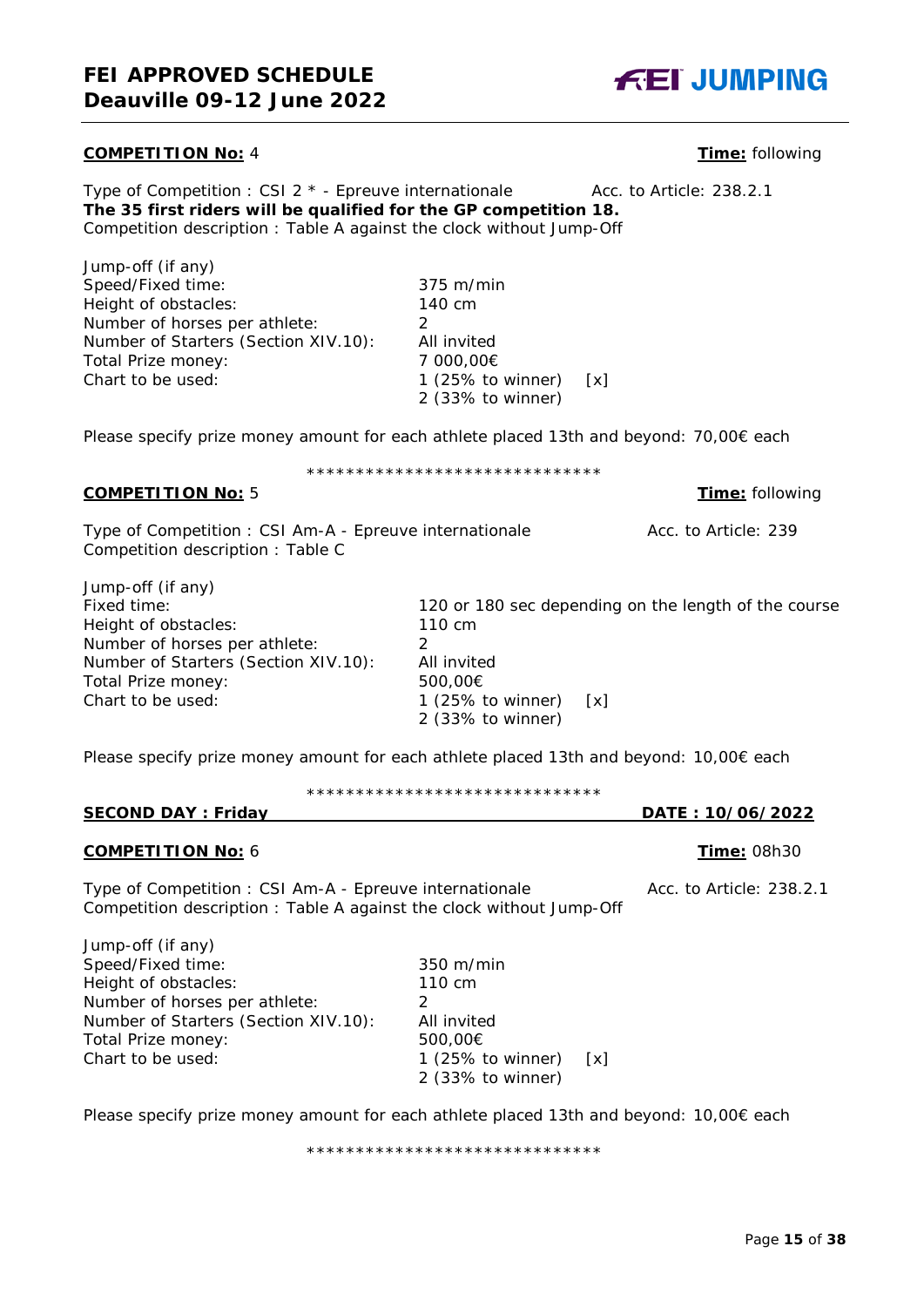# **COMPETITION No:** 7 **Time:** following

Type of Competition : CSI 1 \* - Epreuve internationale Acc. to Article: 274.2.5 Competition description : Two phases table A not against the clock and against the clock

Jump-off (if any) Speed/Fixed time: 350 m/min Height of obstacles: 125 cm Number of horses per athlete: 2<br>Number of Starters (Section XIV.10): All invited Number of Starters (Section XIV.10): All invited<br>Total Prize money: 1 000,00€ Total Prize money: Chart to be used: 1 (25% to winner) [x]

Please specify prize money amount for each athlete placed 13th and beyond: 10,00€ each

#### \*\*\*\*\*\*\*\*\*\*\*\*\*\*\*\*\*\*\*\*\*\*\*\*\*\*\*\*\*\* **COMPETITION No:** 8 **Time:** entre 10 et

16h Type of Competition : CSI Am-A Amateur Gold Tour FFE - Esthederm Acc. to Article: 274.2.5 Competition description : Two phases table A not against the clock and against the clock

Jump-off (if any) Speed/Fixed time: 350 m/min Height of obstacles: 120 cm Number of horses per athlete: 2 Number of Starters (Section XIV.10): All invited Total Prize money: 800,00€ Chart to be used: 1 (25% to winner)  $\lceil x \rceil$ 

Please specify prize money amount for each athlete placed 13th and beyond: 10,00€ each

\*\*\*\*\*\*\*\*\*\*\*\*\*\*\*\*\*\*\*\*\*\*\*\*\*\*\*\*\*\*

2 (33% to winner)

#### **COMPETITION No:** 9 **Time:** following

Type of Competition : CSI 2 \* - Epreuve internationale Acc. to Article: 238.2.1 Competition description : Table A against the clock without Jump-Off

Jump-off (if any) Speed/Fixed time: 350 m/min Height of obstacles: 135 cm Number of horses per athlete: 2 Number of Starters (Section XIV.10): All invited Total Prize money: 3 000,00€ Chart to be used: 1 (25% to winner) [x]

Please specify prize money amount for each athlete placed 13th and beyond: 30,00€ each

\*\*\*\*\*\*\*\*\*\*\*\*\*\*\*\*\*\*\*\*\*\*\*\*\*\*\*\*\*\*

2 (33% to winner)

# 2022 **NSTITUT** ESTHEDERM





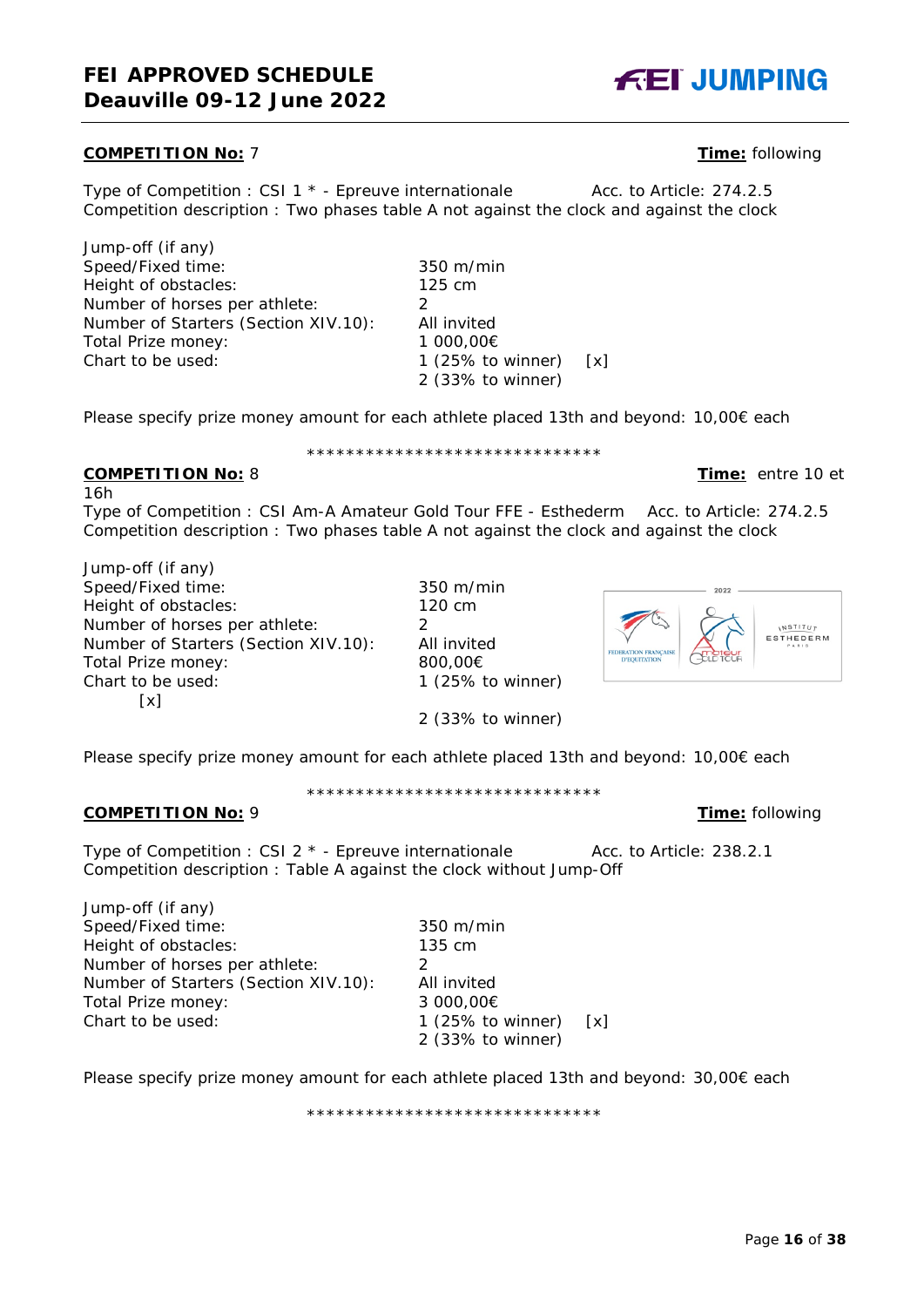#### **COMPETITION No:** 10 **Time:** following

Type of Competition : CSI 1 \* - Epreuve internationale Acc. to Article: 274.2.5 Competition description : Two phases table A not against the clock and against the clock

Jump-off (if any) Speed/Fixed time: 350 m/min Height of obstacles: 130 cm Number of horses per athlete: 2 Number of Starters (Section XIV.10): All invited Total Prize money: 1 500,00€ Chart to be used: 1 (25% to winner) [x]

Please specify prize money amount for each athlete placed 13th and beyond: 15,00€ each

# \*\*\*\*\*\*\*\*\*\*\*\*\*\*\*\*\*\*\*\*\*\*\*\*\*\*\*\*\*\*

2 (33% to winner)

# **THIRD DAY : Saturday DATE : 11/06/2022**

# **COMPETITION No:** 11 **Time:** 08h30

Type of Competition : CSI Am-A - Epreuve internationale Acc. to Article: 238.2.1 Competition description : Table A against the clock without Jump-Off

Jump-off (if any) Speed/Fixed time: 350 m/min Height of obstacles: 115 cm Number of horses per athlete: 2 Number of Starters (Section XIV.10): All invited Total Prize money: 600,00€<br>Chart to be used: 1 (25%

Please specify prize money amount for each athlete placed 13th and beyond: 10,00€ each

1 (25% to winner)  $[x]$ 2 (33% to winner)

\*\*\*\*\*\*\*\*\*\*\*\*\*\*\*\*\*\*\*\*\*\*\*\*\*\*\*\*\*\*

# **COMPETITION No:** 12 **Time:** following

Type of Competition : CSI 1 \* - Epreuve internationale Acc. to Article: 238.2.1 Competition description : Table A against the clock without Jump-Off

Jump-off (if any) Speed/Fixed time: 350 m/min Height of obstacles: 125 cm Number of horses per athlete: 2 Number of Starters (Section XIV.10): All invited Total Prize money: 800,00€ Chart to be used: 1 (25% to winner) [x]

Please specify prize money amount for each athlete placed 13th and beyond: 10,00€ each

\*\*\*\*\*\*\*\*\*\*\*\*\*\*\*\*\*\*\*\*\*\*\*\*\*\*\*\*\*\*

2 (33% to winner)

**FEI JUMPING** 

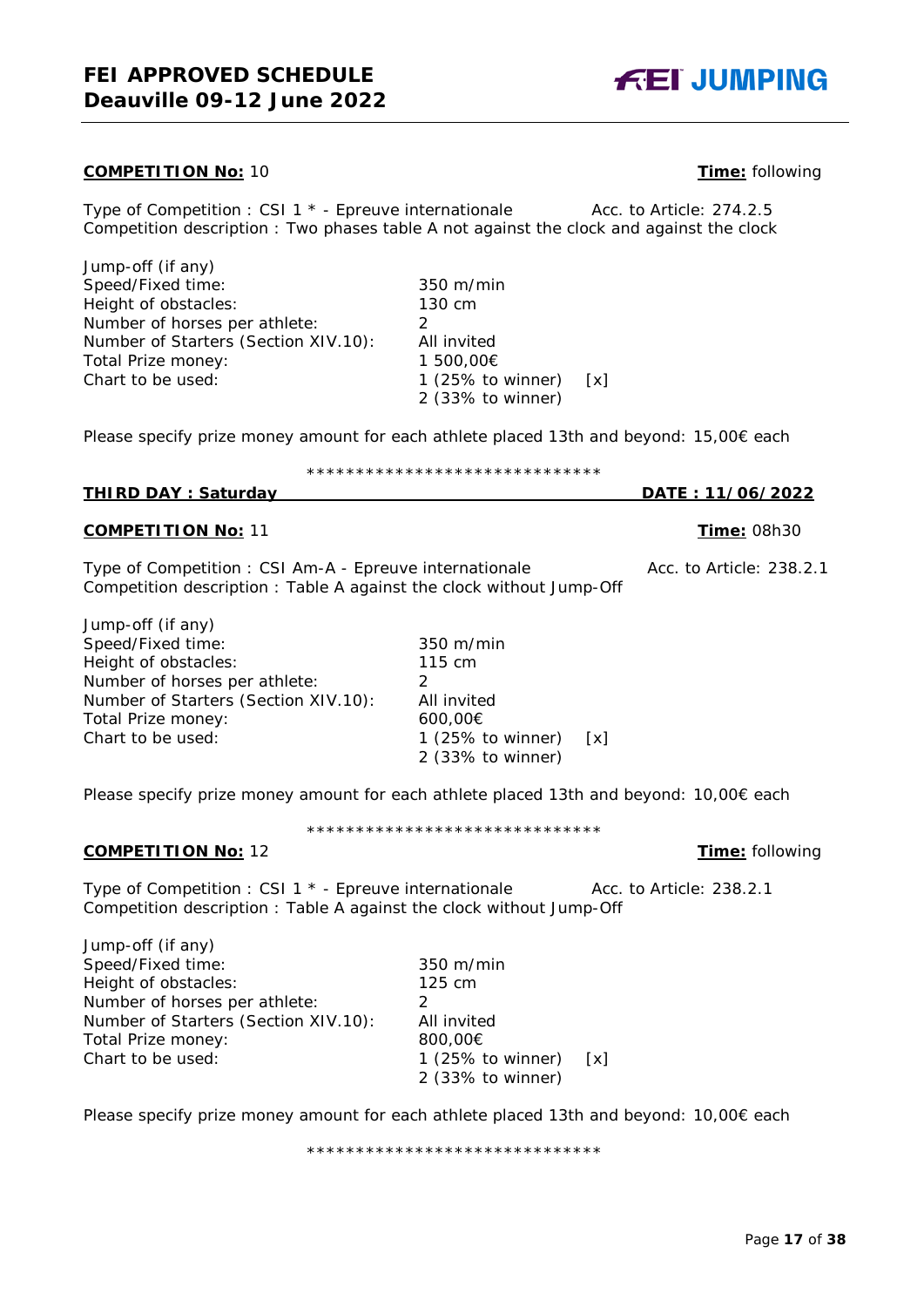# **FEI APPROVED SCHEDULE Deauville 09-12 June 2022**

# **COMPETITION No:** 13 **Time:** following

Type of Competition : CSI Am-A – Amateur Gold Tour FFE – Esthederm Acc. to Article: 238.2.1 Competition description : Table A against the clock without Jump-Off

Jump-off (if any) Speed/Fixed time: 350 m/min Height of obstacles: 120 cm Number of horses per athlete: 2 Number of Starters (Section XIV.10): All invited Total Prize money: 1 000,00€ Chart to be used: 1 (25% to winner) [x]

Please specify prize money amount for each athlete placed 13th and beyond: 10,00€ each

\*\*\*\*\*\*\*\*\*\*\*\*\*\*\*\*\*\*\*\*\*\*\*\*\*\*\*\*\*\*

2 (33% to winner)

# **COMPETITION No:** 14 **Time:** following

Type of Competition : CSI 2 \* - Epreuve internationale Acc. to Article: 238.2.1 Competition description : Table A against the clock without Jump-Off **The best athletes, in addition to those automatically pre-qualified and to those qualified from competition 4, qualify to reach the number of 70 starters**

Jump-off (if any) Speed/Fixed time: 350 m/min Height of obstacles: 145 cm Number of horses per athlete: 1 Number of Starters (Section XIV.10): All invited Total Prize money: 16 000,00€<br>Chart to be used: 1 (25% to v

Please specify prize money amount for each athlete placed 13th and beyond: 120,00€ each

\*\*\*\*\*\*\*\*\*\*\*\*\*\*\*\*\*\*\*\*\*\*\*\*\*\*\*\*\*\*

## **COMPETITION No:** 15 **Time:** following

Type of Competition : CSI 2  $*$  - Epreuve internationale  $\sqrt{2}$  Acc. to Article: 238.2.1 Competition description : Table A against the clock without Jump-Off

Jump-off (if any) Speed/Fixed time: 350 m/min Height of obstacles: 135 cm Number of horses per athlete: 2 Number of Starters (Section XIV.10): All invited Total Prize money: 4 000,00€ Chart to be used: 1 (25% to winner) [x]

Please specify prize money amount for each athlete placed 13th and beyond: 50,00€ each

\*\*\*\*\*\*\*\*\*\*\*\*\*\*\*\*\*\*\*\*\*\*\*\*\*\*\*\*\*\*

**NSTITUT** ESTHEDERM



entre 10 et 16h



1 (25% to winner)  $[x]$ 2 (33% to winner)

2 (33% to winner)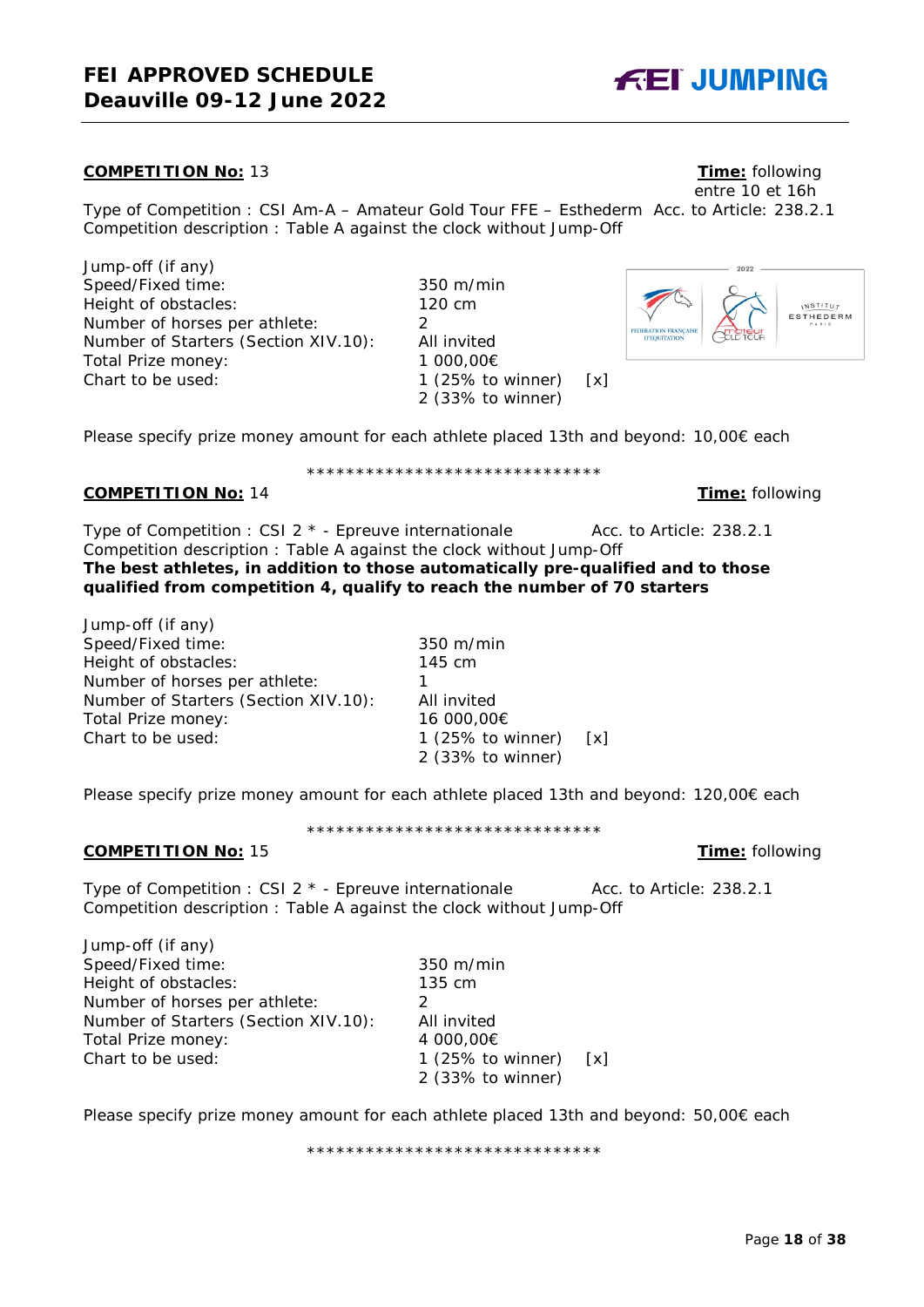# **FOURTH DAY : Sunday DATE : 12/06/2022**

# **COMPETITION No:** 16 **Time:** 08h00

Type of Competition : CSI 1 \* - Epreuve Grand Prix Acc. to Article: 238.2.2 Competition description : Table A against the clock with Jump-Off

| Jump-off (if any)                    | One                     |  |
|--------------------------------------|-------------------------|--|
| Speed/Fixed time:                    | 375 m/min               |  |
| Height of obstacles:                 | 135 cm                  |  |
| Number of horses per athlete:        |                         |  |
| Number of Starters (Section XIV.10): | 90                      |  |
| Total Prize money:                   | 7 000,00€               |  |
| Chart to be used:                    | 1 (25% to winner) $[x]$ |  |
|                                      | 2 (33% to winner)       |  |

Please specify prize money amount for each athlete placed 13th and beyond: 100,00€ each

**All athletes taking part in the Grand Prix at a CSI must complete, with their Grand Prix horse, the initial round of at least one competition prior to the Grand Prix. For competitions run under art 274.2.5 both phases must be completed in order to be eligible for the Grand Prix.**

\*\*\*\*\*\*\*\*\*\*\*\*\*\*\*\*\*\*\*\*\*\*\*\*\*\*\*\*\*\*

# **COMPETITION No:** 17 **Time:** following

entre 10 et 16h

**INSTITUT** 

Type of Competition : CSI Am-A - Grand Prix Amateur Gold Tour FFE – Esthederm Acc. to Article: 238.2.2

Competition description : Table A against the clock with Jump-Off

Jump-off (if any) One Speed/Fixed time: 375 m/min Height of obstacles: 125 cm Number of horses per athlete: 1 Number of Starters (Section XIV.10): 70 Total Prize money: 1 500,00€<br>Chart to be used: 1 1 25% to

Please specify prize money amount for each athlete placed 13th and beyond: 20,00€ each

**All athletes taking part in the Grand Prix at a CSI must complete, with their Grand Prix horse, the initial round of at least one competition prior to the Grand Prix. For competitions run under art 274.2.5 both phases must be completed in order to be eligible for the Grand Prix.**

1 (25% to winner)  $[x]$ 2 (33% to winner)

\*\*\*\*\*\*\*\*\*\*\*\*\*\*\*\*\*\*\*\*\*\*\*\*\*\*\*\*\*\*

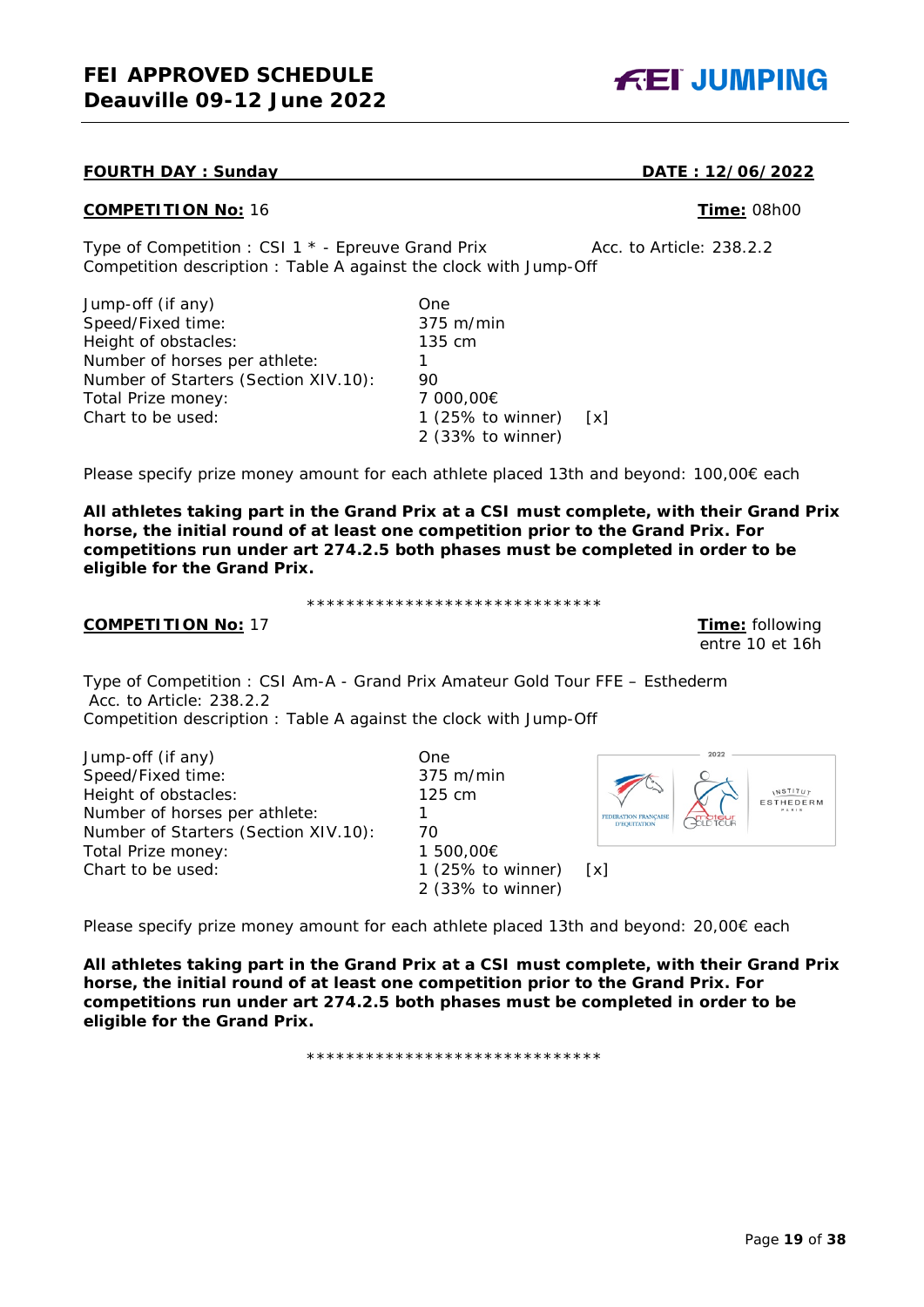

### **COMPETITION No:** 18 **Time:** following

Type of Competition : CSI  $2 *$  - Epreuve Grand Prix Acc. to Article: 238.2.2 **Counts for the Longines Rankings Group D** Competition description : Table A against the clock with Jump-Off

| Jump-off (if any)                    | One.                 |     |
|--------------------------------------|----------------------|-----|
| Speed/Fixed time:                    | $375$ m/min          |     |
| Height of obstacles:                 | 145 cm               |     |
| Number of horses per athlete:        |                      |     |
| Number of Starters (Section XIV.10): | 70                   |     |
| Total Prize money:                   | 25 500,00€           |     |
| Chart to be used:                    | 1 $(25\%$ to winner) | [x] |
|                                      | 2 (33% to winner)    |     |

Please specify prize money amount for each athlete placed 13th and beyond: 150,00€ each

### **All athletes qualified for the Grand Prix, including those automatically qualified must complete, with their Grand Prix horse, the initial round of at least one competition prior to the Grand Prix.**

**1.**The following Athletes are automatically qualified for the Grand Prix at CSI Events, if present: 261.4.2.1. The winner of that Event's Grand Prix the previous year for CSI3\*/CSI4\*/CSI5\* only; 261.4.2.2. The current National Jumping Champion (Athlete/Horse combinations) of the host country;

261.4.2.3. The individual Jumping medal winners of the last Olympic and Pan-American Games, the last World and Continental Championships and the winner of the last FEI World Cup™ Jumping Final.

**2.** 35 riders qualify through competition 4

**3.** Remaining riders qualify through competition 14 to reach the number of 70 starters (including automatically qualified riders).

In case of withdrawal in GP competition up until 4 hours prior to the start of the competition, The next best rider of the second qualifying competition will replace the rider who forfeited and take over his starting number.

If there are 50% declared starters or less, the OC may allow each Athlete to ride 2 horses (art. 254.6).

\*\*\*\*\*\*\*\*\*\*\*\*\*\*\*\*\*\*\*\*\*\*\*\*\*\*\*\*\*\*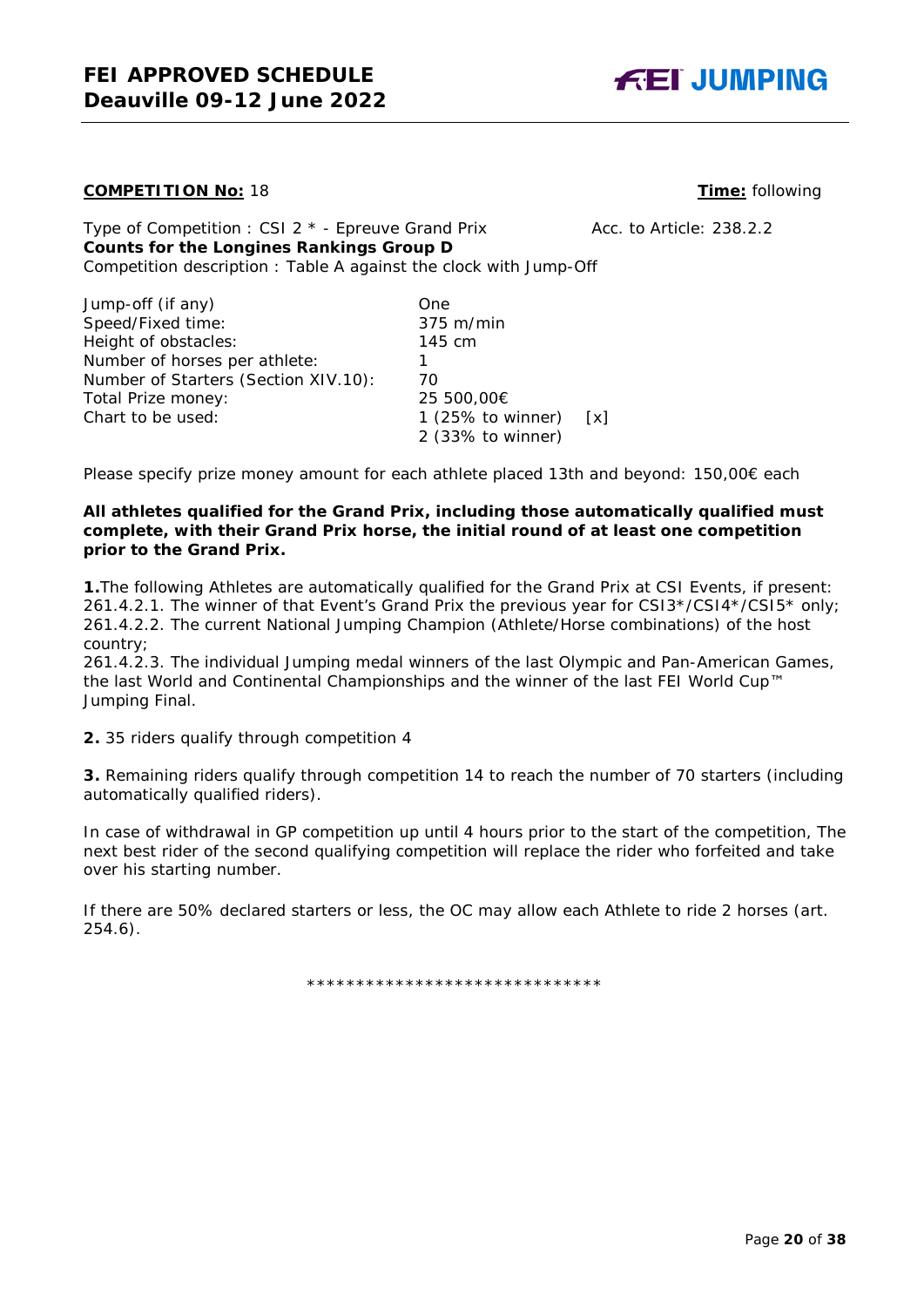

# <span id="page-20-0"></span>**X. FACILITIES OFFERED**

#### <span id="page-20-1"></span>**1. ATHLETES**

#### **Accommodation**

Hôtel: Campanile 3\* Address: 14800 Deauville Tèl : +33 2 31 87 54 54

Hôtel Le Fer à Cheval 3\* 11 rue Victor Hugo 14 360 Trouville sur Mer Tèl : + 33 2 31 98 30 20 Mail: [contact@feracheval-trouville.com](mailto:contact@feracheval-trouville.com)

Hôtel l'Amirauté 3\* Route de Paris - Touques 14800 Deauville +33 2 31 81 82 83 [hotel@amiraute.com](mailto:hotel@amiraute.com)

Hôtel du Golf Barrière Deauville 4\* Avenue du Golf 14 800 Saint Arnoult Tèl : +33 1 73 600 111

At the expense of: The Organiser  $\Box$  or Athletes  $\boxtimes$ Accommodated (bed and breakfast) from 09 to 12/06/2022

### **Meals**

At the expense of: The Organiser  $\Box$  or Athletes  $\boxtimes$ Meals provided from to

Space for organiser to include details if necessary

### <span id="page-20-2"></span>**2. GROOMS**

#### **Accommodation.**

Requests for accommodation must be sent with entries. At the expense of: The Organiser  $\Box$  or Athletes  $\boxtimes$ Accommodated (bed and breakfast) from 09 to 12/06/2022

#### **Meals.**

At the expense of: The Organiser  $\Box$  or Athletes  $\boxtimes$ Meals provided from 09 to 12/06/2022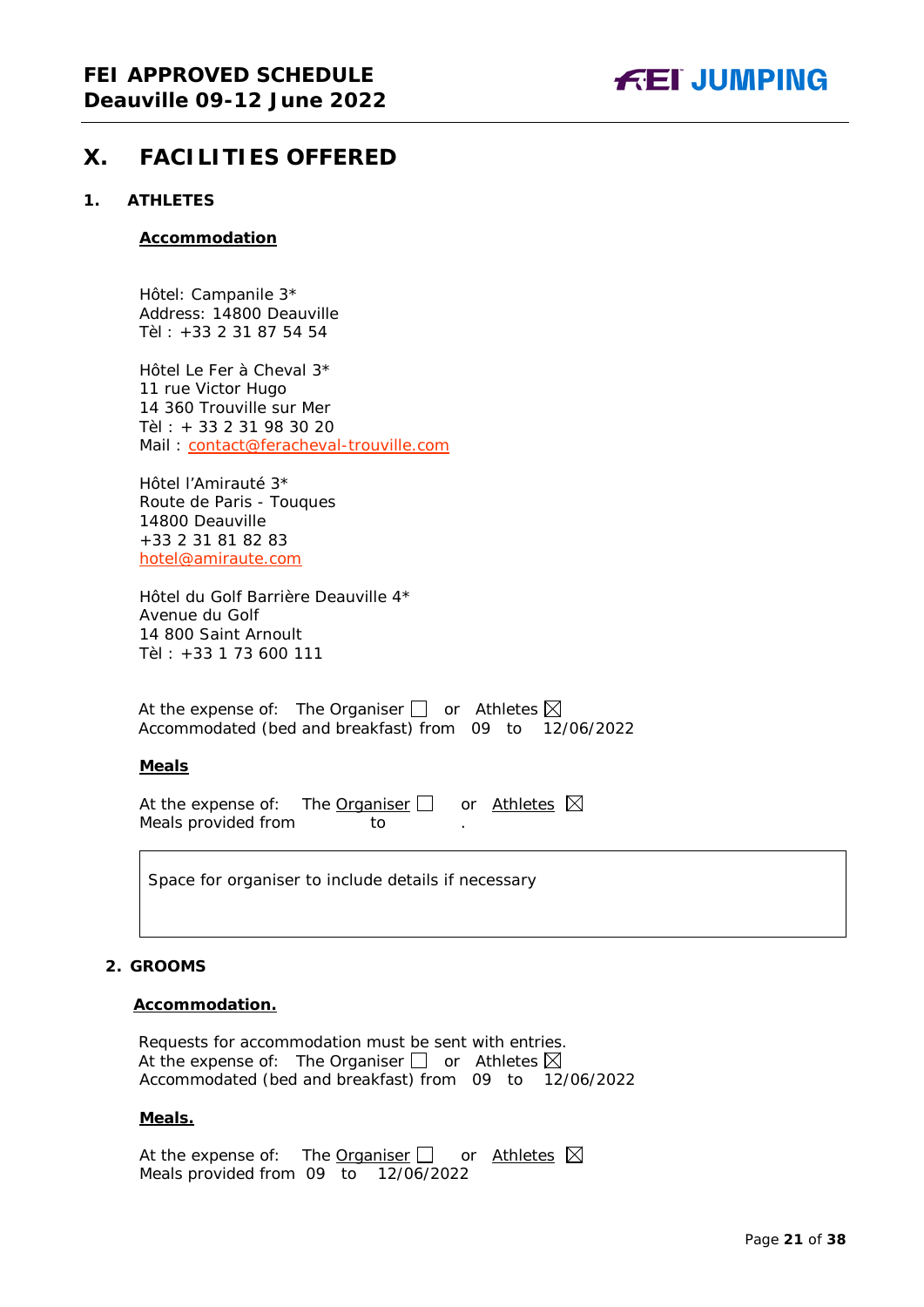Space for organiser to include details if necessary

**NB**: If applicable, Organiser must provide proper sanitary conditions. The showering facilities should be sufficient for both male and female grooms with hot and cold water. Shower facilities as well as restrooms should at all times be in a state of cleanliness.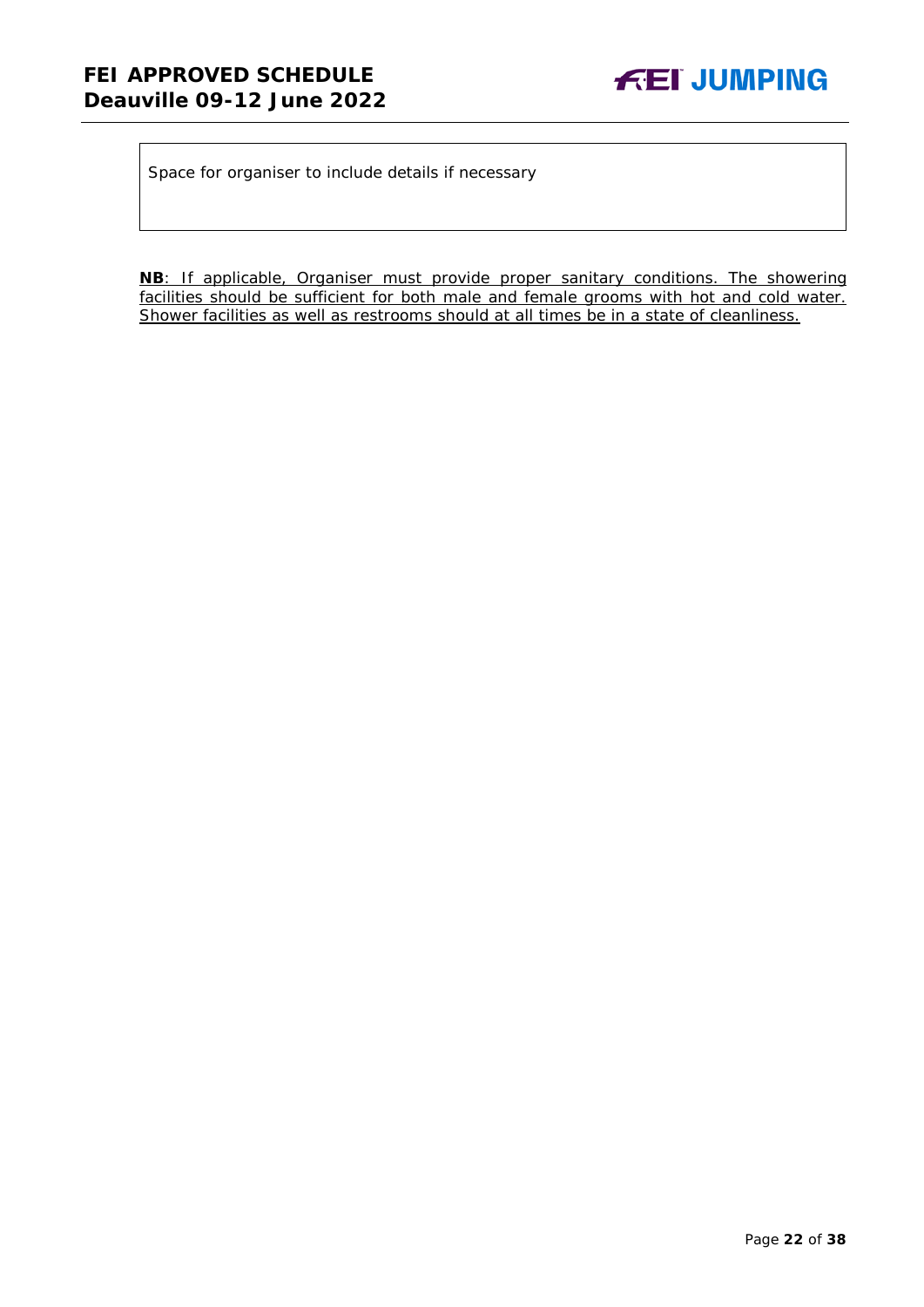# <span id="page-22-0"></span>**XI. LOGISTICAL/ADMINISTRATIVE/TECHNICAL INFORMATION**

#### <span id="page-22-1"></span>**1. DRAW**

List of Draws, time, date and location: 12:00 09/06/2022 showoffice

#### <span id="page-22-2"></span>**2. COMPETITION ARENA(S)**

| <b>Grande Carriere</b> |                |
|------------------------|----------------|
| Dimensions:            | 100x70m        |
| Type of Footing:       | Toubin Clément |

#### <span id="page-22-3"></span>**3. PRACTICE ARENA(S)**

#### **Détente**

| Dimensions:      | 70x33m |
|------------------|--------|
| Type of Footing: | Sand   |

Riders must have the possibility to exercise their horses in an exercise area under a Steward's supervision at least 30 minutes per day outside of the competition warm-up period. Details of opening times of exercise areas must be included in the timetable.

#### <span id="page-22-4"></span>**4. STABLES**

Size of boxes 3 m x 3 m (at least 3m x 3m) **An adequate number of stables must be at least 4m x 3m to accommodate the larger Horses.**

Space for organiser to include details if necessary

### <span id="page-22-5"></span>**5. SAFETY CUPS**

Name of Manufacturer: CARO Cardinali & Rothenberger GmbH

#### <span id="page-22-6"></span>**6. TIMING DEVICE**

Name of Manufacturer: TAG Heuer Model: CP 540 FEI Report number: 22010028A

### <span id="page-22-7"></span>**7. SCORING/TIMING PROVIDER**

Will you use a FEI Certified Service Provider to manage the scoring and timing at your Event?

*(The list of certified Service Providers is available here:* [https://inside.fei.org/fei/your](https://inside.fei.org/fei/your-role/it-services/it-providers/list)[role/it-services/it-providers/list](https://inside.fei.org/fei/your-role/it-services/it-providers/list)*)*

No  $\boxtimes$ Name of the company: TOP DEPART Contact person at Event FEI ID number: 10196112

Name: Fabienne Valentin Contact email: fabienne.valentin0374@orange.fr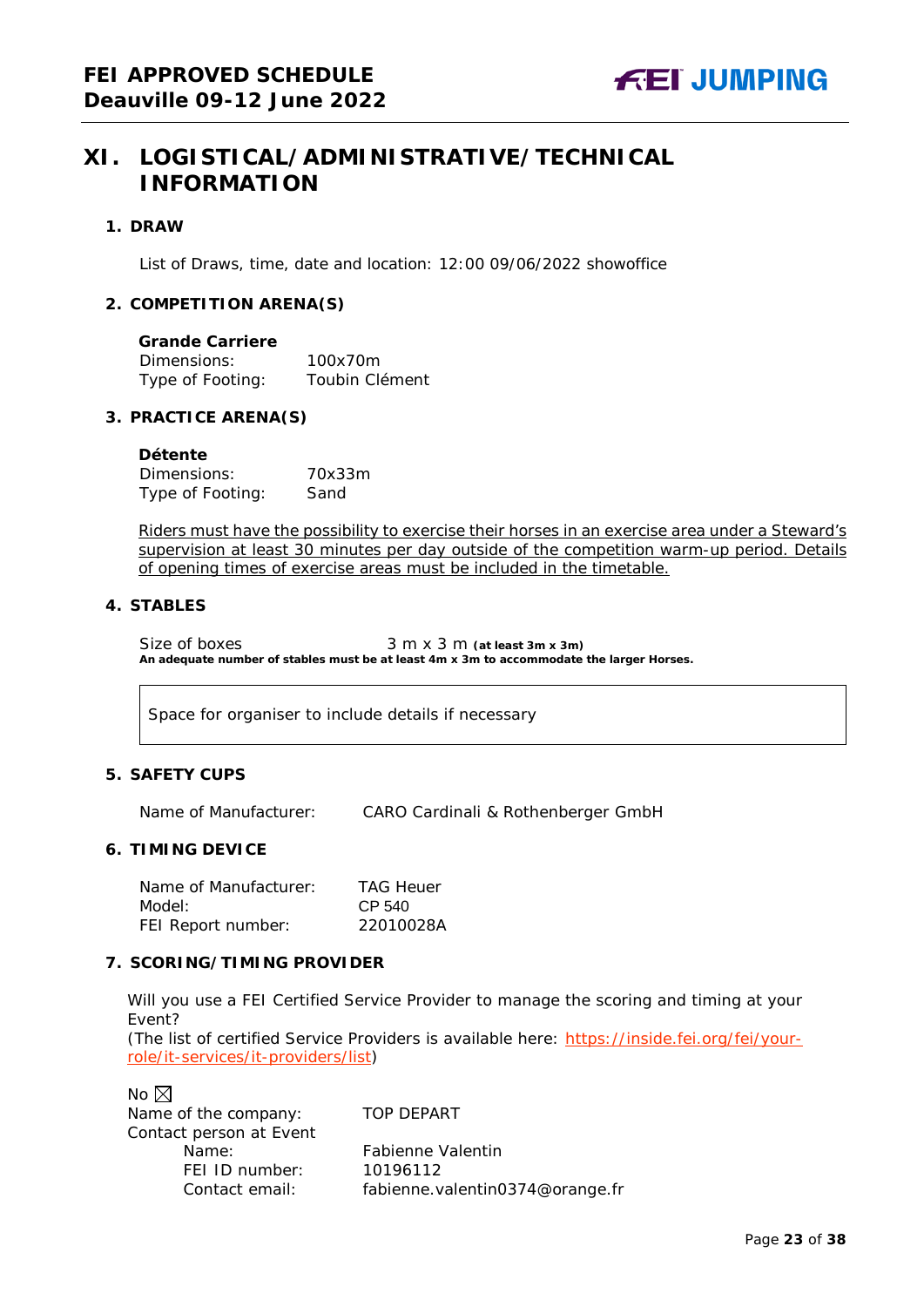#### *Please fill in Annex XV – FEI Entry System for the Timing Provider*

The FEI may require to be provided with real time results data feed of your Events according to FEI requirements; in this case you and your provider will be informed accordingly.

#### <span id="page-23-0"></span>**8. OTHER TECHNOLOGY/SERVICE PROVIDER(S)**

Will you use other technology/service provider(s) at your event?

No  $\boxtimes$ 

#### <span id="page-23-1"></span>**9. PRIZE GIVING CEREMONY**

The owner of the winning horse/pony must be invited to the prize giving ceremony for the Grand Prix, if present at the event.

The number of athletes required to present themselves for the prize-giving ceremony of each competition is 5 for the  $1*$  and  $2*$  star and 8 for the CSI Am

All Prize Giving Ceremonies must strictly follow the **Covid-19 guidelines for Prize giving protocols and media activities.**

#### <span id="page-23-2"></span>**10.ADVERTISING ON ATHLETES AND HORSES**

At CSI events, and all competitions except for the Nations Cup, athletes are authorised to carry the logo of their personal sponsor in accordance with the articles 256.3 and 257.3 of the FEI Jumping Rules.

The Chief Steward will check that the advertising on athletes and horses complies with these Articles.

#### <span id="page-23-3"></span>**11.TICKETING**

Are you selling tickets for spectators to attend your event: Yes  $\Box$  No  $\boxtimes$ Name of your ticketing provider: Web address to buy ticket:

#### <span id="page-23-4"></span>**12.BETTING**

Betting will be authorised by the Organiser: Yes  $\Box$  No  $\boxtimes$ 

## <span id="page-23-5"></span>**13.TRANSPORT REIMBURSMENT HORSES / PONIES**

Transport expenses to be paid by: The **Organiser**  $\Box$  at per km. The Athlete  $\square$ 

#### <span id="page-23-6"></span>**14.WELCOME**

The time and date of arrival of athletes, horses and their means of transport must be given to the Organiser in order to facilitate their arrival : contact Emilie [e.chausson@picdeauville.com](mailto:e.chausson@picdeauville.com)

# <span id="page-23-7"></span>**15.LOCAL TRANSPORTATION - ARRANGEMENTS FROM HOTEL TO SHOWGROUNDS** Walking distance  $\boxtimes$

Organiser Shuttle Service  $\Box$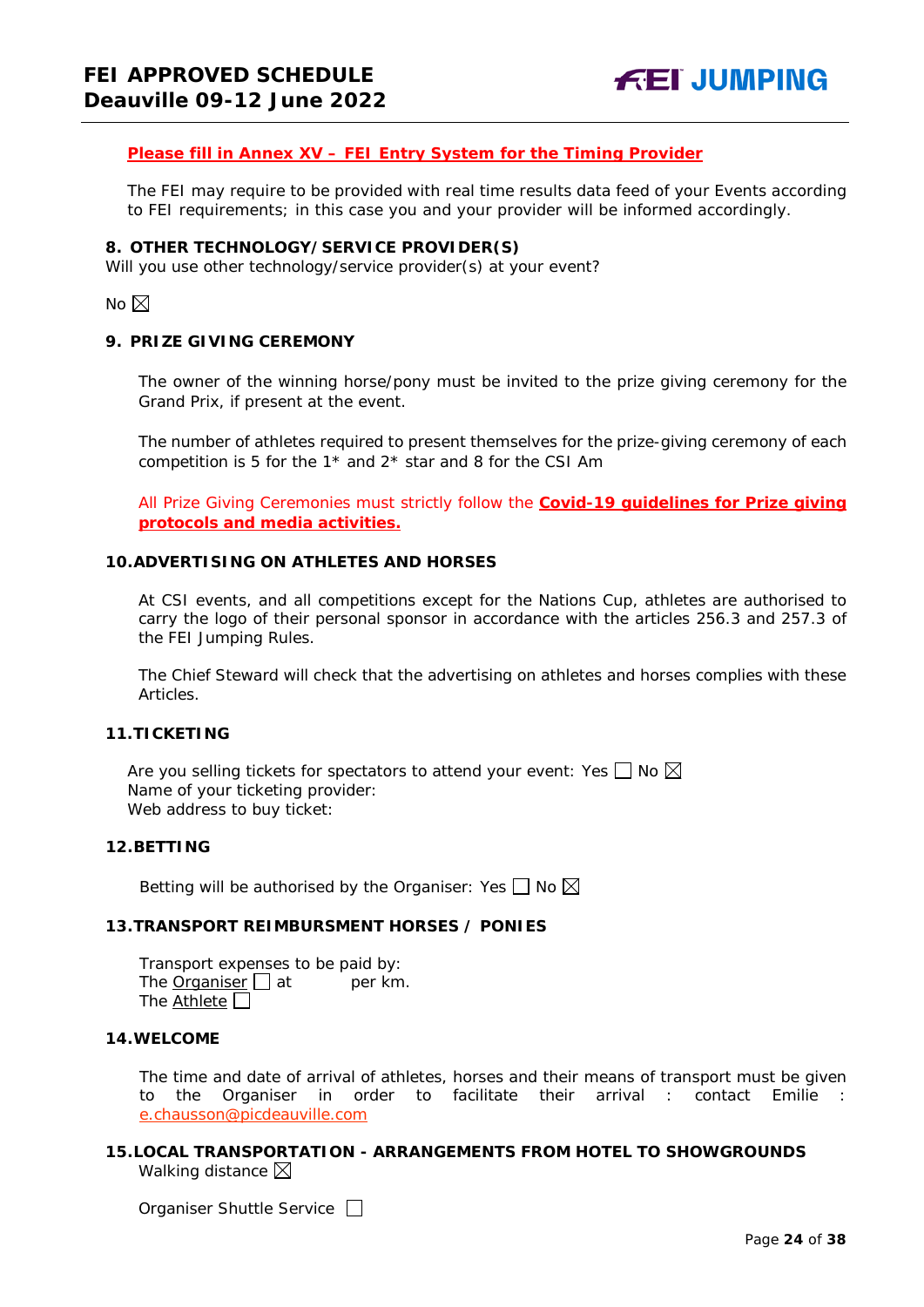

Public Transport  $\boxtimes$  to be paid by the Organiser  $\Box$  / the Athlete  $\boxtimes$ If paid by Athlete approximate cost per round trip: 15,00€ Other:

#### <span id="page-24-0"></span>**16.ENTRY RIGHT TO SHOWGROUNDS/ACCREDITED PERSONS**

Entry right to the stable area according to FEI Veterinary Regulations Articles 1008-1009.

NUMBER OF ACCREDITED PERSONS:

Athlete: 1 Partner: 1 Groom: 1 Horse Owner: 2 two (2) accreditations per horse acc. to FEI-Passport

#### <span id="page-24-1"></span>**17.SUSTAINABILITY**

Please consider the environment when organising an FEI Event. Please find useful information on FEI Sustainability here: [http://inside.fei.org/fei/your](http://inside.fei.org/fei/your-role/organisers/handbook)[role/organisers/handbook](http://inside.fei.org/fei/your-role/organisers/handbook)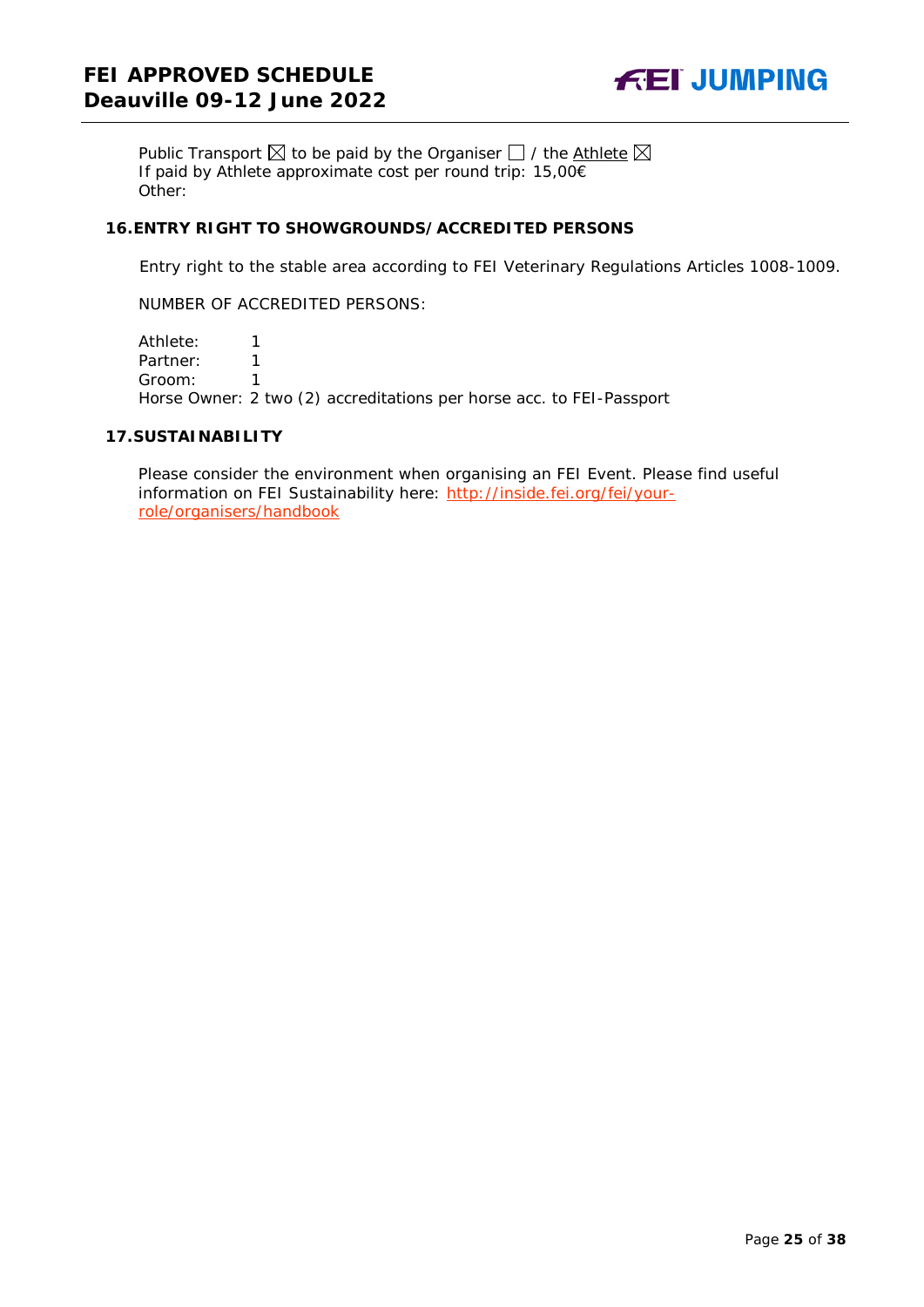# <span id="page-25-0"></span>**XII. VETERINARY MATTERS**

### <span id="page-25-1"></span>**1. CUSTOMS FORMALITIES**

Contact details for Customs Formalities:

| Name:          | DDPP du Calvados                  |
|----------------|-----------------------------------|
| Address:       | 6 bd du Général Vanier 14000 Caen |
| Telephone:     | +33 2 31 24 98 60                 |
| Fax:           |                                   |
| Email:         | ddpp@calvados.gouv.fr             |
| Opening hours: |                                   |

Space for organiser to include details if necessary

#### <span id="page-25-2"></span>**2. HEALTH REQUIREMENTS**

#### **GENERAL**

In accordance with the FEI Code of Conduct for the Welfare of the Horse it is imperative that all Horses at FEI Events are physically fit and free from infectious disease before being allowed to compete.

## **ENTRY OF HORSES**

Required health tests and vaccinations: Quarantine period: Specimen Import Licence applied:

For questions or problems, please contact your Government Veterinary Services.

Space for organiser to include details if necessary

### <span id="page-25-3"></span>**3. NATIONAL REQUIREMENTS**

If applicable please provide:

Space for organiser to include details if necessary

## <span id="page-25-4"></span>**4. PONIES**

FEI Veterinary Regulations, Chapter IX and Annex IX: For all Pony Events, Ponies must be available for Pony Measurement if requested by the FEI.

#### <span id="page-25-5"></span>**5. INJURY SURVEILLANCE**

FEI Veterinary Regulations, Chapter VIII:

Horses participating in FEI Events are subject to injury surveillance protocols; and in the event of fatality, a post mortem examination.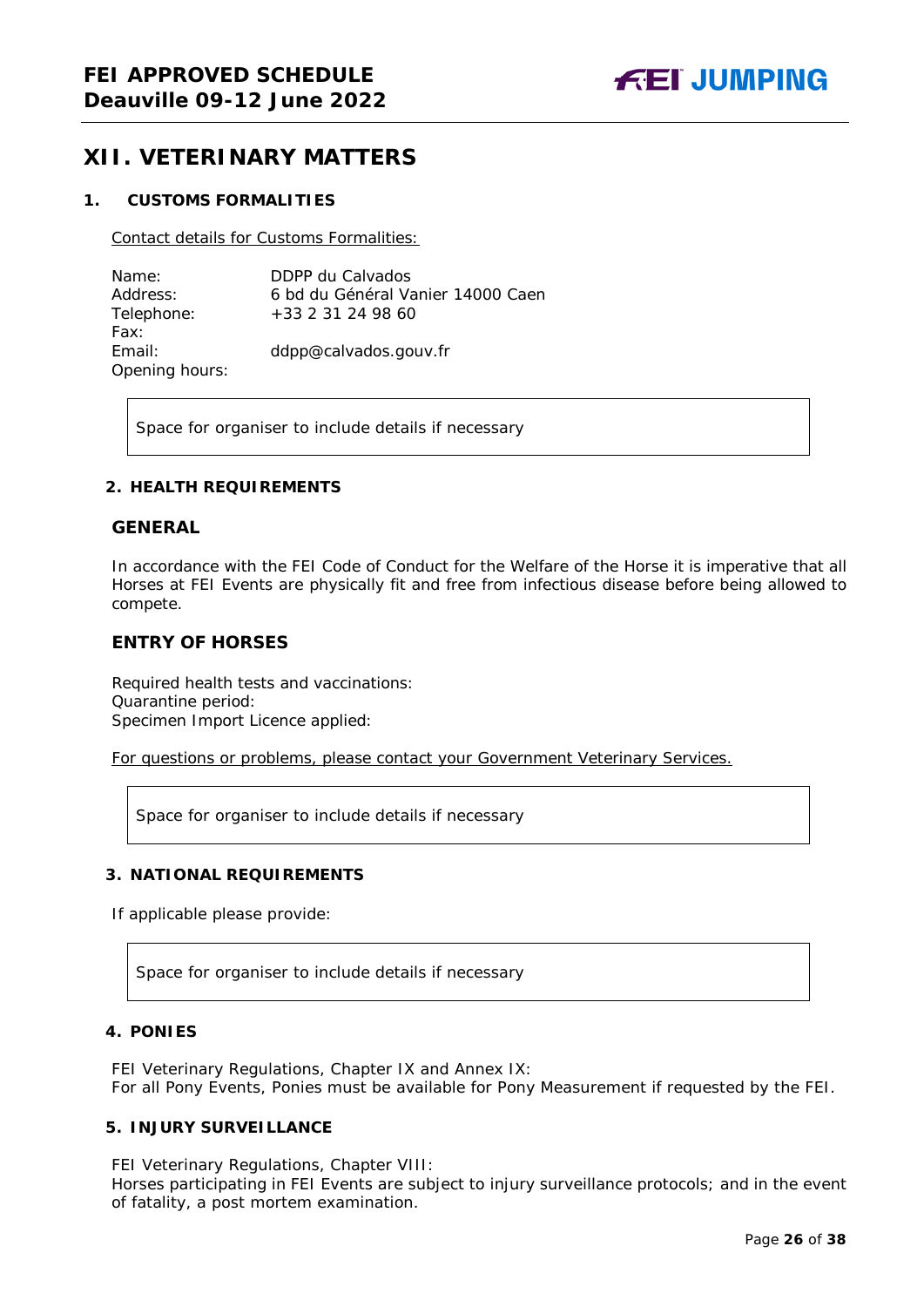## <span id="page-26-0"></span>**6. TRANSPORT OF HORSES**

Horses must be fit to travel and be transported in suitable vehicles for the transport of horses. Any government requirements for disease testing and control must be requested well in advance, to ensure that the horse is in compliance by the time of arrival at the border of the country where the Event is taking place. Athletes, or their representatives, have the responsibility to comply with national legislation in both their country of origin and the host nation of the Event. Where necessary athletes must contact local government authorities or veterinary advisors for information regarding animal health requirements and transport legislation. Within the European Union (EU), this includes EU Council Regulation (EC) No 1/2005 concerning the protection of animals during transport within the Member States of the EU.

### <span id="page-26-1"></span>**7. VENUE ARRIVAL INFORMATION & FITNESS TO COMPETE**

### **7.1. PASSPORTS. FEI General Regulations, Art. 137**

## **For all issues relating to FEI Horse Passports/FEI Recognition Cards please contact your National Federation.**

All Horses competing at FEI Events must be registered with the FEI.

FEI Passports or FEI Recognition Cards (for those Horses with a national passport approved by the FEI) are compulsory for FEI Events.

NB: Horses entered in CIMs and in CSIP in their country of residence are not required to have an FEI Passport or FEI Recognition Card but must be properly registered with the FEI and identifiable (FEI General Regulations, Art. 137.2).

Athletes who do not present a Horse's Passport and/or Recognition Card, or one that is not correctly validated or fail to meet other passport requirements will be **subject to Sanctions in accordance with Annex VI of the FEI Veterinary Regulations** and may not be allowed to compete.

**NB** for Horses permanently resident in a Member State of the European Union: all Horses must have a national EU passport in compliance with EU Regulations to which a FEI Recognition card is applied. The exception to this being Horses in possession of an FEI passport which has been continually revalidated without interruption.

### **7.2. VACCINATIONS - EQUINE INFLUENZA. FEI Veterinary Regulations, Art. 1003**

Horses competing at FEI Events must comply with the requirements for Equine Influenza vaccination in accordance with the Veterinary Regulations and as summarised below.

| <b>VACCINATION</b>    | <b>PROTOCOL</b>                        | <b>ELIGIBILITY TO ENTER</b><br><b>VENUE</b>   |
|-----------------------|----------------------------------------|-----------------------------------------------|
| <b>Primary Course</b> | 1 <sup>st</sup> Vaccination: day 0     | May compete 7 days after the                  |
|                       | 2 <sup>nd</sup> Vaccination: day 21-92 | 2 <sup>nd</sup> Vaccination                   |
| <b>First Booster</b>  | Within 7 months of the 2nd             | May compete for 6 months $+21$                |
|                       | vaccination<br>the<br>Primary<br>of    | days after the 2 <sup>nd</sup> vaccination of |
|                       | Course                                 | the Primary Course                            |
|                       |                                        | Must not compete in the 7 days                |
|                       |                                        | after receiving a vaccination                 |
|                       |                                        |                                               |
| <b>Boosters</b>       | MINIMUM: within one year of            | Must<br>been<br>have<br>vaccinated            |
|                       | previous booster vaccination           | within 6 months $+21$ days                    |
|                       | IF COMPETING: must be in               | before arriving at the Event                  |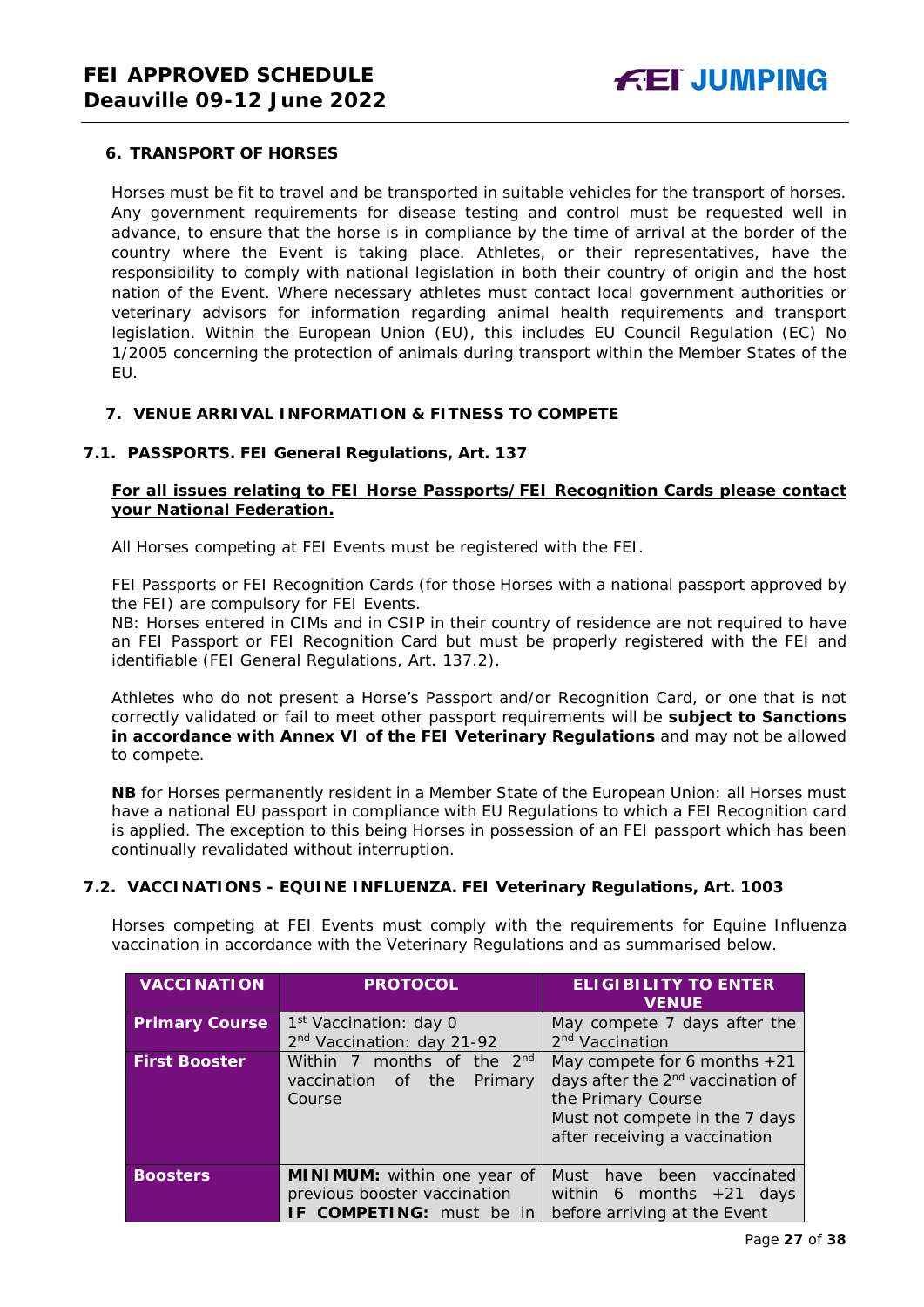| the 6 months $+21$ days of the   Must not compete in the 7 days |                               |
|-----------------------------------------------------------------|-------------------------------|
| booster previous vaccination                                    | after receiving a vaccination |

All FEI registered Horses intending to compete at FEI Events (including CIMs) must be vaccinated against Equine Influenza in accordance with these VRs. The exception being if the applicable domestic legislation prevents the use of Equine Influenza vaccines within the relevant territory

#### **7.3. EXAMINATION ON ARRIVAL. FEI Veterinary Regulations, Art. 1031**

On arrival at an Event venue, all Horses must undergo an examination by a veterinarian to confirm their identification from their passport and micro-chip ID (where present), their vaccination status and general health. To protect all horses attending events, any Horse with a questionable health status concerning vaccination, disease or other concerns, must be stabled within the isolation facilities provided by the Organising Committee pending a decision on entering the venue. PRs must fulfil the Horse Health Requirements via the FEI HorseApp in advance of the event which will be checked at the Examination on Arrival.

#### **7.4. HORSE INSPECTIONS. FEI Veterinary Regulations, Art. 1034-1042**

All Horses will be assessed for their fitness to compete during the Horse Inspection. Any Horse demonstrating questionable fitness may be referred to the Holding Box for further veterinary examination. Horses not deemed fit to compete by the Inspection Panel will not be permitted to compete.

#### **7.5. LIMB SENSITIVITY EXAMINATION. FEI Veterinary Regulations, Art. 1048-1053 and Annex VIII**

All Horses are subject to examination under the protocol for abnormal limb sensitivity throughout the period of an Event. For Jumping that includes, but is not limited to, between rounds and before the Jump Off. Horses may be examined once or on multiple occasions during the Period of an Event.

Horses may be selected for examination under the protocol randomly or they may be targeted. All Horses selected to be tested must submit promptly to the examination or are subject to immediate disqualification. There is no obligation to examine any specific number of Horses at an Event.

#### <span id="page-27-0"></span>**8. EQUINE ANTI-DOPING AND CONTROLLED MEDICATION PROGRAMME (EADCMP). FEI VETERINARY REGULATIONS, CHAPTER VII**

#### **8.1. SAMPLING. FEI Veterinary Regulations, Chapter VII**

All horses competing at FEI Events may be subject to sampling for the presence of Prohibited Substances in accordance with the Anti-Doping and Controlled Medication Regulations (EADCMRs). Horses may be selected for sampling in accordance with obligatory testing, targeted or random sampling procedures. Refer to FEI Financial Charges for details of fees relating to Equine and Human Anti-Doping program (EADCMP), which OCs/NFs have the right to charge to the athlete (applicable for all FEI events worldwide).

# **8.2. ELECTIVE TESTING. FEI VETERINARY REGULATIONS ARTICLES 1058**

Elective Testing may be carried out prior to an Event to check for the presence of Prohibited Substances. Please refer to <https://inside.fei.org/fei/cleansport/horses> for information and details.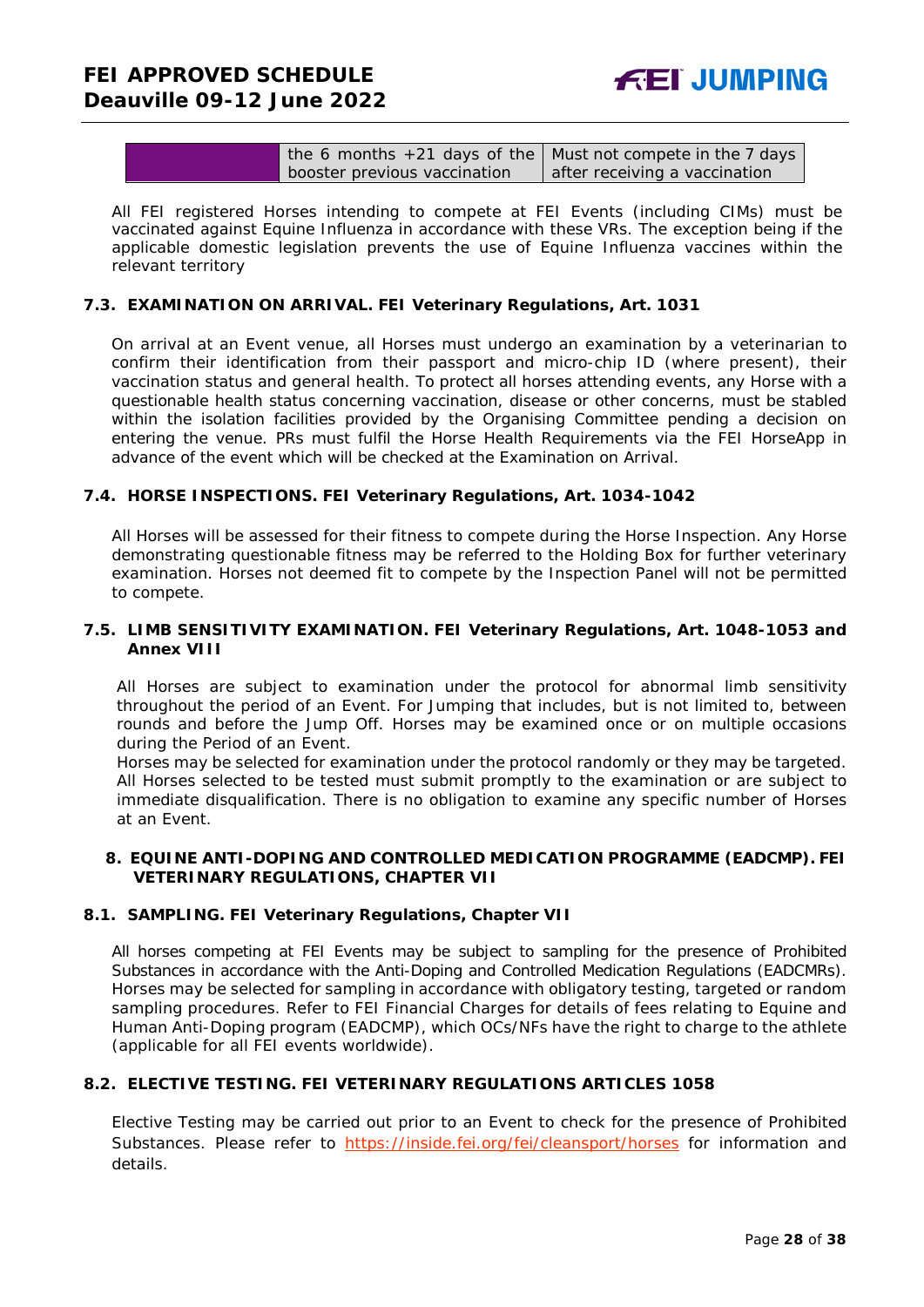# <span id="page-28-0"></span>**XIII. HUMAN ANTI-DOPING**

Athletes can be tested at any FEI Event, by the FEI or by other Anti-Doping Organisations with Testing jurisdiction. Organisers will have the responsibility to provide facilities and staff/volunteers to facilitate such Testing if requested by the FEI as outlined in article 22.3 of the FEI's Anti-doping Rules for Human Athletes (ADRHA).

The ADRHA rules are published on the FEI website at [http://inside.fei.org/content/anti-doping](http://inside.fei.org/content/anti-doping-rules)[rules.](http://inside.fei.org/content/anti-doping-rules)

# <span id="page-28-1"></span>**XIV. ADDITIONAL INFORMATION**

## <span id="page-28-2"></span>**1. THE FEI POLICY FOR ENHANCED COMPETITION SAFETY DURING THE COVID-19 PANDEMIC**

The FEI Policy for Enhanced Competition Safety during the Covid-19 Pandemic ("Policy") (https://inside.fei.org/system/files/FEI%20Policy%20for%20Enhanced%20Competition%2 0Safety%20during%20the%20Covid-19%20Pandemic%20-

%20Effective%201%20July%202020%20-%20Updated%2012%20October%202020.pdf) is mandatory and applies for any FEI Event taking place **as of 1 July 2020**. The Policy has been developed based on currently accepted best practices by the WHO and US Center for Disease Control (CDC) and will be continually reviewed and updated as more information becomes available. It is not intended to replace the applicable guidance and policies from domestic government and health authorities, but to supplement their recommendations with sport specific considerations.

The OC shall submit the risk assessment and mitigation plan (including name and contact details of the person in charge) to the FEI as an annex to the Event Schedule, **at the latest ten (10) working days before the event's deadline for Definite Entries**.

Events for which the FEI has not received the documented risk assessment and mitigation measures plan in accordance with article 2.1.g) of the Policy **will be removed from the FEI calendar** in accordance with Article 112.3 of the FEI General Regulations.

### **ASSUMPTION OF RISK / WAIVER OF LIABILITY**

In consideration of being allowed to participate in the Event and related activities, all Participants (as defined in the Policy) acknowledge, appreciate, and agree that:

- 1. Participation includes possible exposure to and illness from infectious diseases including but not limited to COVID-19. While particular rules and personal discipline may reduce this risk, the risk of serious illness and death does exist; and,
- 2. The Participants knowingly and freely assume all such risks, both known and unknown, even if arising from the negligence of the OC or others, and assume full responsibility for their participation; and,
- 3. The Participants willingly agree to comply with the stated and customary terms and conditions for participation as regards protection against infectious diseases. If, however, a Participant observes any unusual or significant hazard during his/her presence or participation, the Participant will remove himself/herself from participation and bring such to the attention of the nearest official immediately; and,
- 4. The Participants, for themselves and on behalf of their heirs, assigns, personal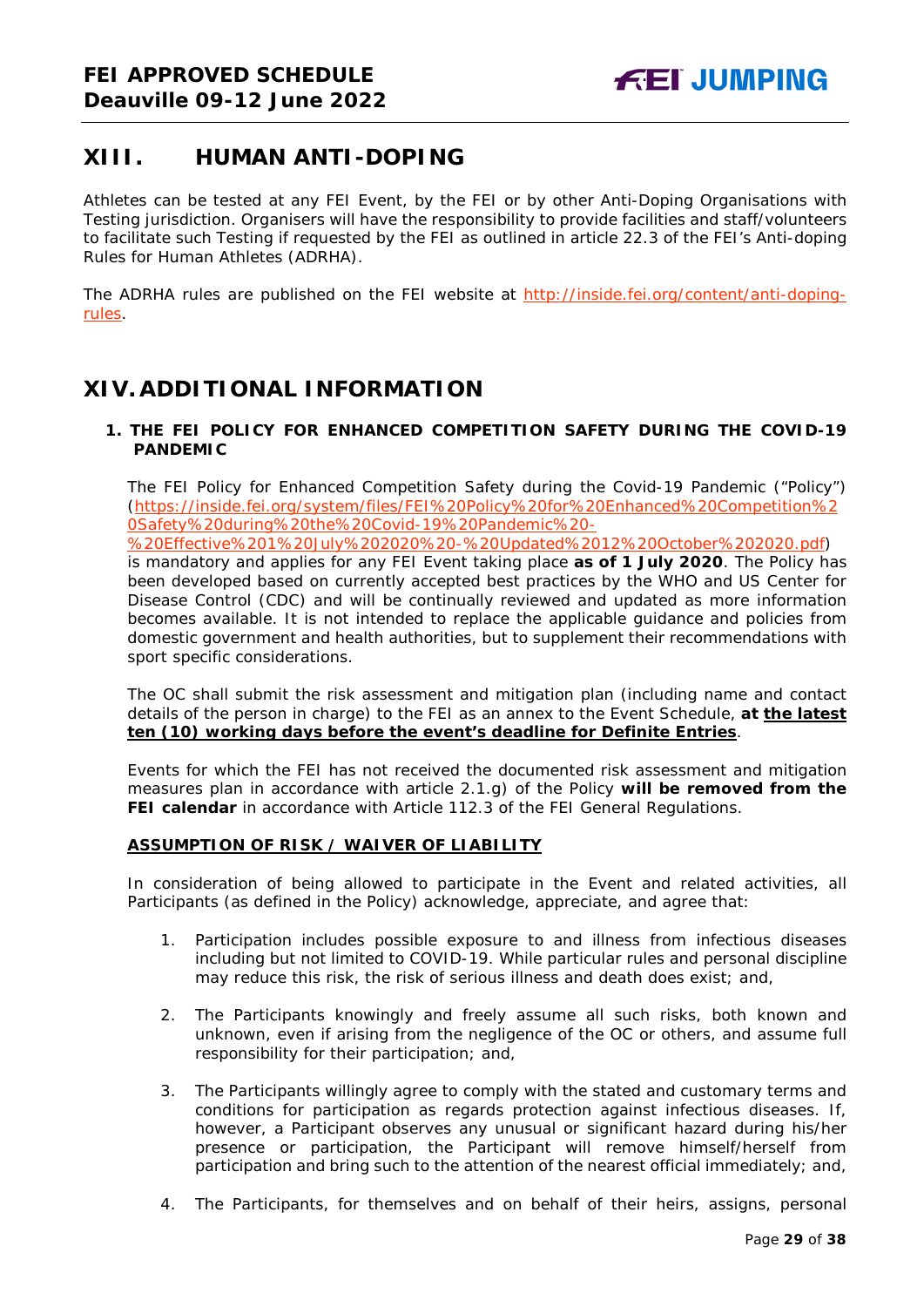representatives and next of kin, HEREBY RELEASE AND HOLD HARMLESS THE OC AND THE FEI, their officers, officials, agents, and/or employees, other participants, sponsoring agencies, sponsors, advertisers, and if applicable, owners and lessors of premises used to conduct the event ("RELEASEES"), WITH RESPECT TO ANY AND ALL ILLNESS, DISABILITY, DEATH, or loss or damage to person or property, WHETHER ARISING FROM THE NEGLIGENCE OF RELEASEES OR OTHERWISE, to the fullest extent permitted by law.

The Participants confirm to have read this release of liability and assumption of risk agreement, fully understand its terms, understand that they have given up substantial rights.

#### <span id="page-29-0"></span>**2. INSURANCES AND NATIONAL REQUIREMENTS**

Equestrian sports involve inherent dangerous risks. To the greatest extent permitted by law, the FEI and the FEI Event Organiser shall NOT be liable for any damages relating to loss of property or injury of any kind to Athletes, Owners, Support Personnel or Horses at or in connection with an FEI Event and the FEI expressly excludes all such liability.

#### **2.1. ATHLETES, OWNERS AND SUPPORT PERSONNEL**

#### **2.1.1. Personal Accident and Health Insurance**

It is your responsibility as an Athlete/Owner/ Support Personnel to ensure that you have adequate personal accident insurance in place to cover your participation at FEI Events and in particular to insure against any personal injury or medical expenses arising from an accident, injury or illness which may occur at a FEI Event.

You should check with your National Federation to confirm if your National Federation's insurance policy (if any) covers personal accidents and/or illnesses which may occur when you are attending/participating in FEI Events.

If your National Federation does not have a personal accident/health insurance policy or if the National Federation's insurance policy does not cover personal accident or health claims, then you should obtain your own personal accident and health insurance policy to cover your attendance/participation at FEI Events.

#### **2.1.2. Personal Property Insurance**

You should also ensure that you are insured against property loss, theft or damage which may occur at an FEI Event.

Again, the advice is to check with your National Federation to confirm if they have an insurance policy in place which would cover you in case of such property loss, theft or damage. If not, then you should obtain your own personal property insurance to cover such situations.

#### **2.1.3. Press Equipment**

Press equipment and other items left in the Press workroom, Press lockers, the Press Tribune or anywhere on the showgrounds are left entirely at the owner's risk. The Organising Committee does not accept any responsibility for any loss or damage to such equipment or items. Members of the Press are advised not to leave any equipment or personal items unattended.

#### **2.2. ATHLETES AND OWNERS**

#### **2.2.1. Third Party Liability Insurance**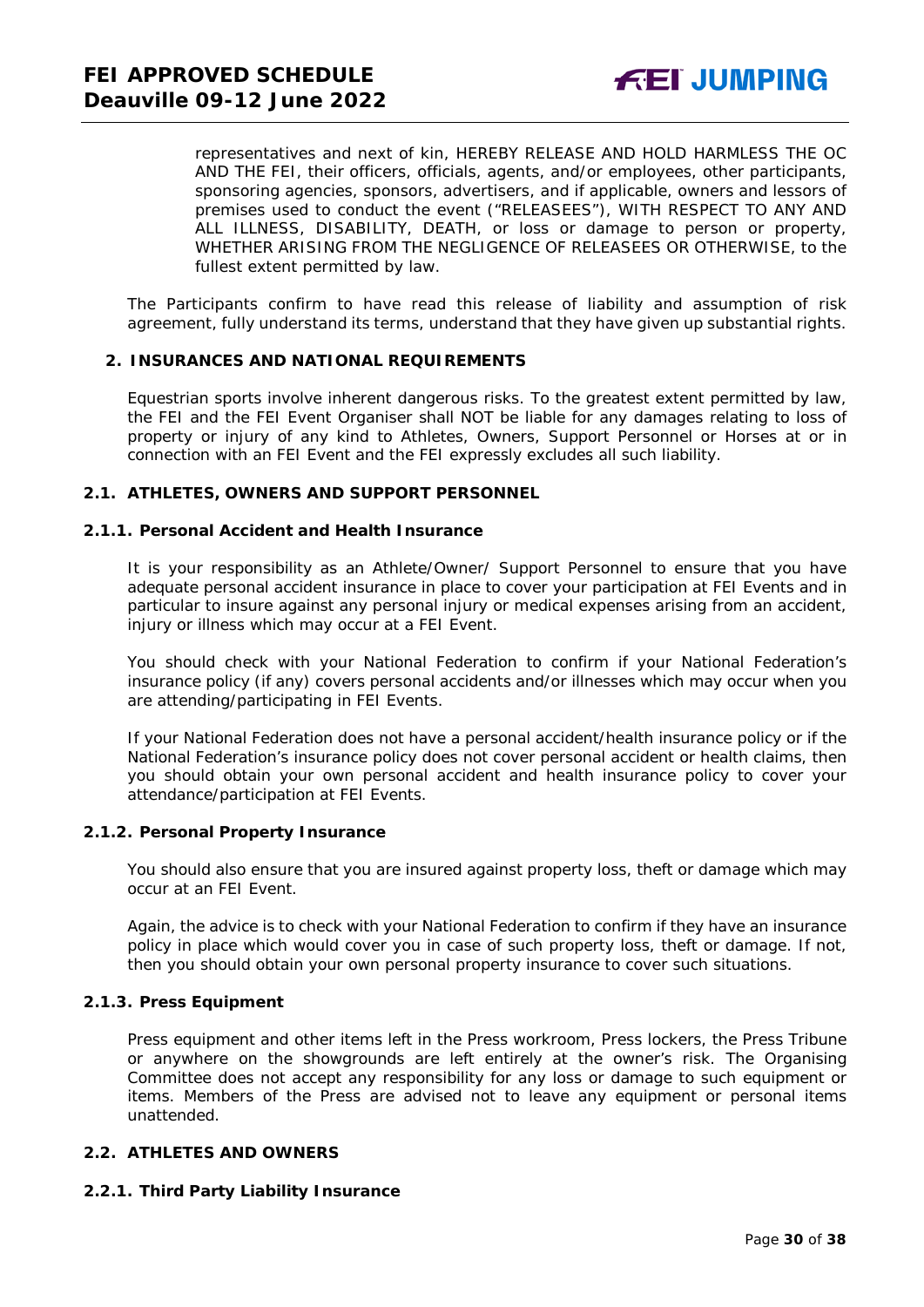As an Athlete/Owner you are personally responsible for damages to third parties caused by you, your employees, Support Personnel, your agents or your Horses. You are, therefore, strongly advised to take out third-party liability insurance providing full coverage in relation to FEI Events at home and abroad, and to keep the policy up to date.

The FEI and the Organiser will NOT be responsible for any damage caused to third parties by you, your employees, Support Personnel, your agents or your Horses.

#### **2.2.2. Additional Liability Information**

Space for organiser to include reference to National Laws when necessary

# **2.2.3. Horse Insurance**

As an Owner you should ensure that your Horses are adequately insured against any injuries or illnesses they may sustain while participating at a FEI Event.

Space for organiser to include reference to National Laws when necessary

#### <span id="page-30-0"></span>**3. PROTESTS/APPEALS**

To be valid, all Protests and Appeals must be made in writing and accompanied by a deposit of CHF 150.- or equivalent, as mentioned in the FEI General Regulations (Art. 161-162) available at the following link:

<https://inside.fei.org/content/general-regs-statutes>

### <span id="page-30-1"></span>**4. SCHOOLING DURING COMPETITIONS**

Athletes wishing to school during speed competitions (Table A and Table C) must inform the OC before these competitions begin. These athletes will start first in these competitions.

#### <span id="page-30-2"></span>**5. STEWARDING**

- If an athlete is uncertain as to whether the boots they intends to use during an event are allowed, they or their representative should show the boots to the Chief Steward for their opinion before the boots are used in training or in competition.
- · In addition, athletes are to be made aware that hind boots must be removed and placed again on the horse's legs in the presence of a Steward while in the warm-up arena prior to entering the competition arena for certain competitions. (If bandages are used in place of boots, athletes are not required to remove the bandages in the warm-up arena.) This procedure is compulsory for competitions for which boot and bandage control is mandatory, that is the Nations Cup, Grand Prix, and the competition with the highest prize money, and is at the discretion of the Chief Steward for other competitions.
- As an alternative to carrying out this procedure at the time designated by the Steward an athlete may ask their groom to take the boots to the in-gate and place them on the horse's legs in front of the Steward prior to the combination entering the arena.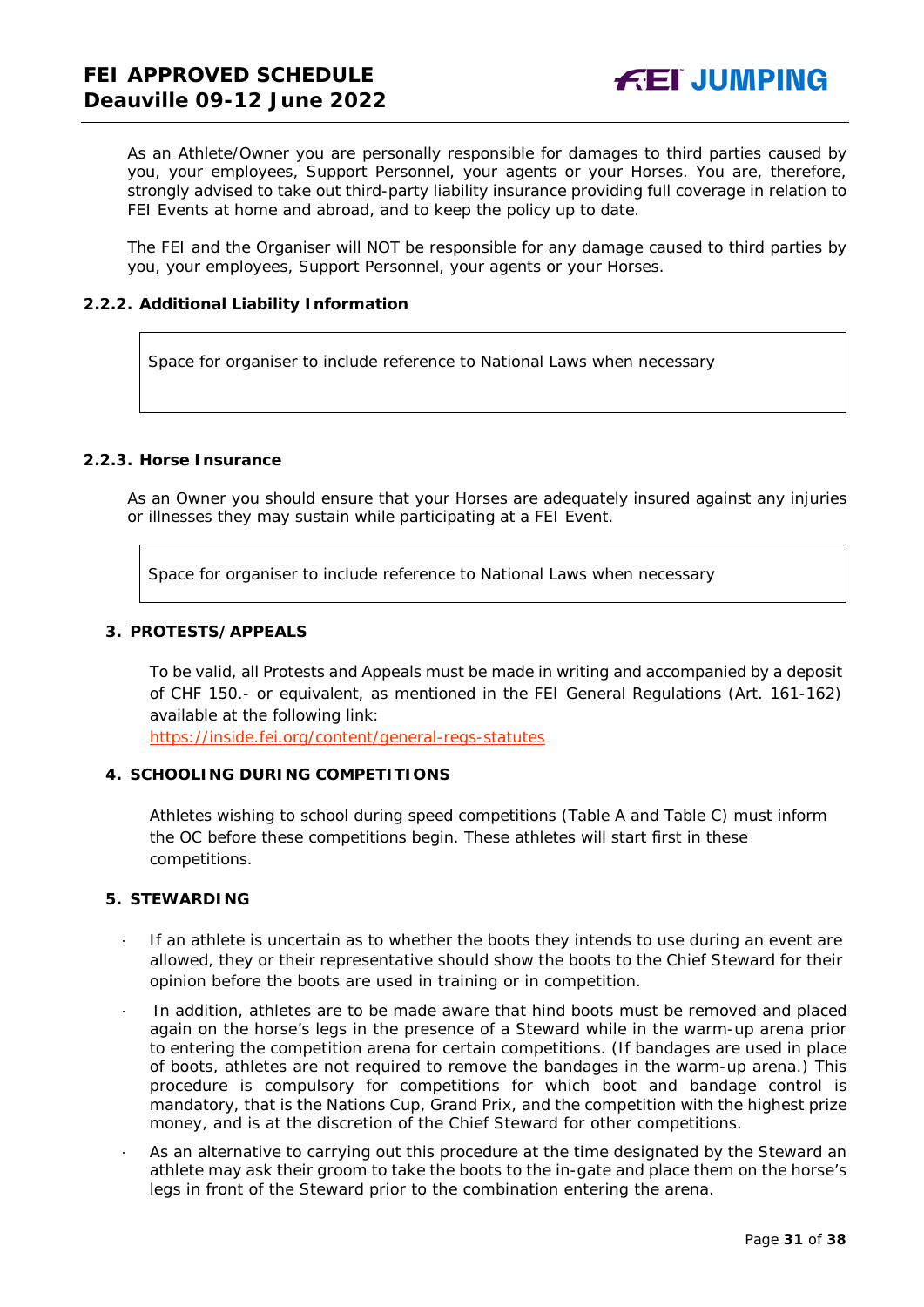- The Steward has the authority to intervene if a boot is deemed excessively tight by instructing that the boot be removed and put on again correctly. *[Stewards are to note that it is normal for a horse's gait to be somewhat affected immediately after boots have been removed and re-placed.]* If an athlete or his/her groom refuses to remove and replace the boot(s) when instructed to do so by the Steward, a Yellow Warning Card will be issued to the athlete in question.
- · If it is deemed impossible or unsafe to remove the hind boots in the warm-up arena prior to the combination entering the competition arena, due to an extremely excited or nervous horse, the boots of the horse in question are to be removed by the athlete/groom following the athlete's round upon leaving the arena and inspected by the Steward. This inspection may be carried out during the boot and bandage control if the boot and bandage control is carried out for the competition in question.
- This procedure does not replace boot and bandage control after completion of an athlete's round for competitions for which boot and bandage control is mandatory (refer to JRs Art. 244.1).

#### <span id="page-31-0"></span>**6. DISPUTES**

In the event of any discussion concerning the interpretation of the schedule (in translated languages), the English version will be decisive.

#### <span id="page-31-1"></span>**7. MODIFICATION TO SCHEDULE**

In exceptional circumstances, together with the approval of Chefs d'Equipe, host NF delegate, if any, and the Ground Jury, the Organiser may change the schedule in order to clarify any matter arising from an omission or due to unforeseen circumstances. Any such changes must be notified to all athletes and officials as soon as possible and they must be reported to the FEI Secretary General by the Technical Delegate, the President of the Ground Jury or the Foreign Judge, as applicable.

## <span id="page-31-2"></span>**8. ADDITIONAL INFORMATION FROM THE OC**

Space for organiser to include any additional information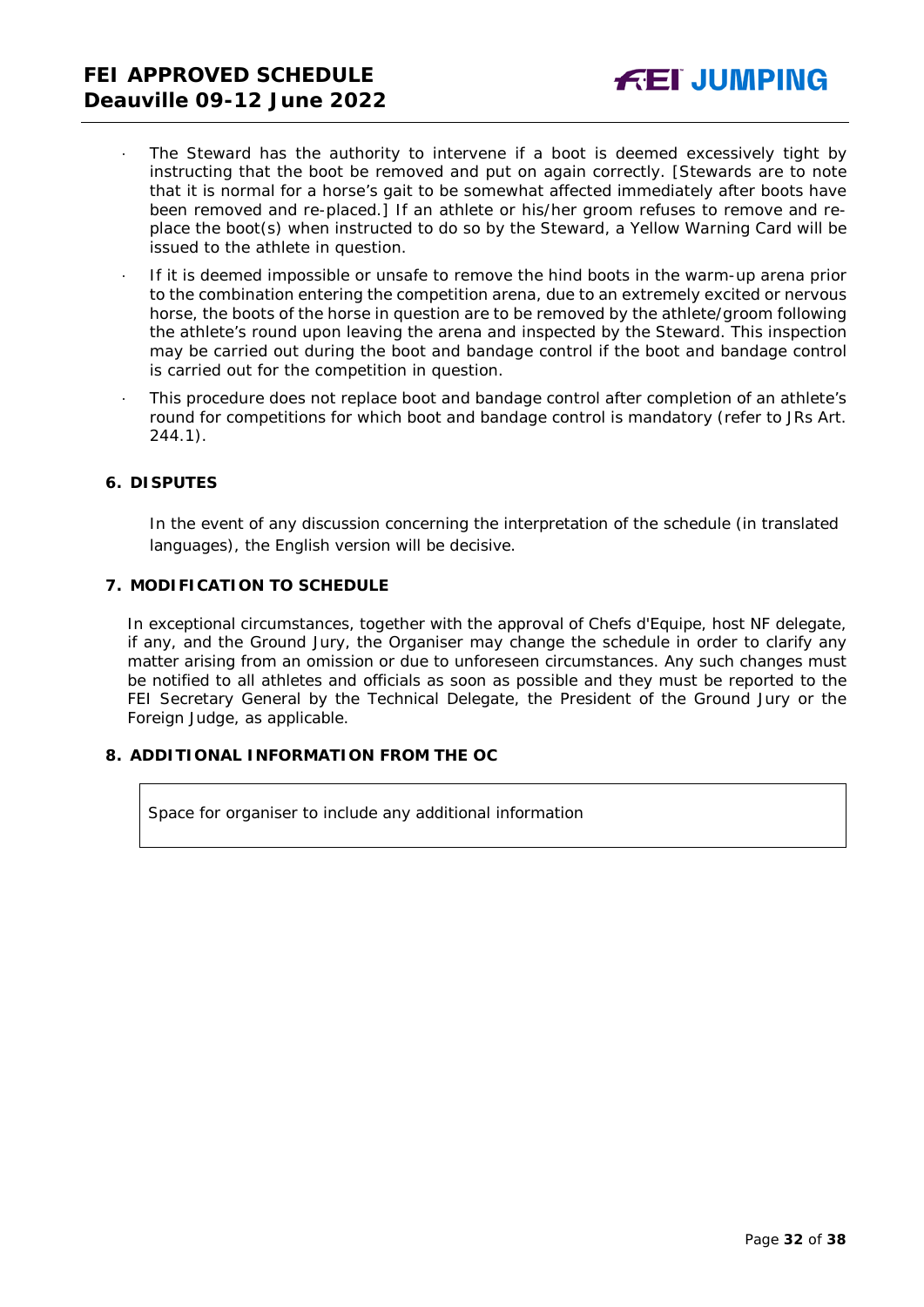#### **Age of Athletes and Horses according to the Event's Category**

| <b>Event's Category</b>                                        | Age of Athletes (Refer to JRs 255)                                                               | <b>Age of Horses</b>                                  |
|----------------------------------------------------------------|--------------------------------------------------------------------------------------------------|-------------------------------------------------------|
| <b>Olympic Games/WEG</b>                                       | As of 18 <sup>th</sup> year                                                                      | Min 9 y.o.                                            |
| <b>Continental Championships Senior</b>                        | As of 18 <sup>th</sup> year                                                                      | Min 8 y.o.                                            |
|                                                                |                                                                                                  | Min. 8 y.o.                                           |
| Regional Championships/Games                                   | As of 18 <sup>th</sup> year<br>As of 16 <sup>th</sup> year if height of obstacles max.1.40m (JRs |                                                       |
|                                                                | Annex IX, Art. 6.1)                                                                              | Min. 7 y.o. if height of<br>obstacles max. 1.40m      |
|                                                                |                                                                                                  | (JRs Art. 254.1.1)                                    |
| <b>World Cup Final</b>                                         | As of 18 <sup>th</sup> year                                                                      | Min. 9 y.o.                                           |
| <b>Nations Cup Final</b>                                       | As of 18 <sup>th</sup> year                                                                      |                                                       |
| CSIO(-W)3*-5*/CSI-W3*-5*                                       |                                                                                                  | Min. 8 y.o.                                           |
| Grand Prix, World Cup, Nations Cup, Power and Skill, Derby or  |                                                                                                  |                                                       |
| Competition with the highest prize money                       | As of 18 <sup>th</sup> year                                                                      |                                                       |
| <b>Other Competitions</b>                                      | As of 16 <sup>th</sup> year                                                                      | Min. 7 y.o.                                           |
| Other Competitions if height max. 1.40m                        | As of 14 <sup>th</sup> year                                                                      |                                                       |
| Other Competitions if height max. 1.30m                        | As of 12 <sup>th</sup> year                                                                      |                                                       |
| CSIO-W1*-2*                                                    |                                                                                                  |                                                       |
| Grand Prix, World Cup, Nations Cup, Power and Skill, Derby or  |                                                                                                  |                                                       |
| Competition with the highest prize money                       | As of 18 <sup>th</sup> year                                                                      |                                                       |
| <b>Other Competitions</b>                                      | As of 16 <sup>th</sup> year                                                                      | Min. 7 y.o.                                           |
| Other Competitions if height max. 1.40m                        | As of 14th year                                                                                  |                                                       |
| Other Competitions if height max. 1.30m                        | As of 12 <sup>th</sup> year                                                                      |                                                       |
| CSI01*-2*                                                      |                                                                                                  |                                                       |
| Grand Prix, Nations Cup, Power and Skill, Derby or Competition |                                                                                                  |                                                       |
| with the highest prize money                                   | As of 18 <sup>th</sup> year                                                                      |                                                       |
| <b>Other Competitions</b>                                      | As of 16 <sup>th</sup> year                                                                      | Min. 6 y.o. $*$                                       |
| Other Competitions if height max. 1.40m                        | As of 14 <sup>th</sup> year                                                                      |                                                       |
| Other Competitions if height max. 1.30m                        | As of 12 <sup>th</sup> year                                                                      |                                                       |
| $CSI-W2*$                                                      |                                                                                                  |                                                       |
| World Cup, Power and Skill or Derby                            | As of 18 <sup>th</sup> year                                                                      |                                                       |
| Grand Prix, if not the World Cup Competition and other         |                                                                                                  |                                                       |
| Competitions                                                   | As of 16 <sup>th</sup> year                                                                      |                                                       |
| Grand Prix, if not the World Cup Competition and other         |                                                                                                  | Min. 7 y.o.                                           |
| Competitions if height max. 1.40m                              | As of 14 <sup>th</sup> year                                                                      |                                                       |
| Grand Prix, if not the World Cup Competition and other         |                                                                                                  |                                                       |
| Competitions if height max. 1.30m                              | As of 12 <sup>th</sup> year                                                                      |                                                       |
| CSI-W1*                                                        |                                                                                                  |                                                       |
| World Cup, Power and Skill or Derby                            | As of 18th year                                                                                  |                                                       |
| Grand Prix, if not the World Cup Competition and other         |                                                                                                  |                                                       |
| Competitions if height max. 1.40m                              | As of 14 <sup>th</sup> year                                                                      | Min. 7 y.o.                                           |
| Grand Prix, if not the World Cup Competition and other         |                                                                                                  |                                                       |
| Competitions if height max. 1.30m                              | As of 12 <sup>th</sup> year                                                                      |                                                       |
| CSI3*-5*                                                       |                                                                                                  |                                                       |
| Grand Prix, Power and Skill, Derby or Competition with the     |                                                                                                  |                                                       |
| highest prize money                                            | As of 18th year                                                                                  |                                                       |
| <b>Other Competitions</b>                                      |                                                                                                  | Min. 7 y.o.                                           |
| Other Competitions if height max. 1.40m                        | As of 16 <sup>th</sup> year<br>As of 14 <sup>th</sup> year                                       |                                                       |
| Other Competitions if height max. 1.30m                        | As of 12 <sup>th</sup> year                                                                      |                                                       |
| $CSI2*$                                                        |                                                                                                  |                                                       |
| Power and Skill or Derby                                       | As of 18 <sup>th</sup> year                                                                      |                                                       |
| Grand Prix and other Competitions                              | As of 16 <sup>th</sup> year                                                                      | Min. 6 y.o.                                           |
| Grand Prix and other Competitions if height max. 1.40m         | As of 14 <sup>th</sup> year                                                                      |                                                       |
| Grand Prix and other Competitions if height max. 1.30m         | As of 12 <sup>th</sup> year                                                                      |                                                       |
| $CSI1*$                                                        |                                                                                                  |                                                       |
| Power and Skill or Derby                                       | As of 18 <sup>th</sup> year                                                                      |                                                       |
| Grand Prix and other Competitions if height max. 1.40m         | As of 14 <sup>th</sup> year                                                                      | Min. 6 y.o.                                           |
| Grand Prix and other Competitions if height max. 1.30m         | As of 12 <sup>th</sup> year                                                                      |                                                       |
| CH-Y                                                           | As of 16 <sup>th</sup> year to end 21st year                                                     | Min. 7 y.o.                                           |
| CSI/CSIO-Y                                                     | As of 16 <sup>th</sup> year to end 21 <sup>st</sup> year                                         | Min. 7 y.o.                                           |
| $CH-J$                                                         | As of 14 <sup>th</sup> year to end 18 <sup>th</sup> year                                         | Min. 7 y.o.                                           |
| CSI/CSIO-J                                                     | As of 14 <sup>th</sup> year to end 18 <sup>th</sup> year                                         | Min. 6 y.o.                                           |
| CSI/CSIO-Ch/CH-Ch                                              | As of 12 <sup>th</sup> year to end 14 <sup>th</sup> year                                         | Min. 6 y.o.                                           |
| CSI/CSIOP/CH-P                                                 | As of 12 <sup>th</sup> year to end 16 <sup>th</sup> year                                         | Min. 6 y.o.                                           |
|                                                                | Ponies must be registered as ponies with FEI                                                     |                                                       |
| <b>CSIU-25</b>                                                 | As of 16 <sup>th</sup> year to end 25 <sup>th</sup> year for all CSIU-25 comp.                   |                                                       |
|                                                                |                                                                                                  | Min. 7 y.o.                                           |
|                                                                | As of 14 <sup>th</sup> year if height max. 1.40m (to end 25 <sup>th</sup> year)                  |                                                       |
| <b>CSIV</b>                                                    | As of 45 <sup>th</sup> year<br>As of 14 <sup>th</sup> year for all CSIAm comp.                   | Min. 6 y.o.                                           |
| <b>CSIAm</b>                                                   | As of 12 <sup>th</sup> year until end of 13 <sup>th</sup> year if competition height             |                                                       |
|                                                                |                                                                                                  | Min. 6 y.o.                                           |
|                                                                | is max. 1.30m                                                                                    |                                                       |
| <b>CSIYH</b>                                                   | Per Art. 255.2<br>As of 18th year or 16 year for athletes qualified with the                     | Min. 5 y.o. - Max. 8 y.o.<br>5 y.o. / 6 y.o. / 7 y.o. |
| CH-M-YH-S                                                      |                                                                                                  |                                                       |
|                                                                | same horse                                                                                       |                                                       |

\*Art. 254.1.1: Horses entered for CSIO2\* Events at which the Nations Cup is built to the dimensions set forth in JRs Art. 264.3 for 2\* Events must be at least 6 years old; Horses entered for CSIO2\* Events at which the Nations Cup is built to the dimensions set forth in JRs Art. 264.3 for 3\* Events or higher must be at least 7 years old.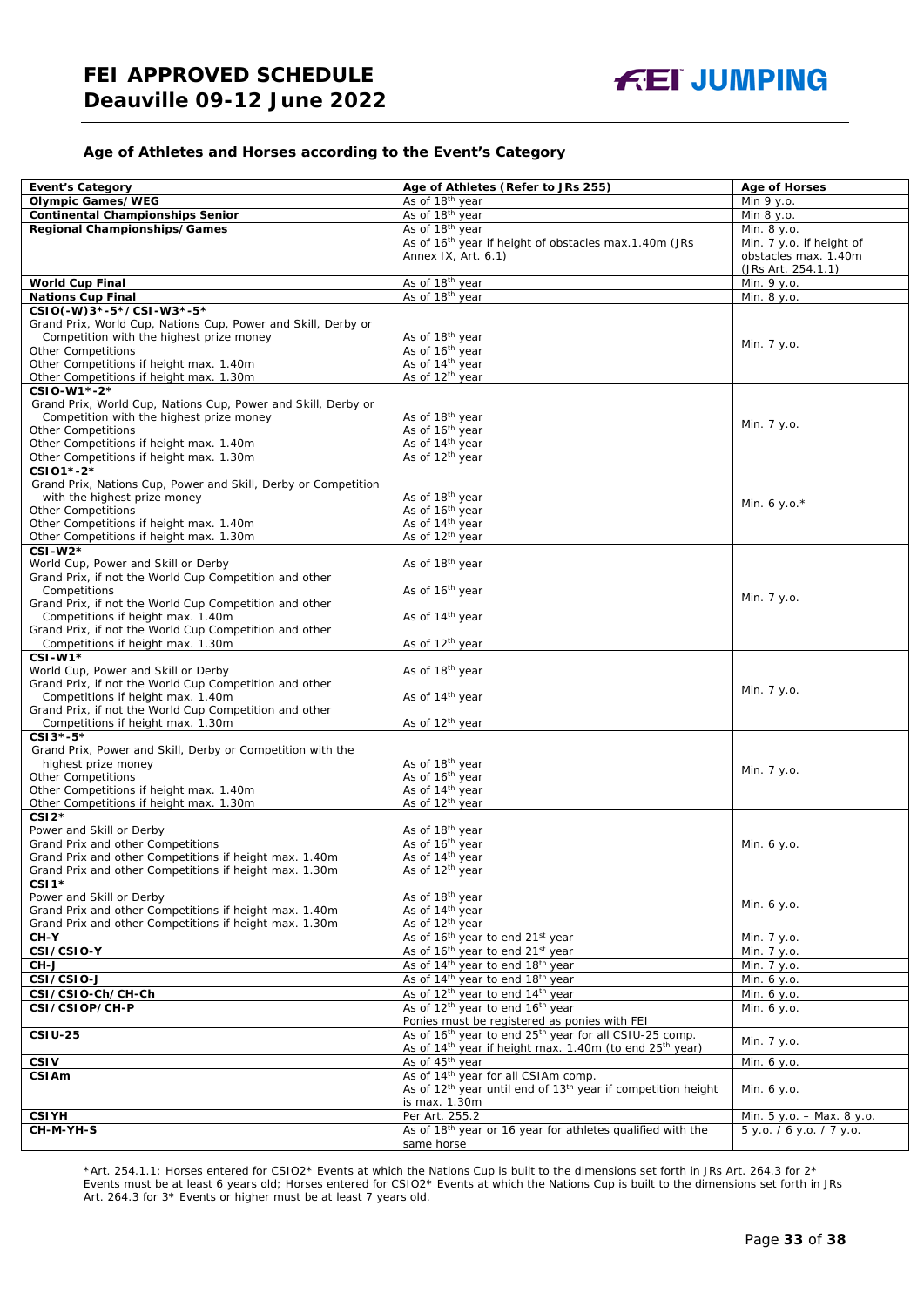### <span id="page-33-0"></span>**9. PRIZE MONEY DISTRIBUTION**

Prize Money Distribution Chart 1: Prize money distribution with 25% of prize money for the winner updated 06.12.2021

| N° of<br>starters | up to 11                                                                                                                                                                                                                                                                                        |      | $12 - 48$ | 49-100           |                                                                       |
|-------------------|-------------------------------------------------------------------------------------------------------------------------------------------------------------------------------------------------------------------------------------------------------------------------------------------------|------|-----------|------------------|-----------------------------------------------------------------------|
| N° of<br>prizes   | Same as the number of starters who finish the competition                                                                                                                                                                                                                                       | 12   |           | First 12 acc. to | percentages be-<br>low; extra prizes<br>for 13 <sup>th</sup> to last* |
| Prize<br>money    | Example: Competition prize money = $40'000$ .-                                                                                                                                                                                                                                                  |      |           |                  | $100\% = 40'000$ $100\% = 40'000$                                     |
|                   |                                                                                                                                                                                                                                                                                                 | %    |           | %                |                                                                       |
| $\mathbf{1}$      | All athletes who complete the competition receive prize money,                                                                                                                                                                                                                                  | 25   | 10'000    | 25               | 10'000                                                                |
| $\overline{2}$    | to be distributed according to the percentages at right from the                                                                                                                                                                                                                                | 20   | 8000      | 20               | 8000                                                                  |
| 3                 | 1st placed to the last placed athlete. The remaining prizes, i.e.<br>the prizes foreseen up to 12 <sup>th</sup> place, are then distributed in                                                                                                                                                  | 15   | 6000      | 15               | 6000                                                                  |
| 4                 | descending order starting again with the 1st placed athlete until                                                                                                                                                                                                                               | 10   | 4000      | 10               | 4000                                                                  |
| 5                 | there are no more prizes to be distributed. See examples below.                                                                                                                                                                                                                                 | 7    | 2800      | $\overline{7}$   | 2800                                                                  |
| 6                 | 5 athletes: winner gets prize for 1 <sup>#</sup> (25%) and the other athletes get the                                                                                                                                                                                                           | 5.5  | 2200      | 5.5              | 2200                                                                  |
| $\overline{7}$    | relevant percentages down to the last athlete, i.e. 5 <sup>th</sup> place (7%). The prize for<br>$6th$ (5.5%) is then given to the winner, the prize for 7 <sup>th</sup> (4%) is given to the 2 <sup>nd</sup>                                                                                   | 4    | 1600      | 4                | 1600                                                                  |
| 8                 | placed athlete, the prize for 8th (3%) is given to the 3rd placed athlete, the prize                                                                                                                                                                                                            | 3    | 1200      | $\overline{3}$   | 1200                                                                  |
| $\mathbf{Q}$      | for 9 <sup>th</sup> (3%) is given to the 4 <sup>th</sup> placed athlete and the prize for 10 <sup>th</sup> (2.5%) is<br>given to the 5 <sup>th</sup> placed athlete. The prize for $11th$ (2.5%) is then given to the $1th$                                                                     | 3    | 1200      | $\overline{3}$   | 1200                                                                  |
| 10                | place athlete and the prize for 12 <sup>th</sup> (2.5%) is given to the 2 <sup>nd</sup> placed athlete.                                                                                                                                                                                         | 2.5  | 1000      | 2.5              | 1000                                                                  |
| 11                | 10 athletes: winner gets prize for $131$ (25%) and $11th$ (2.5%), second placed<br>gets prize for 2 <sup>nd</sup> (20%) and 12 <sup>th</sup> (2.5%); the remaining athletes receive the<br>prize money for their placing as per the percentages from 3 <sup>rd</sup> to 10 <sup>th</sup> place. | 2.5  | 1000      | 2.5              | 1000                                                                  |
| 12                | n/a                                                                                                                                                                                                                                                                                             | 2.5  | 1000      | 2.5              | 1000                                                                  |
| Total             | 40'000                                                                                                                                                                                                                                                                                          | 100% | 40'000    | 100%             | 40'000                                                                |
| 13                |                                                                                                                                                                                                                                                                                                 |      |           |                  | Extra prizes for 13th                                                 |
| 14                |                                                                                                                                                                                                                                                                                                 |      |           | to last place*   |                                                                       |
| 15                |                                                                                                                                                                                                                                                                                                 |      |           |                  |                                                                       |
| 16                |                                                                                                                                                                                                                                                                                                 |      |           |                  |                                                                       |
| Total             |                                                                                                                                                                                                                                                                                                 |      |           |                  |                                                                       |
|                   | * The OC must provide additional prizes for the remaining placed athletes to fulfil quota of one prize<br>per four athletes. The amount to be given to each of these athletes must be stated in the Schedule.                                                                                   |      |           |                  |                                                                       |

Prize Money Distribution Chart 2: Prize money distribution with 33% of prize money for the winner updated 06.12.2021

| N° of<br>starters | up to $11$                                                                                                                                                                                                                                                          |                | $12 - 48$ | 49-100           |                                                                       |
|-------------------|---------------------------------------------------------------------------------------------------------------------------------------------------------------------------------------------------------------------------------------------------------------------|----------------|-----------|------------------|-----------------------------------------------------------------------|
| N° of<br>prizes   | Same as the number of starters who finish the competition                                                                                                                                                                                                           | 12             |           | First 12 acc. to | percentages be-<br>low; extra prizes<br>for 13 <sup>th</sup> to last* |
| Prize<br>money    | Example: Competition prize money = 40'000.-                                                                                                                                                                                                                         |                |           |                  | $100\% = 40'000$ $100\% = 40'000$                                     |
|                   |                                                                                                                                                                                                                                                                     | %              |           | %                |                                                                       |
| $\mathbf{1}$      | All athletes who complete the competition receive prize money,                                                                                                                                                                                                      | 33             | 13'200    | 33               | 13'200                                                                |
| $\overline{2}$    | to be distributed according to the percentages at right from the                                                                                                                                                                                                    | 20             | 8000      | 20               | 8000                                                                  |
| 3                 | 1st placed to the last placed athlete. The remaining prizes, i.e.<br>the prizes foreseen up to 12 <sup>th</sup> place, are then distributed in                                                                                                                      | 15             | 6000      | 15               | 6000                                                                  |
| 4                 | descending order starting again with the 1st placed athlete until                                                                                                                                                                                                   | 10             | 4000      | 10               | 4000                                                                  |
| 5                 | there are no more prizes to be distributed. See examples below.                                                                                                                                                                                                     | 6              | 2400      | 6                | 2400                                                                  |
| 6                 | 5 athletes: winner gets prize for $1st$ (25%) and the other athletes get the                                                                                                                                                                                        | 4.5            | 1800      | 4.5              | 1800                                                                  |
| $\overline{7}$    | relevant percentages down to the last athlete, i.e. 5 <sup>th</sup> place (7%). The prize for<br>6 <sup>th</sup> (5.5%) is then given to the winner, the prize for 7 <sup>th</sup> (4%) is given to the 2 <sup>nd</sup>                                             | 3              | 1200      | $\overline{3}$   | 1200                                                                  |
| 8                 | placed athlete, the prize for 8th (3%) is given to the 3 <sup>rd</sup> placed athlete, the prize                                                                                                                                                                    | 2.5            | 1000      | 2.5              | 1000                                                                  |
| $\mathbf Q$       | for 9th (3%) is given to the 4th placed athlete and the prize for 10th (2.5%) is<br>given to the 5 <sup>th</sup> placed athlete. The prize for 11 <sup>th</sup> (2.5%) is then given to the 1 <sup>st</sup>                                                         | $\overline{2}$ | 800       | $\overline{2}$   | 800                                                                   |
| 10                | place athlete and the prize for 12 <sup>th</sup> (2.5%) is given to the 2 <sup>rd</sup> placed athlete.                                                                                                                                                             | $\overline{2}$ | 800       | $\overline{2}$   | 800                                                                   |
| 11                | 10 athletes: winner gets prize for 1st (25%) and 11th (2.5%), second placed<br>gets prize for 2 <sup>nd</sup> (20%) and 12 <sup>th</sup> (2.5%); the remaining athletes receive the<br>prize money for their placing as per the percentages from 3rd to 10th place. | $\mathbf{1}$   | 400       | $\mathbf{1}$     | 400                                                                   |
| 12                | n/a                                                                                                                                                                                                                                                                 | 1              | 400       | 1                | 400                                                                   |
| Total             | 40'000                                                                                                                                                                                                                                                              | 100%           | 40'000    | 100%             | 40'000                                                                |
| 13                |                                                                                                                                                                                                                                                                     |                |           | to last place*   | Extra prizes for 13th                                                 |
| 14                |                                                                                                                                                                                                                                                                     |                |           |                  |                                                                       |
| 15                |                                                                                                                                                                                                                                                                     |                |           |                  |                                                                       |
| 16                |                                                                                                                                                                                                                                                                     |                |           |                  |                                                                       |
| Total             |                                                                                                                                                                                                                                                                     |                |           |                  |                                                                       |
|                   | * The OC must provide additional prizes for the remaining placed athletes to fulfil quota of one prize<br>per four athletes. The amount to be given to each of these athletes must be stated in the Schedule.                                                       |                |           |                  |                                                                       |

In case of a tie for the 12<sup>th</sup> place in a competition with 12 to 48 starters, the prize money foreseen for the 12<sup>th</sup> place will be divided equally among the athletes concerned.

#### **For Competitions run in two rounds with more than 12 starters in 2nd round:**

*OCs that indicate in the schedule that a specific number (that is more than 12) of athletes will return for the second round will be permitted to distribute the prize money for that competition among all the athletes taking part in the second round, even if the second round is followed by a jump-off in case of a tie on penalties for first place after the second round.*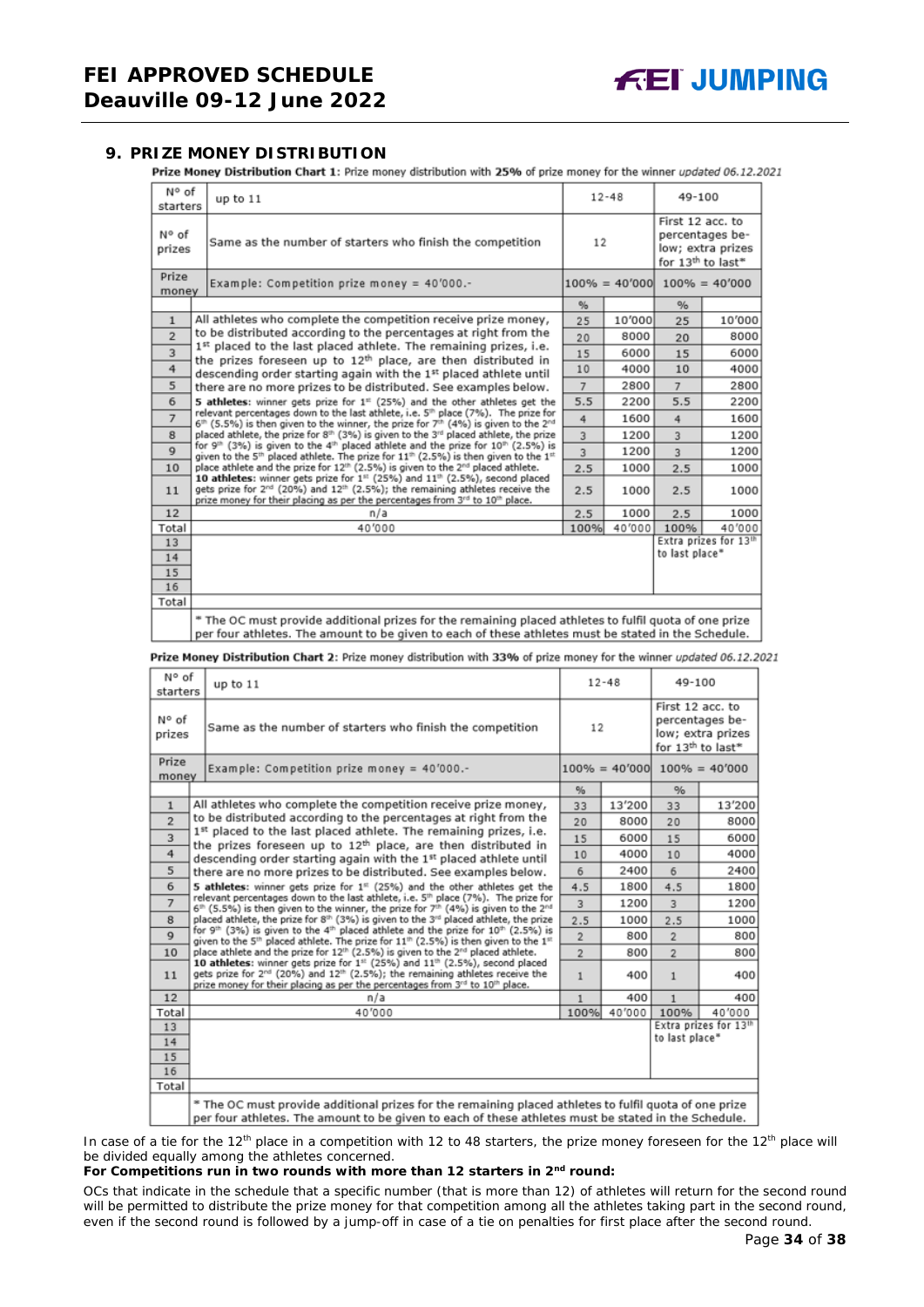#### **DEDUCTIONS FROM PRIZE MONEY AT COMPETITIONS:**

**Full details of any deductions from prize money must be outlined in the schedule. This includes government taxes. If it is necessary for Organisers to deduct such taxes, they must provide participants with an official form indicating the amount of tax deducted.** 

## **The tax form must be provided to the athletes upon arrival and returned to the Organiser prior to departing.**

Space for organiser to include details if necessary

## **IMPORTANT**

## **The total amount of prize money shown for each Competition in the schedule must be distributed. (FEI General Regulations articles 127 and 128)**

For details of the prize money breakdown for each competition please refer to the tables at the end of this document; the Organiser must specify which of the two (2) tables will be used. The total prize money for the Competition must be distributed among the first twelve (12) placed athletes.

The Organiser must provide additional created prizes for athletes placed beyond twelfth (12<sup>th</sup>) place. The minimum amount for each of these additional prizes, for athletes placed from thirteenth (13<sup>th</sup>) to last place, must be clearly specified in the approved schedule and not exceed the prize money of the athlete placed twelfth  $(12<sup>th</sup>)$ 

#### <span id="page-34-0"></span>**10.MAXIMUM NUMBER OF STARTERS PER COMPETITION**

### **\*Annex VI FEI Jumping Rules:**

Maximum 100 starters per Competition other than the GP. If more than 100 starters are declared, the OC must split the Competition into the number of groups required to ensure that there are no more than 100 starters in any group, and provide the same amount of prize money as indicated for the original Competition for each group. The additional prize money provided by the OC is not taken into consideration with regard to the overall prize money that determines the star level of the Event or the Longines Ranking point group of the Competition, if applicable.

OCs may apply either of the following methods for splitting the Competition:

The competition is split into the number of groups required before it starts. There may be athletes with multiple horses in each group but all horses of any one athlete must be in the same group. If it is not possible to have groups of equal size there may be a different number of starters in each group;

OR

The competition is run as one single competition and split afterward into the number of groups required to ensure that there are no more than 100 starters in any group, and the classification established as follows: the athlete with the best score is the winner of the first group, the athlete with the second best score is the winner of the second group and so on until prizes have been allocated to 25% of the total number of starters. *NB: In this case separate results must be sent to the FEI for each of the groups, e.g. results for Competition 1a and for Competition 1b (and for Competition 1c if the original Competition was split into three groups, etc).*

In both cases above each group must offer the same amount of prize money as indicated for the original Competition. For the avoidance of doubt, it is the number of declared starters in the Competition, not the final number of starters that determines whether the Competition must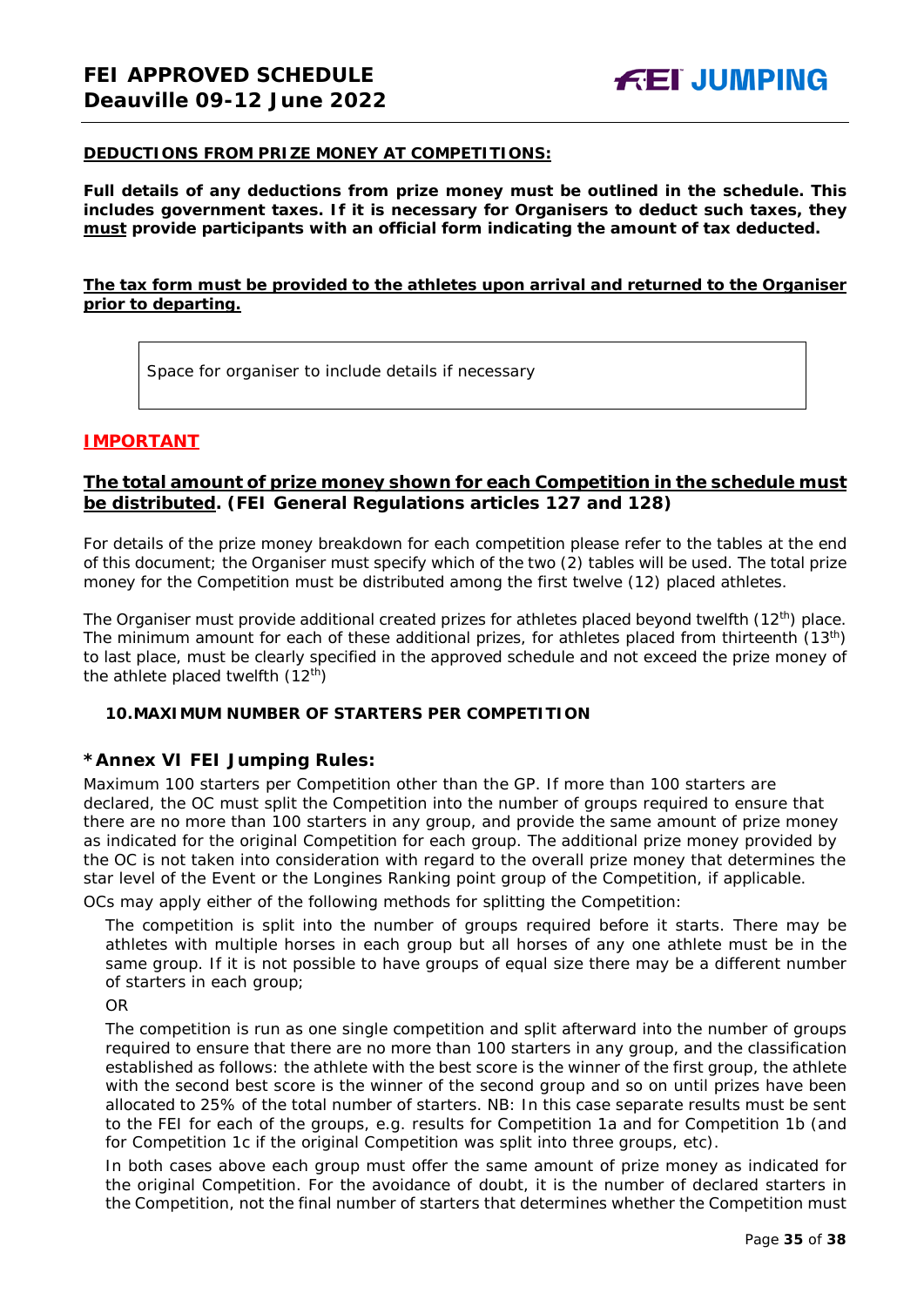be split.

As all FEI World Cup™ Competitions have the status of a Grand Prix, the minimum prize money requirements for the Grand Prix are applicable to the FEI World Cup™ Competition. For CSI-W Events with a Grand Prix Competition in addition to the FEI World Cup™ Competition, the minimum prize money requirements for the Grand Prix apply only to the FEI World Cup™ Competition; the Grand Prix Competition at such Events cannot offer more prize money than the prize money offered for the FEI World Cup™ Competition.

## <span id="page-35-0"></span>**11. GLOSSARY**

## **\*Glossary FEI Jumping Rules:**

### **Fees:**

- Compulsory Fee: Compulsory Fees are fees that may be charged by the OC for costs/services not included in the Entry Fee. Compulsory Fees, if charged, must be paid by the Athletes concerned as outlined below. Only the following Compulsory Fees may be charged by the OC, providing full details of the amount to be charged is included in the Schedule and approved by the FEI:
	- NF fee if applicable
	- NF medication control programme fee if applicable
	- FEI EADCMR fee if applicable (OC to indicate in the Schedule if the EADCMR fee is included in the Entry Fee or not)
	- Fee for health/customs-related documents for Horses if these have been requested by the Athlete.
	- Fee for manure disposal (maximum € 40 per horse per Event)
	- Fee for lorry parking if applicable (The fee indicated in the Schedule may only be charged per lorry not per Athlete.)
	- Fee for electric hook-up for lorry (The fee indicated in the Schedule may only be charged per lorry, not per Athlete.)
- Discretionary Fee: Discretionary Fees are fees that may be charged for optional commodities/services that may be purchased by an Athlete if he so chooses and that do not affect the equity of the Athlete's right to compete at the Event or the well-being of the Horse, such as:
	- VIP or premium parking
	- VIP table
	- Extra box for tack or for non-competing Horse
	- Extra bedding and/or fodder (details to be included e.g. shavings, straw, hay)
	- Premium stabling (all stabling at the Event must meet minimum FEI requirements)
- Entry Fee: The Entry Fee is the fee charged to participate in an Event with one Horse and covers the following:
	- Stabling of one Horse for the duration of the Event (includes cleaning and disinfecting stables before the event, including between Events that are part of Tours, water and electricity in the stables, first bedding or a fixed amount of bedding depending on the type of event and 24 hour security services for the stables)
	- Use of all facilities at the Event (no infrastructure fees may be charged)
	- Right to participate in all Competitions in accordance with the conditions in the Schedule (no nomination fees or start fees may be charged)
	- Administrative/Office fees (includes all services relating to administration of the Event and running of the Competitions: data/results/timing services, bookkeeping and accreditation services)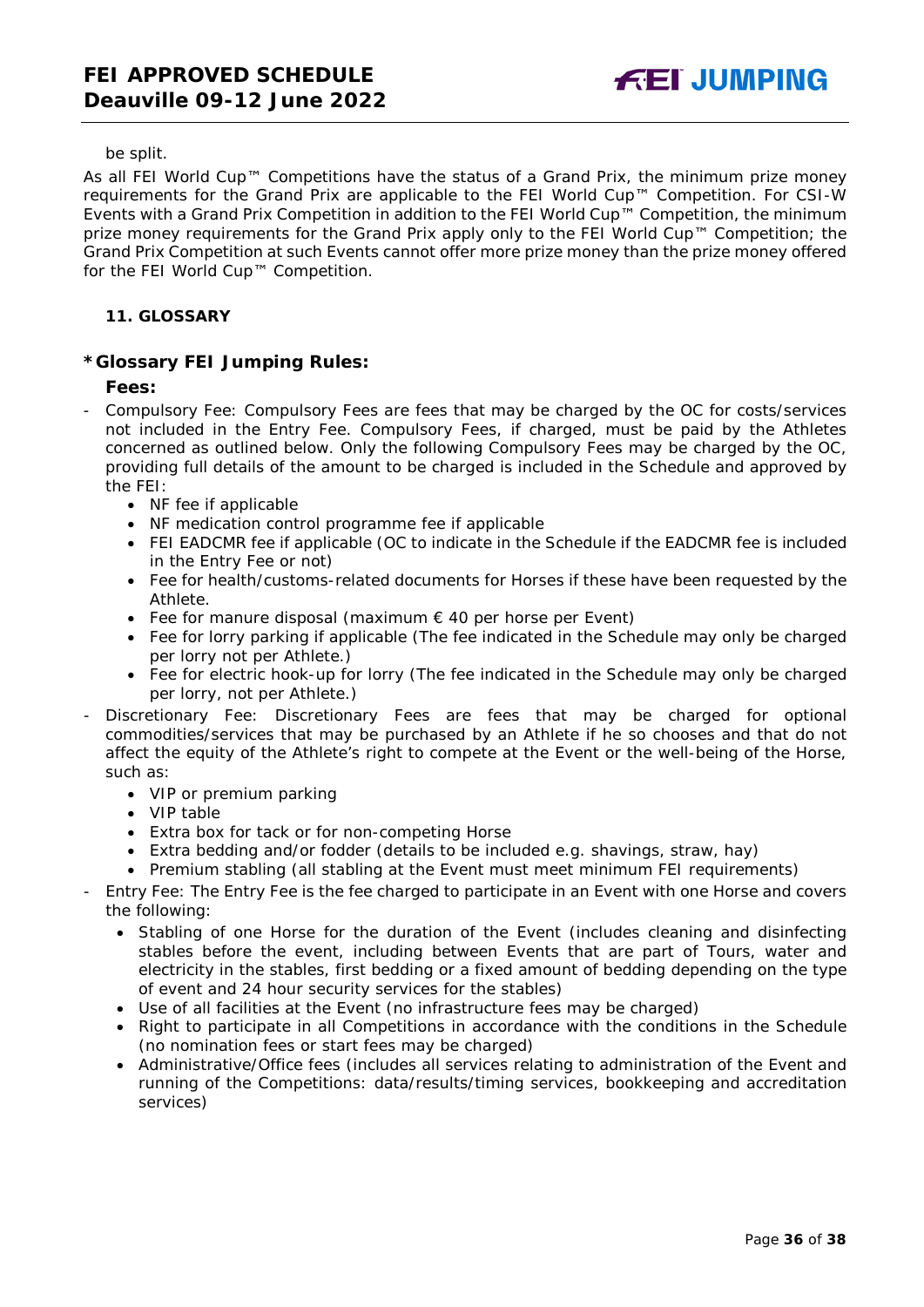

# <span id="page-36-0"></span>**XV. ANNEXES**

# **1. FEI ENTRY SYSTEM**

Please fill the form below in order to provide you and the other members of your committee or your IT Providers access to the FEI Entry System.

| <b>FEI ID(1):</b>   | 10196112          |                                 |
|---------------------|-------------------|---------------------------------|
| Name <sup>*</sup> : | <b>VALENTIN</b>   |                                 |
| First Name*:        | Fabienne          |                                 |
| $E$ -Mail*:         |                   | fabienne.valentin0374@orange.fr |
| Access Rights*:     | $[X]$ Admin $(2)$ | $\lceil$   Consult(3)           |
| Events $(4)$ :      | <b>ALL</b>        |                                 |
|                     |                   |                                 |

| FEI $ID(1)$ :       | 10090379          |                             |  |
|---------------------|-------------------|-----------------------------|--|
| Name <sup>*</sup> : | <b>CHAUSSON</b>   |                             |  |
| First Name*:        | Emilie            |                             |  |
| $E$ -Mail*:         |                   | e.chausson@picdeauville.com |  |
| Access Rights*:     | $[X]$ Admin $(2)$ | $[ ]$ Consult $(3)$         |  |
| Events $(4)$ :      | ALL               |                             |  |

\_\_\_\_\_\_\_\_\_\_\_\_\_\_\_\_\_\_\_\_\_\_\_\_\_\_\_\_\_\_\_\_\_\_\_\_\_\_\_\_\_\_\_\_\_\_\_\_\_\_\_\_\_\_\_\_\_\_\_\_\_\_\_\_\_\_\_\_\_\_\_\_\_\_\_

\_\_\_\_\_\_\_\_\_\_\_\_\_\_\_\_\_\_\_\_\_\_\_\_\_\_\_\_\_\_\_\_\_\_\_\_\_\_\_\_\_\_\_\_\_\_\_\_\_\_\_\_\_\_\_\_\_\_\_\_\_\_\_\_\_\_\_\_\_\_\_\_\_\_\_

<sup>1</sup> If already have an FEI user account.

<sup>2</sup> Provides you the required access to manage entries and substitutions and download entries/lists.

<sup>3</sup> You are just able to consult and download the entries/lists.

<sup>4</sup> Leave the field blank if the user deals with the entries of all events in the show.

**\* Mandatory Fields**